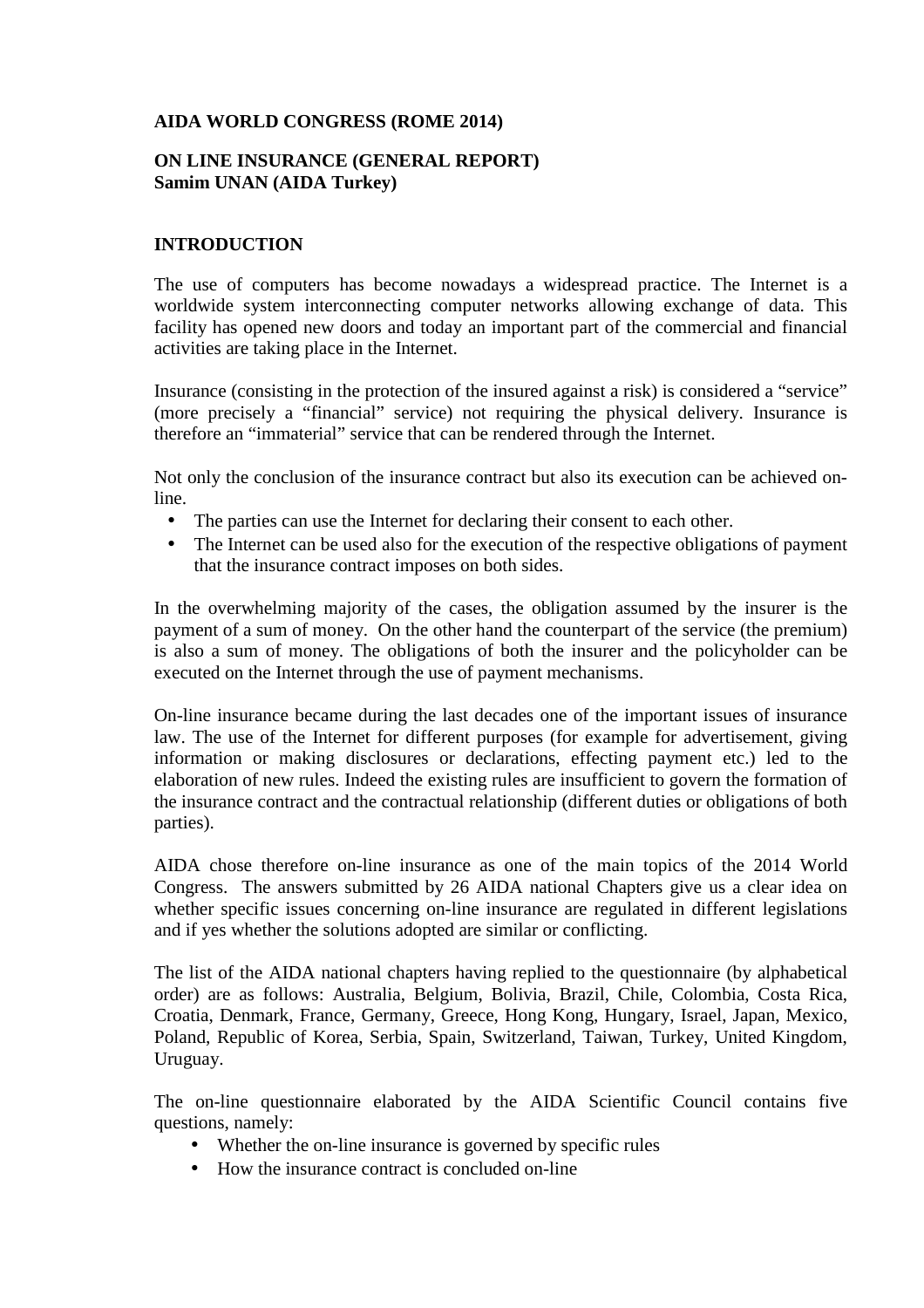- How the information duties incumbent on the insurer are complied with on-line
- How the policyholder is protected against fraud or concerning the payment of premium
- Whether there are specific rules for insurance intermediaries

The questions above are certainly amongst the most debated issues but the problems raised by the on-line insurance practice are not limited to these. As examples of the important topics not covered by the questionnaire we can give the following:

- On-line dispute resolution
- On-line claim handling
- Cross-border sales of insurance products (in this context, application of rules prohibiting foreign insurance companies to sell products within the territory of a State deserves special attention).

Below, we will quote some interesting passages from the national reports and try to draw conclusions by underlining where the answers concur and where they diverge. We will share also with the readers some personal thoughts.

A special remark: In the European Union countries legal rules are similar to the extent that they are taken from the relevant Directives. However the Directives often set the minimum requirements and the Member States are free to enact stricter laws. Moreover all is not regulated in the Directives and gaps are to be filled by national legislation.

# **Although the literature about on-line contracts is abundant, there are few works about on-line insurance. For guidance purposes, some of the remarkable works/publications are given below:**

Electronic Commerce in Insurance Products (prepared by the **CCIR** – Canadian Council of Insurance Regulators Electronic Commerce Committee), January 2012

Herve JACQUEMIN, Conclusion et prevue du contrat d'assurance dans l'environnement numerique, , Forum de l'assurance, no.100, Janvier 2010, pp 249-255.

Distance marketing of Consumer Financial Services (www.netlawman.co.uk home >articles business> trade and commerce>)

**Reinhard STEENNOT** Allocating liability in case of fraudulent use of electronic payment instruments and the Belgian mobile payment instrument pingping, Financial Law Institute Working Paper Series Universiteit Gent July 2010

**Reinhard STEENNOT** Consumer Protection relating to contracts concluded online- The European Point of View, Financial Law Institute Working Paper Series, Universiteit Gent September 2005

**Heinrich DÖRNER** in **Beckmann/Matusche-Beckmann**, Versicherungsrechts-Handbuch, 2 Aufl. (§ 9. Abshcluss und Abwicklung von Versicherungsvertraegen im Internet), pp.484- 507, München 2009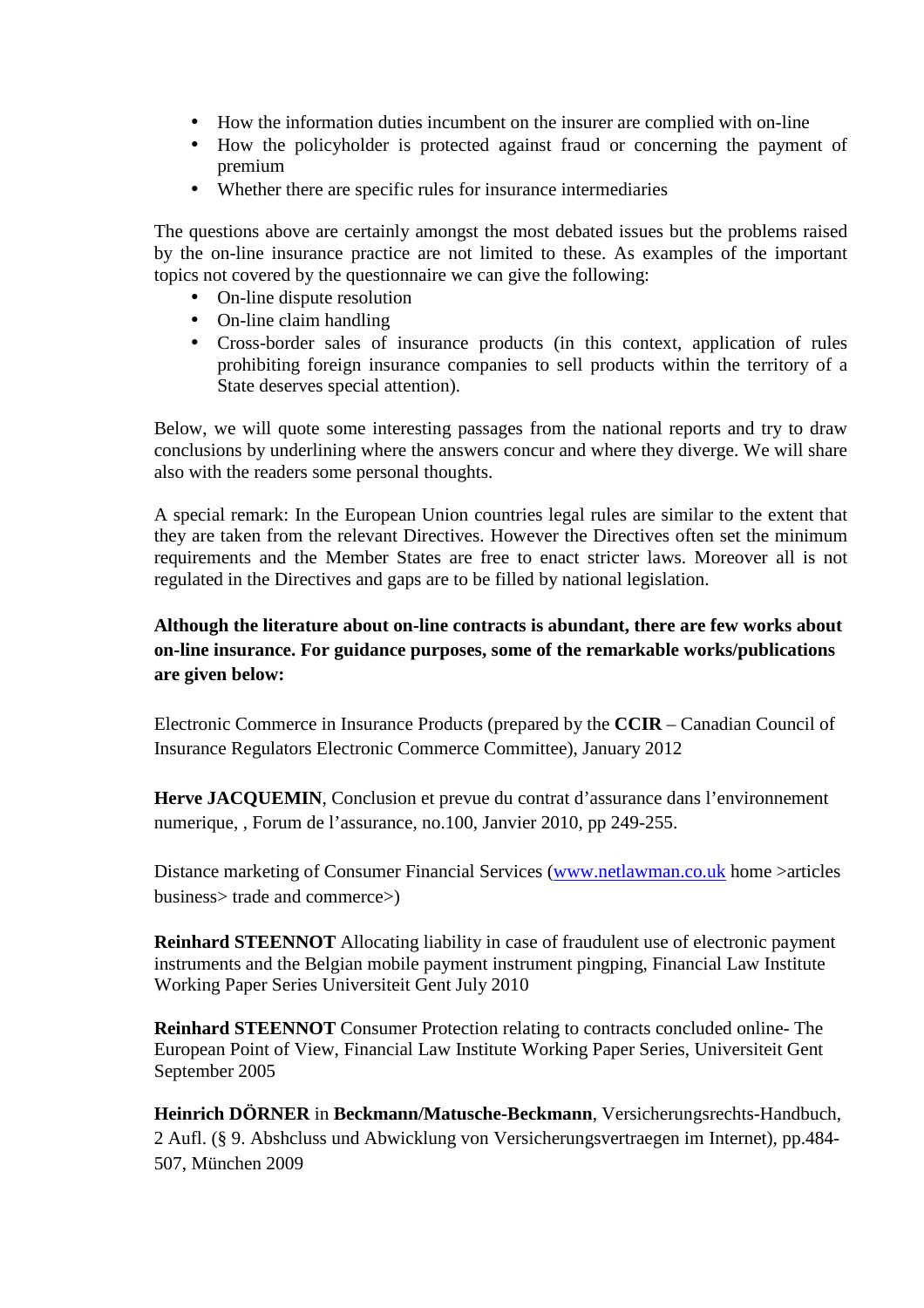**Richard GHUELDRE/ Fabrice NAFTALSKI** in **LAMY** Assurances 2014 (Directeur scientifique: **Jérome KULLMANN**), Cinquieme Partie, E- commerce et assurance, pp 2233-2285.

**Niko HARTING**, Internetrecht, 5. Aufl., Köln 2014, pp 101-158.

**Volker HAUG**, Internetrecht, 2. Aufl., Stuttgart 2010, pp 320-352.

# **1. EXISTENCE OF A NATIONAL LEGISLATION OR REGULATION SPECIFICALLY DEALING WITH INTERNET INSURANCE**

#### **1.1. Whether the national legislations contain rules specifically dealing with operations and contracts on the Internet**

At the outset we must underline that in countries where special rules are in force in respect of on-line transactions every specific issue may not be regulated by those rules. In many instances

- Rules applicable to off-line transactions are equally applicable to on-line transactions (for example the mutual consent of the related parties for the conclusion of a contract is a general principle also prevailing in contracts concluded on-line)
- Rules applicable to on-line contracts are applicable also to insurance contracts concluded on-line.

In other words, where on-line insurance is not specifically regulated, often general rules (relevant for all kinds of contract) or special rules (if any) material for contracts on-line shall apply.

A second important fact to underline is that in many countries the rules about on-line transactions exist only with regards to consumer transactions or have obviously an ample scope when it is question of a consumer transaction. Therefore it would be appropriate to mention that the protection of the consumers was one of the major concerns when on-line contracts are regulated.

#### **1.1.1. Countries where specific rules exist**

Australia (Electronic Translation Act –ETA- 1999; Privacy Act 1988)

Belgium (Protection of Privacy Act 1992, Electronic Communication Act 2005, Information Society Act 2003, Electronic Signature and Electronic Notification Act 2000, Electronic Communications Act 2005, Market Practices and Consumer Protection Act 2010, Payment Services Act 2009).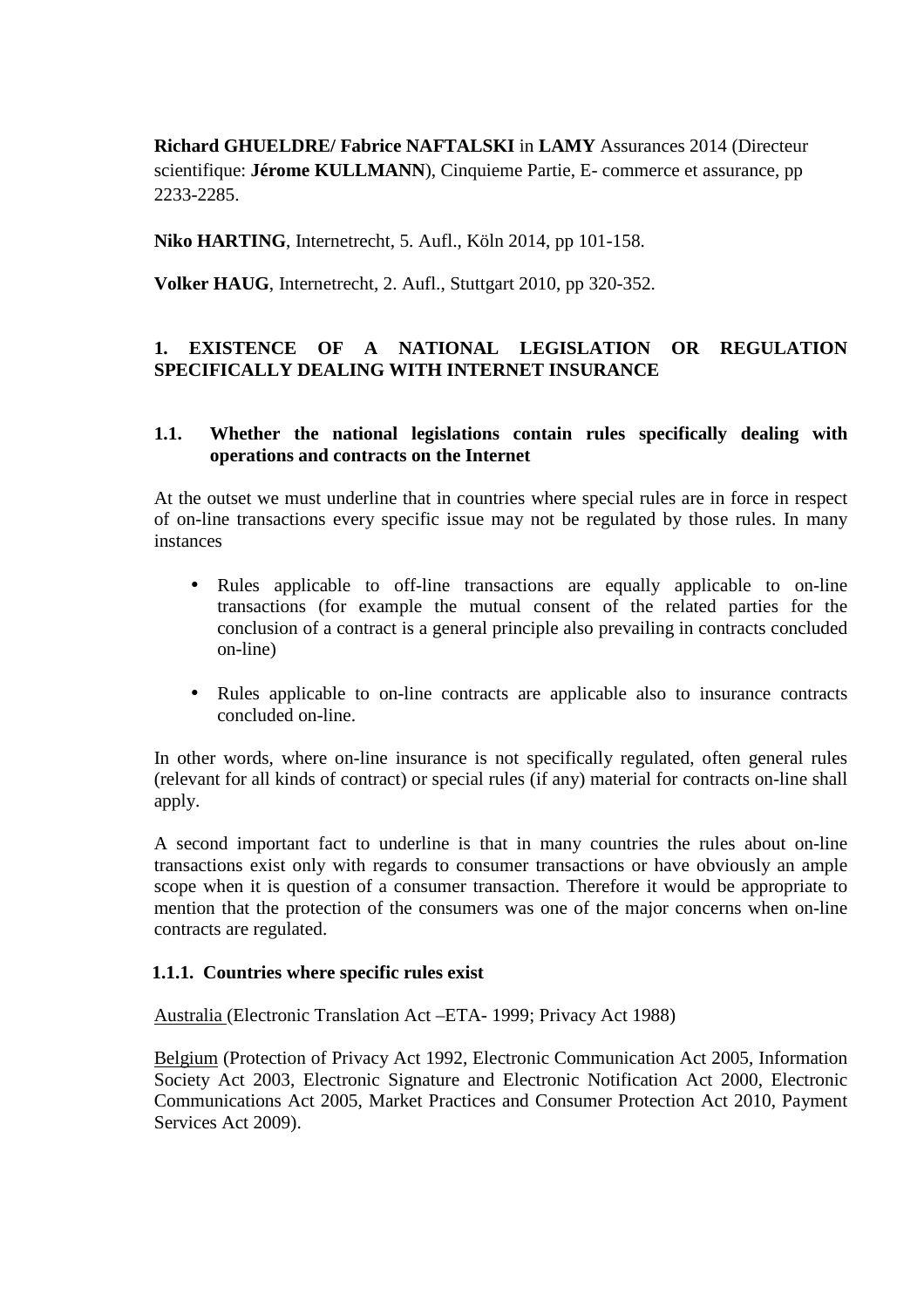Chile (Norma de Caracter General No.171 dictated by the Superintendencia de Valores y Seguros is about the insurance contracts concluded on-line).

Colombia (La Ley 527 de 1999 – La ley de Commercio Electronico).

Costa Rica (The Electronic Certificates, Documents and Digital Signatures Act 2005).

Croatia (Law on Electronic Commerce, Law on Electronic Signature, Law on Electronic Signature, Consumer Protection Law)

Denmark (E-commerce Act).

France (Law on Information Technologies and Liberties of 1978 as amended in 2004; Law of 3 March 2000 adapting evidence law to information technology; EU Directives (on certain legal aspects of information society services, processing of personal data and protection of privacy, on distance marketing of consumer financial services); Law on Trust in the digital economy; Ordinance no.2011-1012 on electronic communications; French Insurance Code (especially art.L.112-2-1)).

Germany (The German Civil Code BGB Articles 312b-312d deal with distant contracts – However these rules are not applicable to insurance contract in respect of which special legislation exists).

Greece (Presidential Decree of 2003 harmonizing Greek legislation with EU Directive on electronic commerce and regulating the so called "information society services" ; Law on Consumer Protection as amended 2013; Ministerial Decision of 2005 aimed at harmonizing Greek legislation with EU Directive on Distance Marketing of Consumer Financial Services; Presidential Decree of 2001 for harmonizing Greek Law with EU Directive on Electronic Signatures; Greek Code of Civil Procedure Art. 444 with regards to the electronic documents).

Hong Kong (Electronic Transaction Ordinance)

Hungary (Distance Marketing Act of 2005, applicable only to consumer contracts).

Israel (Consumer Protection Law)

Japan (Electronic Contracts Act of 2001).

Poland (Act on Protection of Certain Rights of Consumers; Polish Civil Code; Act on Electronic Services).

Republic of Korea (Electronic Document and Electronic Transaction Basic Act; Electronic Financial Transactions Act)

Serbia (Law on Electronic Commerce 2009; Law on Electronic Document 2009; Law on Electronic Signature 2004; Law on Consumer Protection 2010).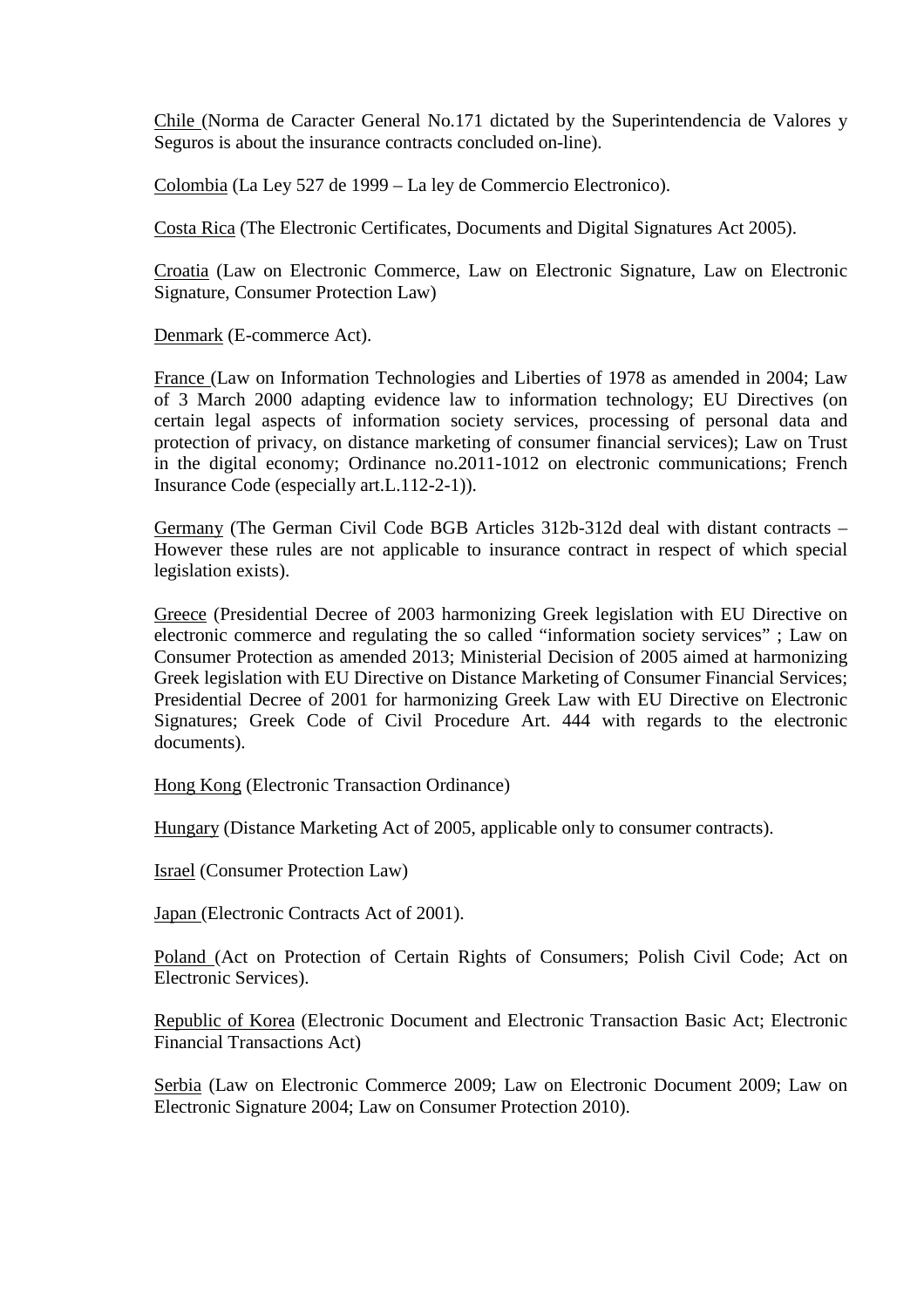Spain (Act on the Services of the Information Society and Electronic Commerce 2002; Act on Electronic Signature 2003; Act on Distance Marketing of Financial Products destined for Consumers 2007).

Switzerland (Federal Act Against Unfair Competition; Swiss Code of Obligations).

Turkey (Consumer Protection Act 2014).

United Kingdom (Civil Evidence Act 1995; Data Protection Act 1998; Electronic Communication Act 2000; Electronic Signature Regulations 2002/318; Electronic Commerce Directive (Financial Services and Markets) Regulations 2002/1775; Electronic Commerce (EC Directive) Regulations 2002/2013; Financial Services (Distance Marketing) Regulations 2004/2095; case law; ICOBS section of the FCA Handbook).

Uruguay (article 227 of the Law no.18.834 on the delivery of the goods bought on Internet).

### **1.1.2. Countries where specific rules don't exist**

Bolivia

**1.2 . Whether the rules dealing with operations and contracts on the Internet are applicable to all contracts (including insurance contracts) or to all financial services contracts, or solely to insurance contracts** 

#### **1.2.1. Countries where the rules apply to all contracts including insurance contracts**

Hong Kong

#### **1.2.2. Countries where the rules apply to all financial services contracts**

In Hong Kong CIS Internet Guidance Note (for persons advertising or offering Collective Investment Schemes on the Internet) seems to apply to insurance as well.

#### European Union countries

Turkey (part of the rules on distant contracts apply to all contracts and part of the rules apply only to financial services contract).

#### **1.2.3. Countries where rules apply solely to insurance contracts**

In Belgium some of the articles of the Land Insurance Contract Act 1992 on some aspects of the distant conclusion of insurance contracts are applicable only to insurance contract.

In Australia ICA (Insurance Contract Act) is amended to deal with some aspects of the online insurance.

In Germany VVG (German Insurance Contract Act) Article 7 et seq. in conjunction with VVG InfoVO (Regulation on Information Duties under the VVG) regulates the insurer's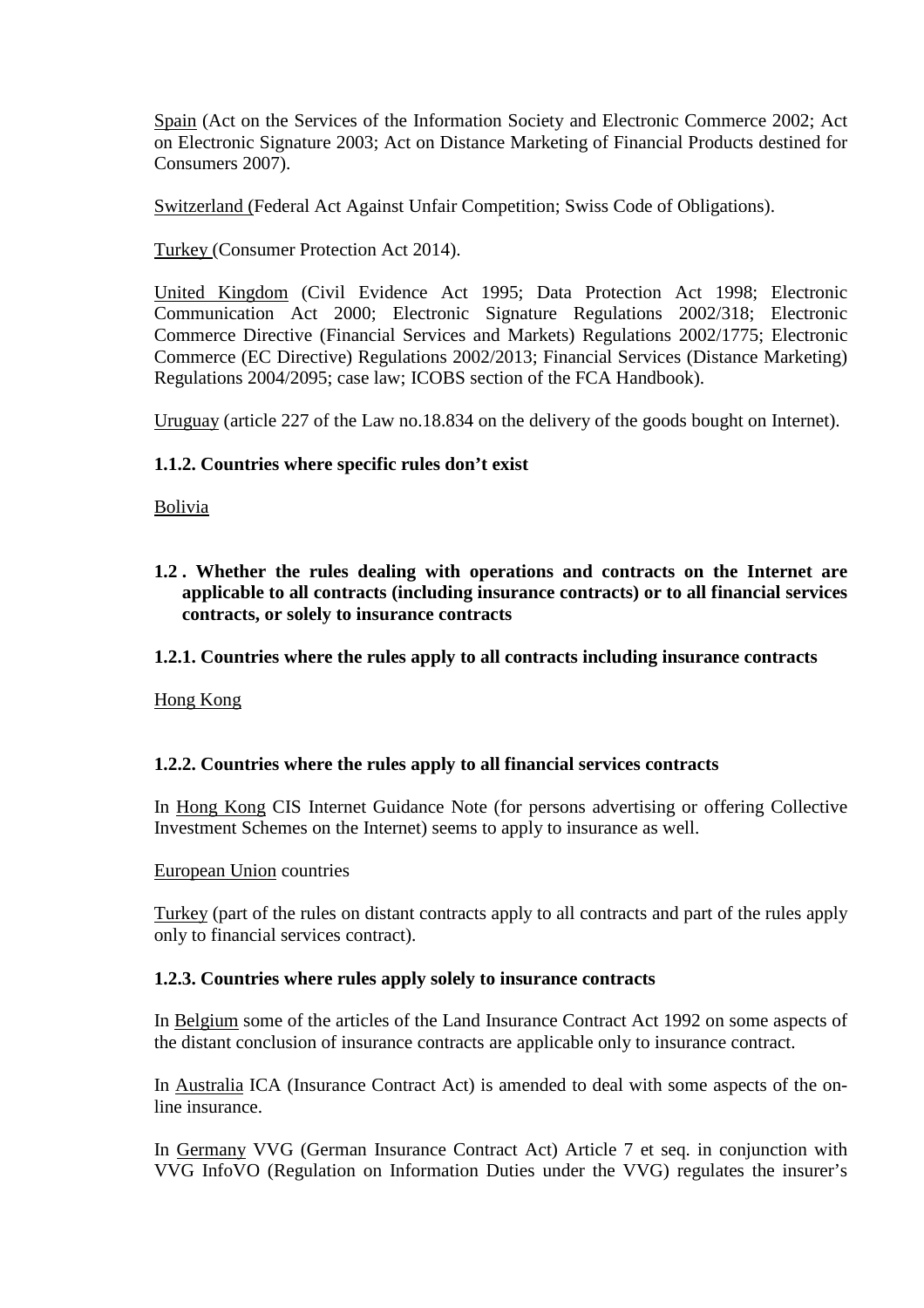information duties and the policyholder's right of withdrawal solely in the context of insurance.

In Hong Kong the Guidance Note on the use of Internet for Insurance Activities seems to apply only to insurance.

In Japan, Comprehensive Guidelines for Supervision of Insurance Companies contain rules applicable to the supervision of the sales of insurance products .

In Mexico, Ley General de Instituciones y Sociedades Mutualistas de Seguros (General Insurance and Mutual Companies Law) and Circular Unica de Seguros (Insurance Regulation) deals with conditions to be fulfilled in order to offer insurance products on-line.

In the United Kingdom ICOBS section of the FCA Handbook contains rules that apply to the on-line conclusion of insurance contracts.

### **1.2.4. Self regulation and Soft Law**

Belgium (Codes of Conduct elaborated by Assuralia – Belgium professional organization of insurance companies-: "Codes of Conduct for the distance selling of financial services")

## *CONCLUSIONS IN RESPECT OF "EXISTENCE OF A NATIONAL LEGISLATION OR REGULATION SPECIFICALLY DEALING WITH INTERNET INSURANCE"*

- *a) In many countries rules applicable to on-line insurance are not codified and spread in different texts and the legislation doesn't look like homogenous: Some rules apply to all contracts; some only to financial services contracts; some only to consumer contracts and some exclusively to insurance contracts.*
- *b) In most countries they don't regulate exclusively the insurance contract but have rather a general character.*
- *c) In some countries rules applicable to (other) financial services apply also to online insurance. This is especially the case for EU countries.*
- *d) In many countries there are special rules for consumers.*

#### **2. THE CONCLUSION OF INSURANCE CONTRACTS ON INTERNET**

#### **2.1. In General**

Insurers use the Internet for different purposes. For example they accomplish their information duties (before or after the conclusion of the insurance contract), deliver the insurance policy or other documents, summon the policyholder or the insured through e-mail messages or collect the premium or effect payment on-line. On the other hand, Internet constitutes an appropriate environment for concluding contracts. Sometimes all of the steps of an insurance contract are achieved on-line and sometimes only a part of the steps leading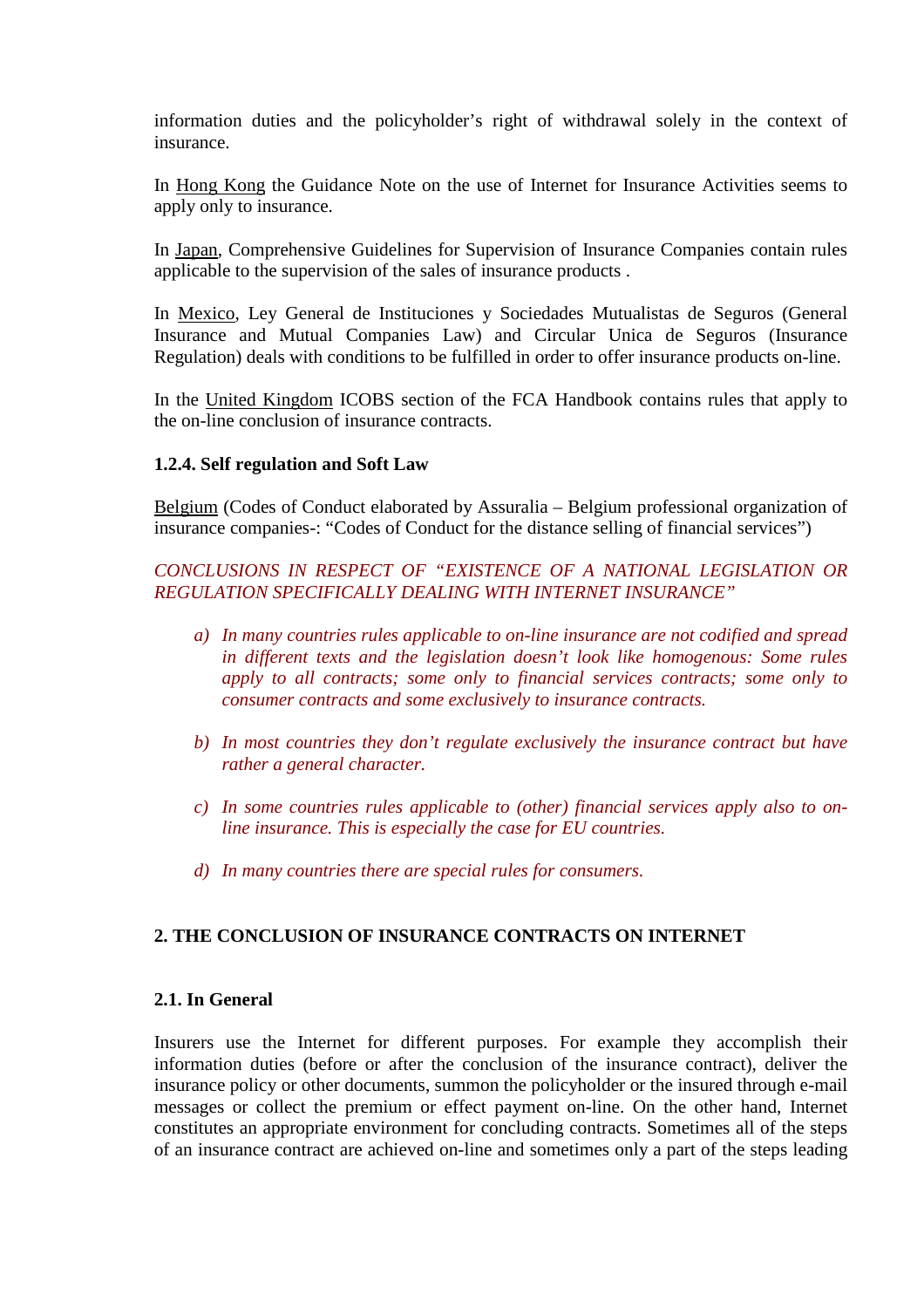to the conclusion are accomplished on the Internet (the remaining steps being completed offline).

Although the use of Internet increases with high speed from year to year, in some few countries insurance contracts (still) cannot be concluded on the Internet (Bolivia where Internet, at least to the extent that insurance is concerned, can be used only for marketing purposes; Costa Rica where the autograph signature is necessary. In Costa Rica however, some operations related to insurance can be conducted through the Internet: Claim processing and payment of premium; Uruguay where the signed policy is a condition of validity of the insurance contract. But it would not be a wrong guess that reformations will take place soon in those countries).

In other countries (constituting the vast majority) there is such a possibility. For example the Australian report states that Australia remains an insurance market with high levels of Internet participation: "*A Roy Morgan research poll in 2013 indicated 49.6%of insured respondents viewed the Internet as the most useful medium in decision making based on price and product comparison. Another survey by TAL Group indicated that a third of Australians have researched home and vehicle insurance on-line and switched providers as a result. A poll of 1200 people commissioned by TAL found that 70% used the Internet to investigate cover and 43% visited comparator sites ultimately using the Internet to place cover…… In the US statistics suggest that over 80% of customers begin their insurance selection via the Internet and ultimately end up buying on-line".*

At this stage we must define the notion of "on-line insurance". Unfortunately most of the national reports are silent on this issue.

In many cases electronic means (such as e-mails, SMS or MMS, e-conference) or other distant communication means (such as telephone) or electronic devices (such as USB or CD or other durable medium) are used in order to make the declarations of consent necessary for the conclusion of the contract. (*In France, the Courts ruled out that the concurrence of the consents might take place on-line through a website or through the exchange of e-mails).* 

In cases where the Internet is not used at all (for instance the insurer makes an offer sending by post or by courier a CD containing the necessary information and declarations and the policyholder responds affirmatively by phone) it does not seem appropriate to speak of "online insurance".

In instances where the Internet (for example an e-mail message) or other electronic communication systems (such as SMS) is used to send the electronic statement of consent, the question arises to know whether an on-line insurance exists and if yes what the rules applicable would be.

• It is beyond doubt that when all the steps are taken on the Internet, the transaction will qualify as an on-line transaction (no matter if some of the statements made by the policyholder are accomplished by different means: For example information is furnished to the insurer on the website by filling in the blanks; the acceptance is sent by an e-mail message). In this case the transaction will be subject to the specific rules about Internet transactions, if any.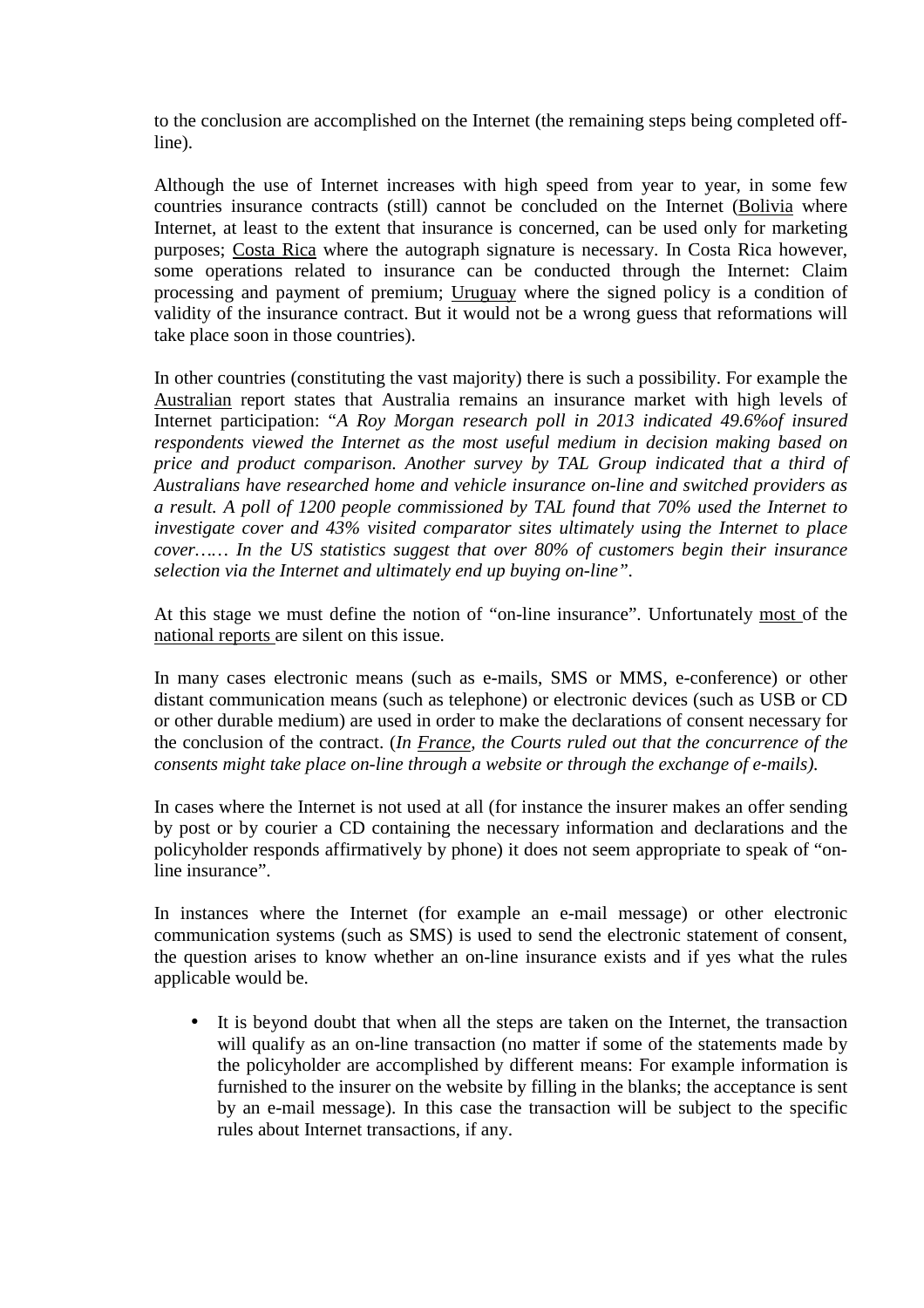- It is less clear when some of the steps are not taken on the Internet: For example the policyholder, after some steps accomplished on the internet (information given to the insurer, premium calculation and offer by the insurer) sends his acceptance by letter or by phone or declares it in a face-to face talk with the representative of the insurer. The Belgian report underlines particularly the possibility that the conclusion of the insurance contract doesn't occur totally on the Internet (for example the traditional "paper medium" is used from a certain stage): For sophisticated (tailormade) products (where the disclosure of special data regarding the risk and special investigations take place) it is not appropriate to expect a fully automated contract.
	- In case only some of the steps leading to the conclusion of the contract occur on the Internet, the rules applicable to Internet (if any) will apply solely to those steps
	- The steps outside the Internet will not be governed by rules applicable to the Internet

Some countries differentiate between contracts concluded through the website and through (other) electronic means.

- In some countries the special rules about distant contracts apply only where the contract parties are physically absent until the completion of the contract and if a system specifically designed for conclusion of contracts on-line is in place (for example European Union countries, Turkey). Therefore if the contract is concluded off-line or without the use of the system designed for the purpose of contract conclusion it will not be subjected to the rules about distant financial services (*Directive 2002/65/EC concerning the distance marketing of financial services Recital 15: Distance contracts are those the offer, negotiation and conclusion of which are carried out at a distance; Recital 18: By covering a service-provision scheme organised by the financial service provider, this Directive aims to exclude from its scope services provided on a strictly occasional basis and outside a commercial structure dedicated to the conclusion of distance contracts; Article 2(a) "distance contract means any contract …….. concluded under an organised distance sales or service provision scheme run by the supplier (service provider)).*
- In some countries some rules apply only to click-wrap or browse-wrap contracts (Croatia, Hong Kong).

In practice there are three types of websites: Informative (including advertisement purpose), interactive (simulations and quotations) and transactional (conclusion of contracts).

Insurance contract concluded on-line in the narrow sense is a contract fully automated (without human intervention). This is suitable for standardised products (Belgium). Thus, when the insurer provides only for quotation (tariff simulation) and concludes the contract off-line, this cannot be regarded as an on-line insurance contract.

#### **2.2. Use of the Internet as a communication means by the insurer**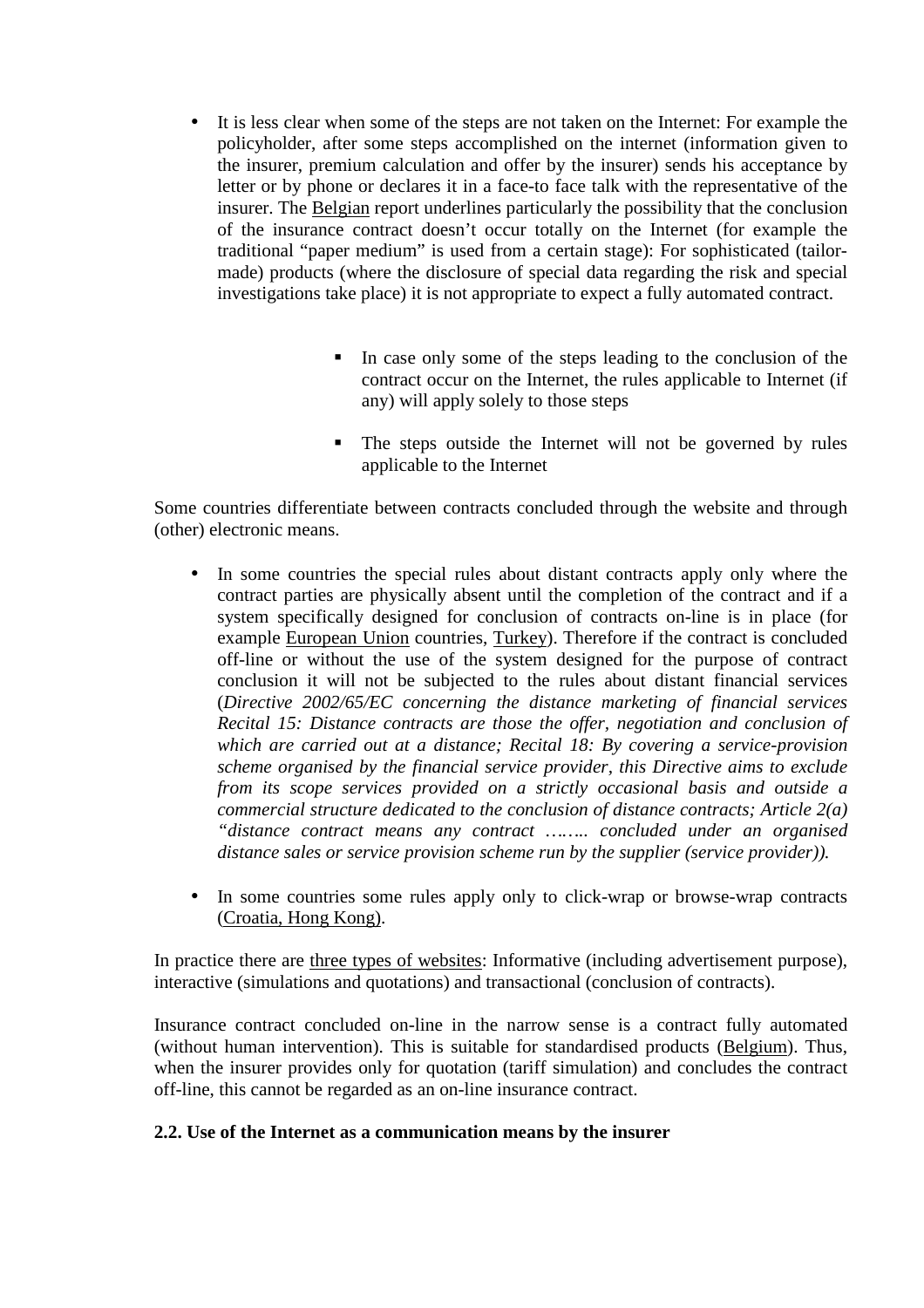Internet is one of the communication means available in the relationship insurerpolicyholder (or insurer – insured or insurer- beneficiary).

The insurers use the Internet for accomplishing their information duties (pre or post contractual) or whenever they need to notify the prospective policyholder, the insured, the beneficiary or other persons related to insurance contracts (mortgagees, pledgees or third party victims).

The first issue in that regard is to know under which conditions the use of this communication means by the insurer is allowed. The possibility to lawfully use the Internet for communicating is the prelude (condition precedent) of the on-line transactions.

- In Australia, the insurer can send information electronically if the addressee has consented to be so informed.
- In the European Union, the solutions proposed are in the same direction. For example the draft insurance mediation directive (IMD 2) provides in its article 20 the possibility to provide information to the customer via the Internet
	- by means of a durable medium meaning inter alia "the hard drive of the customer's computer on which the electronic mail is stored" (thus sending e-mails)
	- by the means of a website
	- o However in the draft IMD 2 the use of a durable medium or the website is possible only if certain conditions are met.
	- o For the use of a durable medium it is required that
		- it must be appropriate in the context of the business with the customer,
		- the customer must have been given the choice between information on paper and in the durable medium, and have chosen that other medium.
	- o The use of the website would be allowed only if
		- It is addressed personally to the customer<br>■ The provision of the information by
		- The provision of the information by means of a website is appropriate in the context of the business,
		- The prospective policyholder has consented to the provision of the information by means of a website;
		- The prospective policyholder has been notified electronically of the address of the website and the place on the website where the information can be accessed and
		- It is ensured that the information remains accessible on the website for such period of time as the customer reasonably need to consult it.
- The provision of information using a durable medium other than paper or by means of a website can be regarded as appropriate in the context of the business with the customer, if there is evidence that the customer has regular access to the Internet.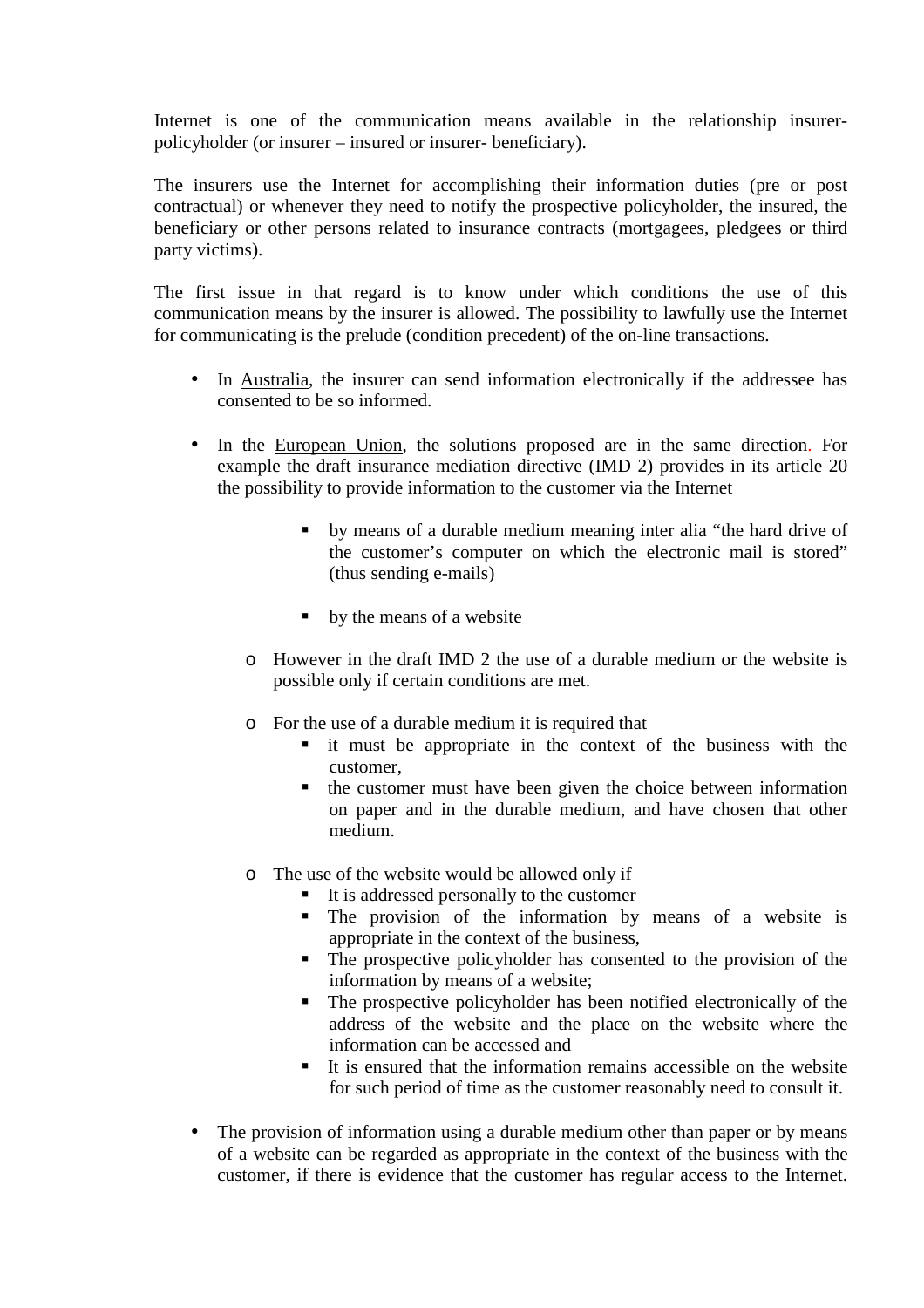The provision by the customer of an e-mail address for the purposes of that business shall be regarded as such evidence.

A consumer may indeed use the Internet (even in a considerable extent) but this fact alone should not be considered enough for the time being to justify electronic summons or information addressed to him. He must rather express his willingness to that end. But the solution may be different for businesses and legal persons. *(For instance in Turkey a recent law provides that all summons and notifications to businesses must be made electronically – but in practice the infrastructure not being completed yet, the application is delayed)*.

In the European Union, Directive 2002/65/EC concerning the distance marketing of the consumer financial services had already regulated the issue partly in the same sense: According to Article 5(1), contractual terms and pre-contractual information must be communicated to the consumer on paper or durable medium (including also websites if they fulfil the criteria contained in the definition of durable medium –Recital 20). However the consumer is entitled at any time during the contractual relationship to request that contract terms and information be given on paper (Article 5(3)).

(The information duty imposed on the insurer will be examined below under "3. Special information or warnings to be given to the prospective policyholder when concluding online").

## **2.3. Characterisation of successive steps (offer, acceptance)**

#### **2.3.1. In general**

In many countries, the basic traditional requirement for the conclusion of the insurance contract off-line is valid also for concluding an insurance contract on-line (for example Spain): Mutual consent of the parties on the essentialia negotii -the essential points of the insurance contract that draw the line of demarcation with other contracts- is necessary.

To this end, an offer (or an invitation to treat (if any) followed by the offer) and an acceptance of that offer as it stands must occur.

What makes the difference between on-line and off-line transactions is rather the manner of expressing and addressing the invitation to treat, offer and acceptance.

Between persons physically present the insurance contract can be concluded in a simple manner and within a relatively short portion of time by verbal agreement (if no form requirement exists). For distant persons the situation is more complicated: There is an additional problem of sending and receiving the necessary declarations. This may require time and the observance of the written form. Imagine that the insurer sends a letter to make an offer and the policyholder consents to it by letter. Here other additional problems arise. For example: How long will the offeror (insurer) be bound by his offer? Under what circumstances is the insurer (or the policyholder) allowed to assume that his declaration has reached the addressee? All those additional problems justify the existence of different rules about contracts concluded between physically absent persons.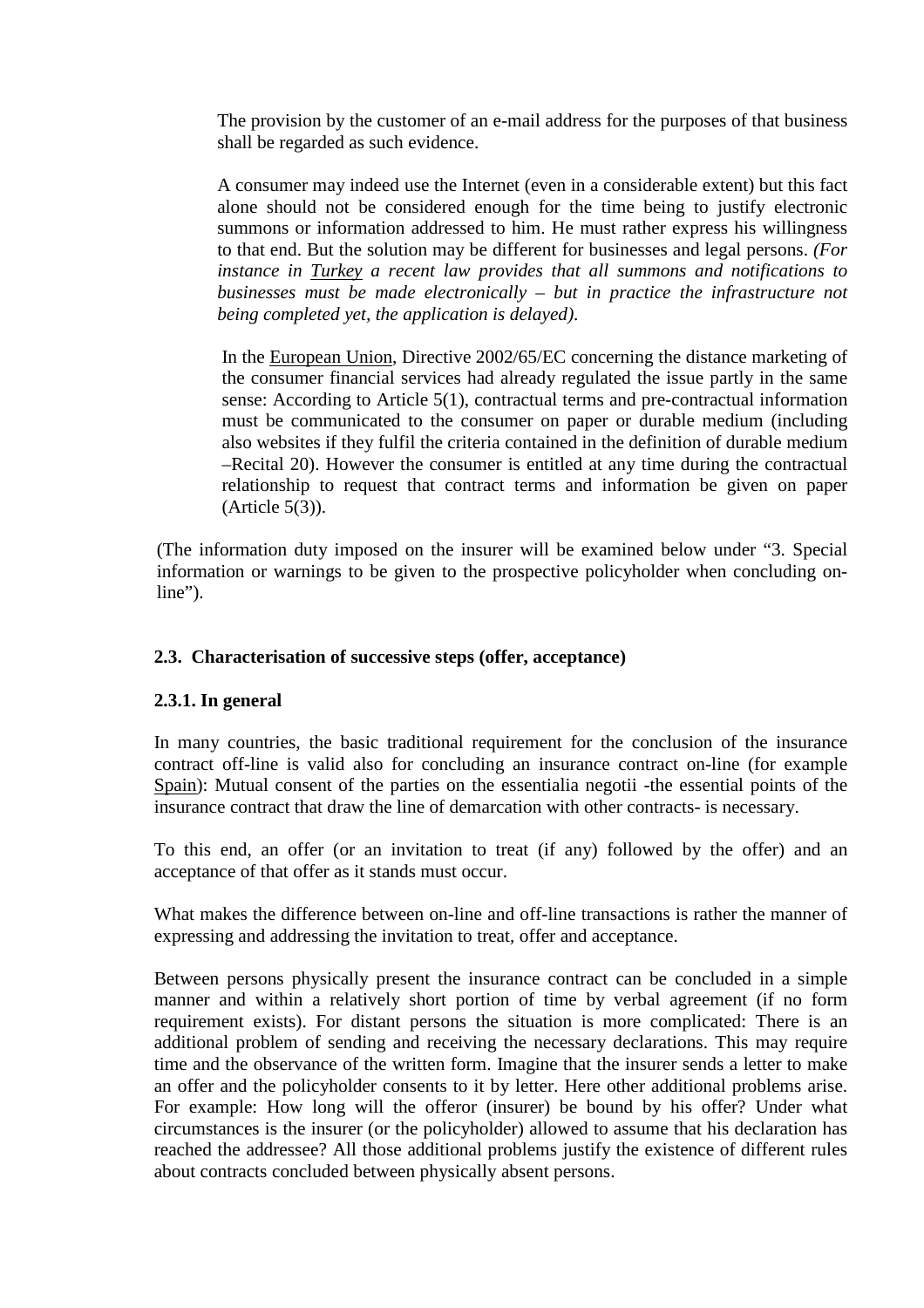On the other hand, technical progress led to specific rules. For example, after the invention of the telephone, contracts begun to be concluded on the phone and the question to know whether those contracts should be considered between present (or absent) persons was raised. Then the law intervened to bring a specific solution: Contacts concluded on the phone were assimilated to contracts entered into by persons physically present.

After the commencement of the Internet era, other means of direct communication where an immediate answer can be expected such as videoconferences, chats on the Internet or Internet phones, appeared. The rule is that an offer made through those other technical means from person to person must be accepted immediately as in the case of physically present contracting parties.

A further step was the establishment of websites with mechanisms allowing direct sale of goods or services. Today, many products (material or immaterial goods, travels, other services including the insurance) can be purchased on the Internet via fully automated systems.

In case of online offer there is no such kind of "person to person" contact. Thus it will be appropriate to apply the rule about "contract conclusion between absents" when the insurance contract is concluded on-line through a fully automated system. The same is valid also in respect of insurance contracts entered into via e-mails exchange.

One of the main concerns of the legal systems is the transactional security. Doubts were expressed as to the security level of the Internet sales. The involvement of other players such as Internet service providers increased the fears. Now, contracts with (secured) electronic signatures and payment via secured mechanisms permit the continuation of the e-commerce.

## **2.3.2. Manner of conclusion of the insurance contract on-line**

Generally, the on-line insurance steps can be summarized as follows: *(It must be emphasized here that the manner of the conclusion of the insurance contracts varies depending on the type of the contract and the web-site of the insurer- Croatia, Mexico, Belgium).* 

*Step "1"* 

*The insurer puts in the website the mechanism to gather the necessary information from the prospective policyholder (identity, type of the insurance, subject matter of insurance, details relevant for premium calculation).* 

*Step "2"* 

*When the information needed is given, the insurer calculates the premium and is then able to make an offer or invitation to make an offer.* 

*If the insurer's offer is accepted by the policyholder or if the prospective policyholder's offer is accepted by the insurer the contract is concluded.* 

The Swiss report highlights the step "2". According to this report two variants are conceivable: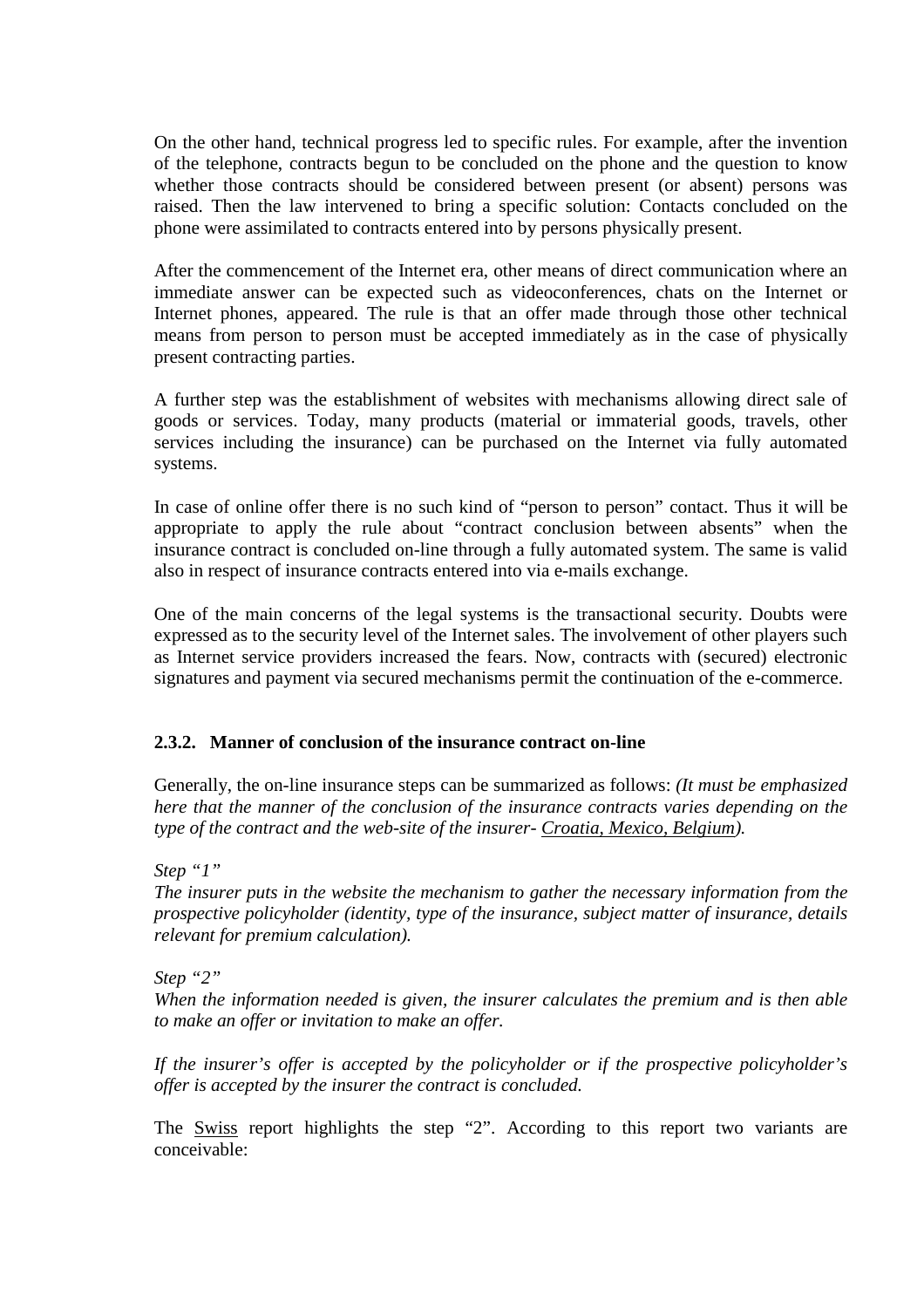*Variant "1"* 

*After calculation of premium the insurer notifies real time the policyholder about the premium and makes a binding offer. The insurance contract is made upon acceptance by the policyholder either by e-mail or through a confirmation button.* 

#### *Variant "2"*

*The insurer notifies the policyholder about the calculated premium and provides the forms that the policyholder needs to fill and sign and return to the insurer. In this situation the insurer only makes an invitation to treat. The offer comes from the policyholder and the insurer accepts it usually by letter.* 

In Greece, the steps include the application for insurance and acceptance of the application.

In Mexico, the steps include also the payment of the premium (in accordance with the payment mechanism established by the insurer). In Korea the solution is the same: the policyholder is required to pay the full or partial premium.

## **2.3.2.1. Electronic declarations of will**

## **2.3.2.1.1. Constitutive elements**

The declarations of will occurring on the Internet are called "digital" or "electronic" declarations of will.

The objective element of a declaration of will is the expression of the intent to establish, alter or terminate a legal act by a person. A declaration of will can be

- transmitted on-line (for example by an e-mail), or
- generated on-line (as in the fully automated contracts).

In case of a declaration of consent generated on-line the problem arises to know whether this is a genuine "will" (as discussed also in the English report, see 2.3.2. below). This question is answered positively taking into account the fact that there is always a real person who is the producer of the will.

The subjective elements of a declaration of will are the intent of acting, consciousness of making a declaration and intent of achieving the concrete legal act. When the subjective elements are lacking, often it is a case of "failure of intent".

#### **2.3.2.1.2. Effectiveness of a declaration of will**

To be effective a statement must be first of all "issued" i.e. the person who makes the statement must have expressed his will to accomplish a legal act.

Second requirement is the "reception" by the addressee. But this requirement exists only for transactions between persons not physically present. At this point let's remind that "chatting persons" are deemed as physically present (similarly as in the case of persons speaking on the phone) but not persons corresponding through e-mails.

The issuance and reception requirements create special problems that we will examine further in more details.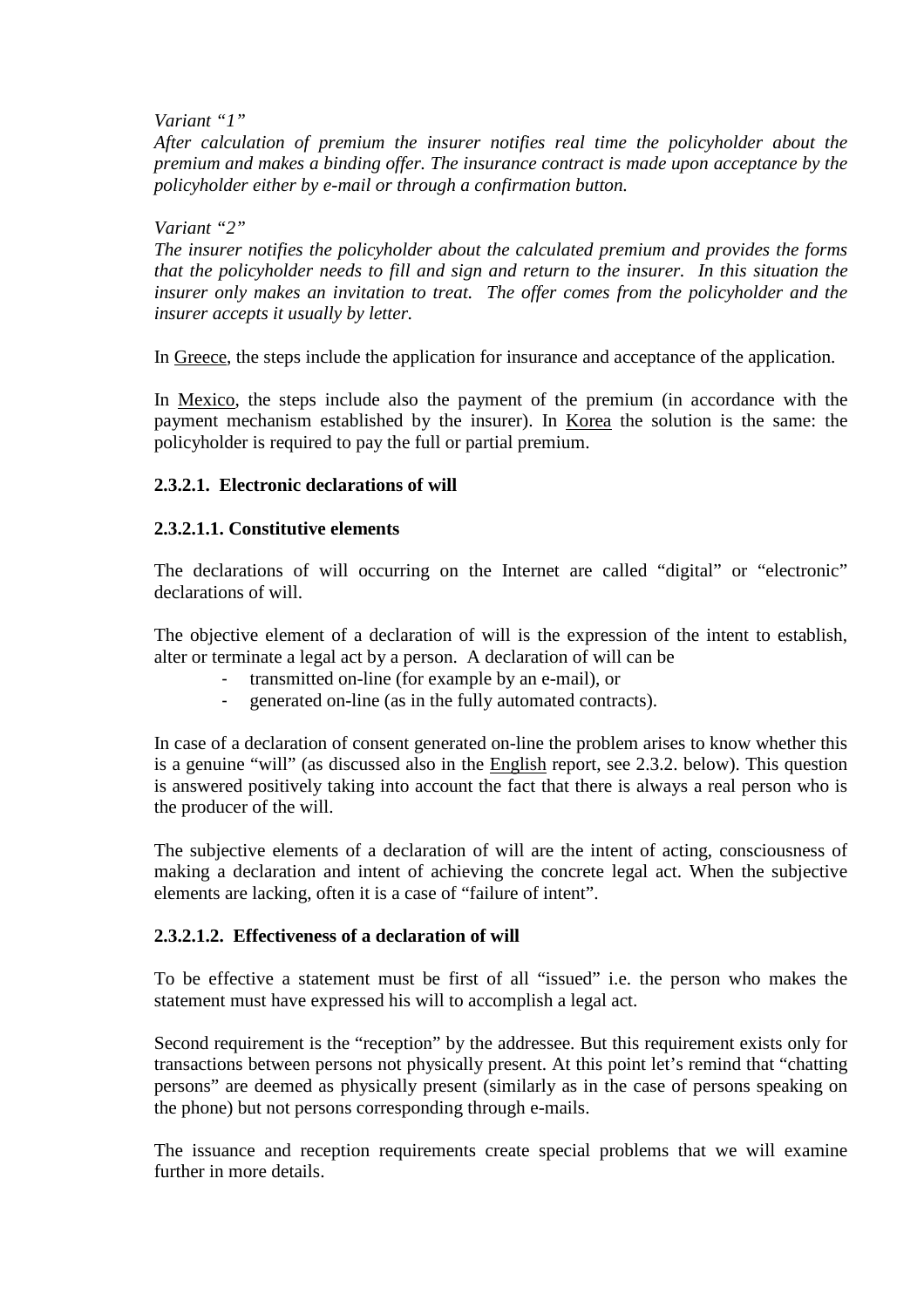## **2.3.2. Insurer's (or intermediary's) website constitutes an "offer" or "invitatio ad offerendum" (invitation to treat)?**

It is generally accepted that the website of the insurer where the purchase of insurance products is available constitutes an invitation to treat and not a contract offer (Germany, France, Japan). The insurers generate a true offer later when they are in possession of the necessary data about the concrete insurance to be given by the prospective policyholder.

In Japan, for some types of insurance the consent of the insurer is not required (under certain conditions): For example if the consumer makes an offer for an overseas travellers' personal accident insurance.

However in some countries the website of the insurer (offering insurance contracts subject to attached terms and conditions) constitutes an offer (Denmark, Israel).

In the United Kingdom, unless the information on the insurer's website clearly indicates the insurer's intention to be bound upon the acceptance of the policyholder, the advertisement of the insurance product on the website will be considered only an invitation to treat. However, the situation is different in case of automated B2B transactions. The general view seems to be that the automation does not prevent a binding contract. In the Queen (on application of Software Solutions Partners Ltd) v. Her Majesty's Commissioners for Customs and Excise ([2007] EWHC 971 Admin) the court took the view that "the insurers undertook that they would be bound by the automatically generated result even if they were temporarily unaware of that result".

Hong Kong's approach is also in the same direction: In the click-wrap agreements where the process is automated, the advertisement of an insurance product may constitute an offer (the clicking on the "I agree" button will then constitute the acceptance of the offer on the terms posted on the website). But where human involvement is required (such as the assessment of the risk) the advertisement amounting to an offer is said to be unlikely. In Hong Kong, the placement of ILAS (Insurance linked Assurance Schemes which are considered as investment products) on a website without the provision of transaction capability is generally not regarded as offering; the same is valid when an address box is provided where the investor may ask for an application form to be sent by post).

*[Civil law experts think that on line sellers or service providers should not be deemed to have made an offer but rather to have solicited an offer from the customer. This widespread point of view is based on the fact that the on line sellers or service providers normally are not in a position to satisfy all the demands (due for instance to the lack of sufficient stocks). For that reason they intent not to be bound by an offer on the Internet and keep reserved the right to refuse any eventual offer by the customer. This argument is not convincing at least*  for insurance contracts where the insurer normally would welcome a large number of *demands, this is particularly true for mass risks.* 

*Yet it seems difficult to conceive that the web page of the insurer would always constitute an "offer" at least in countries where the contract offer must comprise all the essential elements of the contract in question. In these countries (for example Turkey) the simple affirmative answer such as "yes" or "ok" is sufficient for concluding the contract. However*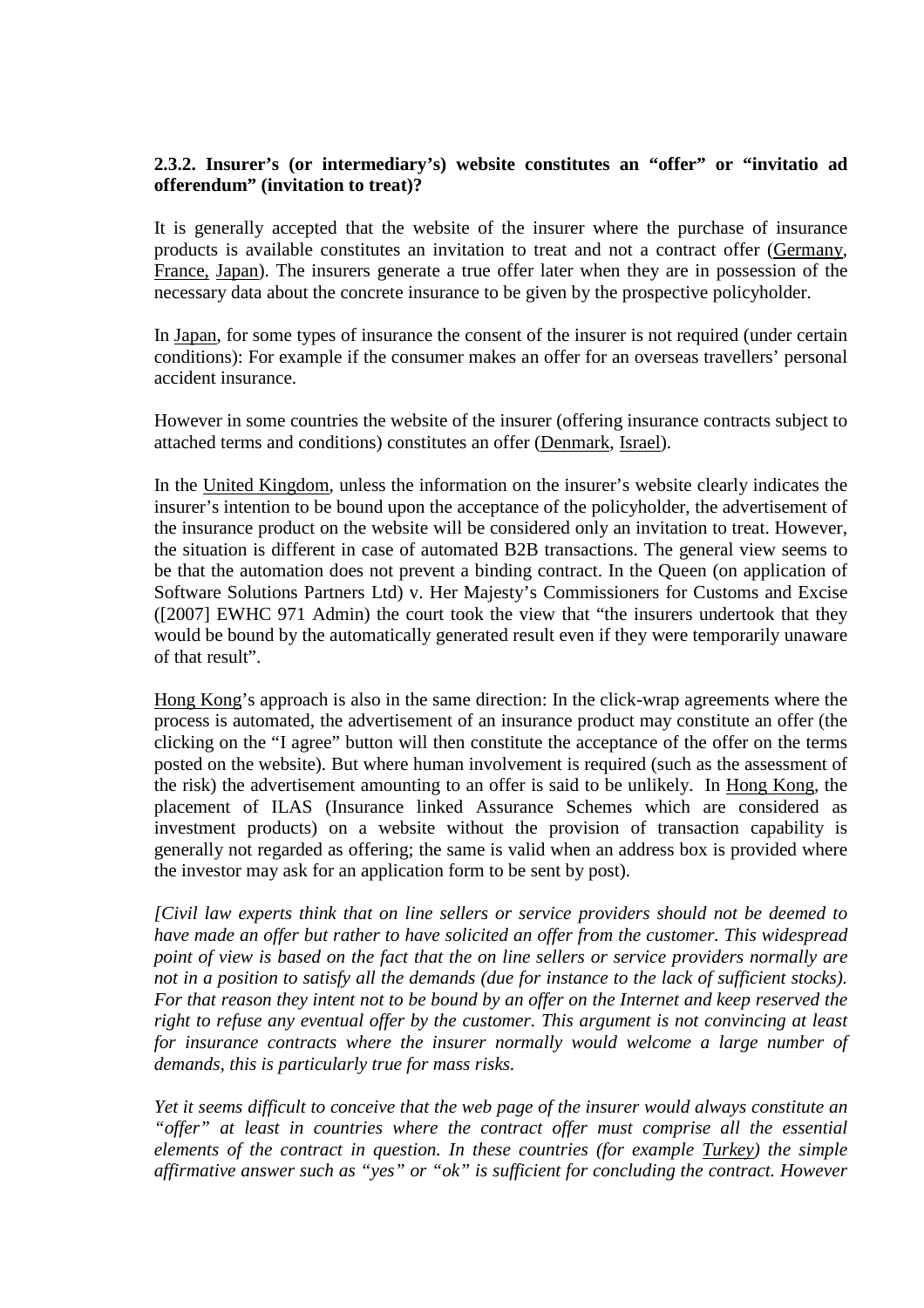*in many cases the web site of the insurer would not contain enough data for an immediate contract formation. In those cases, it should not be regarded as an offer but may be considered as a promise to accept the offer under certain circumstances.* 

*Another important issue concerns the compulsory insurances. In that respect we must first ascertain whether an insurer active in the insurance class of the relevant compulsory insurance is required to include this compulsory insurance in the products available on his web site. The second question consists to know whether the compulsory insurance available on the web site of the insurer constitutes an offer. We think both answers are negative. The insurer remains free to determine the insurance products he will sell on-line. However if he chooses to sell also compulsory insurances on-line, the sole fact that he is obliged to accept the offers made by prospective policyholders is not sufficient to accept that he offered already on-line.* 

*On the other hand, debate exists to know whether the confirmation that the customer's order is received must be regarded under circumstances as an acceptance. The outcome will be dependent on the formulation of the confirmation message. The point of view that a confirmation message would be regarded at the same time as an acceptance if it does not contain the reservation that the seller or service provider may reject the offer seems favouring the customer].* 

### **2.3.4. Inclusion of disclaimer**

The United Kingdom's report indicates that in principle, the insurers don't need to state clearly that their websites don't constitute an offer.

However in the European Union, the Directive 2000/31/EC on electronic commerce requires in its Article 10.1(a) that the insurers give information on the technical steps to follow to conclude the contract. Based on this, one may argue that the insurers must explain whether their websites constitute an offer or whether they intend to make an invitation only.

At least for the sake of clarity a disclaimer may be useful (In Hong Kong, disclaimers are used sometimes in order to avoid contracts with persons situated in a jurisdiction prohibiting the offering of insurance products to them by foreign insurers).

#### **2.3.5. Failure of intent**

As underlined above, the mutual consent of the parties is necessary for the conclusion of the insurance contract on-line. To this end the declaration of consent (of both parties) must be addressed to the other and received by the other. In this context many problems may arise. The first category of problems relate to the safe sending and reception of the electronic messages (relevant for insurance contracts where human interventions are in place). The errors constitute the second category. Some of the errors concern the fully automated insurance contracts (click on the wrong button while taking out a standard insurance online). Some others are frequent mostly in partly automated insurance contracts or in contracts not automated at all (declaration not fully transmitted as a result of transmission error).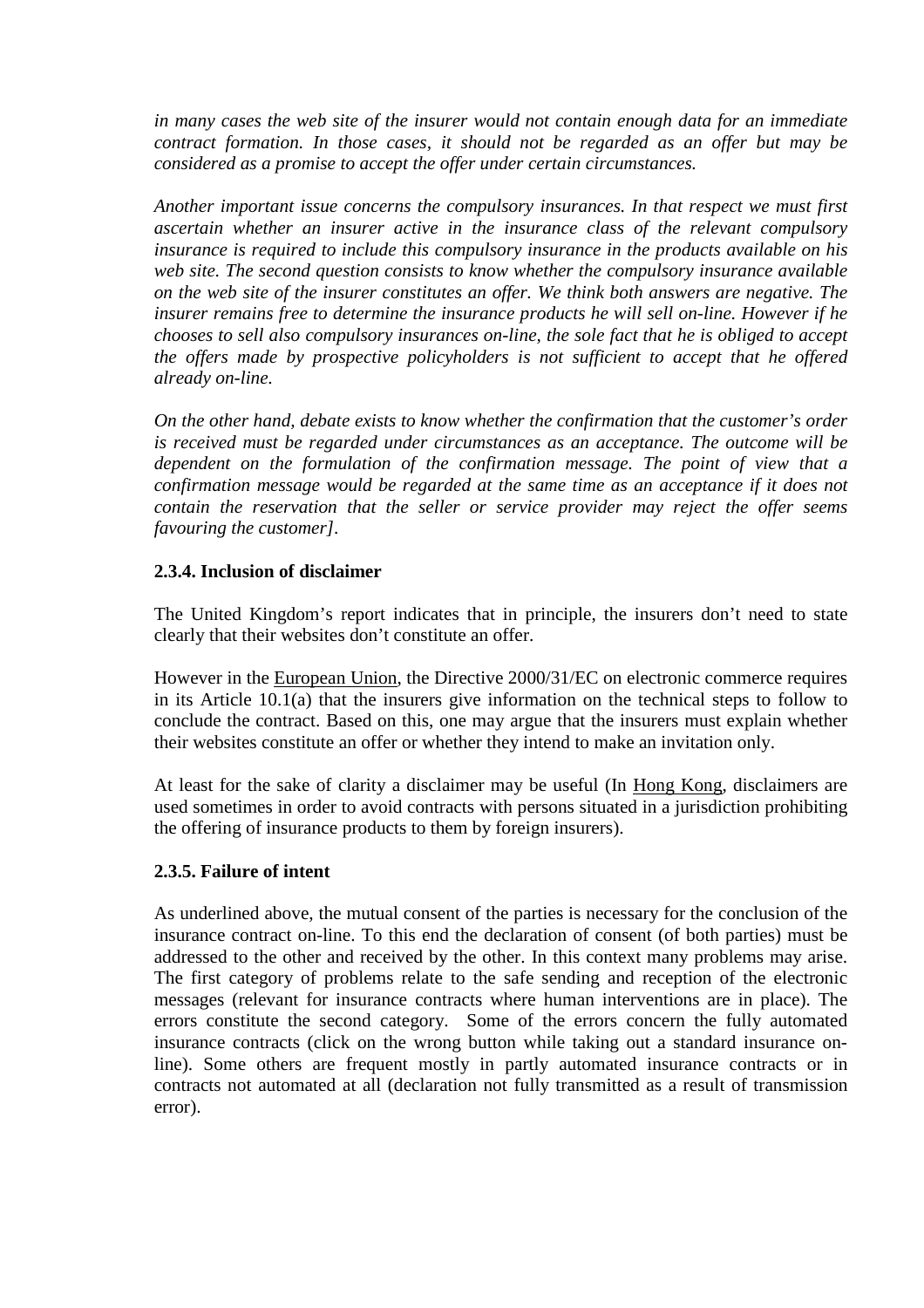## **2.3.5.1. Under what conditions on-line declaration of consent shall be deemed as (sent by the issuer and) received by the recipient?**

# **2.3.5.1.1. In general**

Sometimes technical failures occur on the Internet. They may for example give rise to the following consequences:

- The mutual consent is not established in reality but one of the parties mistakenly believes that the contract is duly entered into (*for example the email containing the acceptance of the prospective policyholder is lost in the Internet: the insurers think the contract was not concluded but the customer believes that he is covered)*
- The mutual consent seems established but the content of the contract is perceived differently by the relevant parties (*for example some clauses of the contract did not reach the prospective policyholder due to an electronic failure and the insurers believe that those clauses are part of the contract whereas the customer pretends they are not).*

In normal circumstances, the receipt of the declaration by the addressee's network will be decisive.

- The German report underlines different eventualities: "If the electronic declaration of consent is lost before it has been saved on the target computer, it will not become binding. However if the recipient intentionally prevents the declaration to be saved, the declaration is valid although it failed to reach the recipient's sphere. If the declaration is lost or deleted after it has been saved on the target computer it is valid as the recipient then bears the risk of errors concerning his technical equipment and his provider".
- In Hong Kong, the contract will be concluded upon receipt of the electronic transmission conveying the acceptance by the insurance vendor's computer system.
- In the Republic of Korea, the offer must be processed and recorded in the host computer of the insurer.
- In Serbia, statements made electronically are considered received when the addressee can access them.
- In the United Kingdom, by analogy with telegrams, it is argued that an acceptance communicated via e-mail will be effective once it reaches the network of the recipient's ISP (the recipients mail server). In the UK declarations are deemed to be received when the parties to whom they are addressed are able to access them.
- The Colombian law provides a clear solution (Article 24 of the Law no.527 of 1999):
	- If the addressee has designated an information system for the reception of messages containing data, the reception shall be deemed to occur at the moment when the message has entered the information system so designated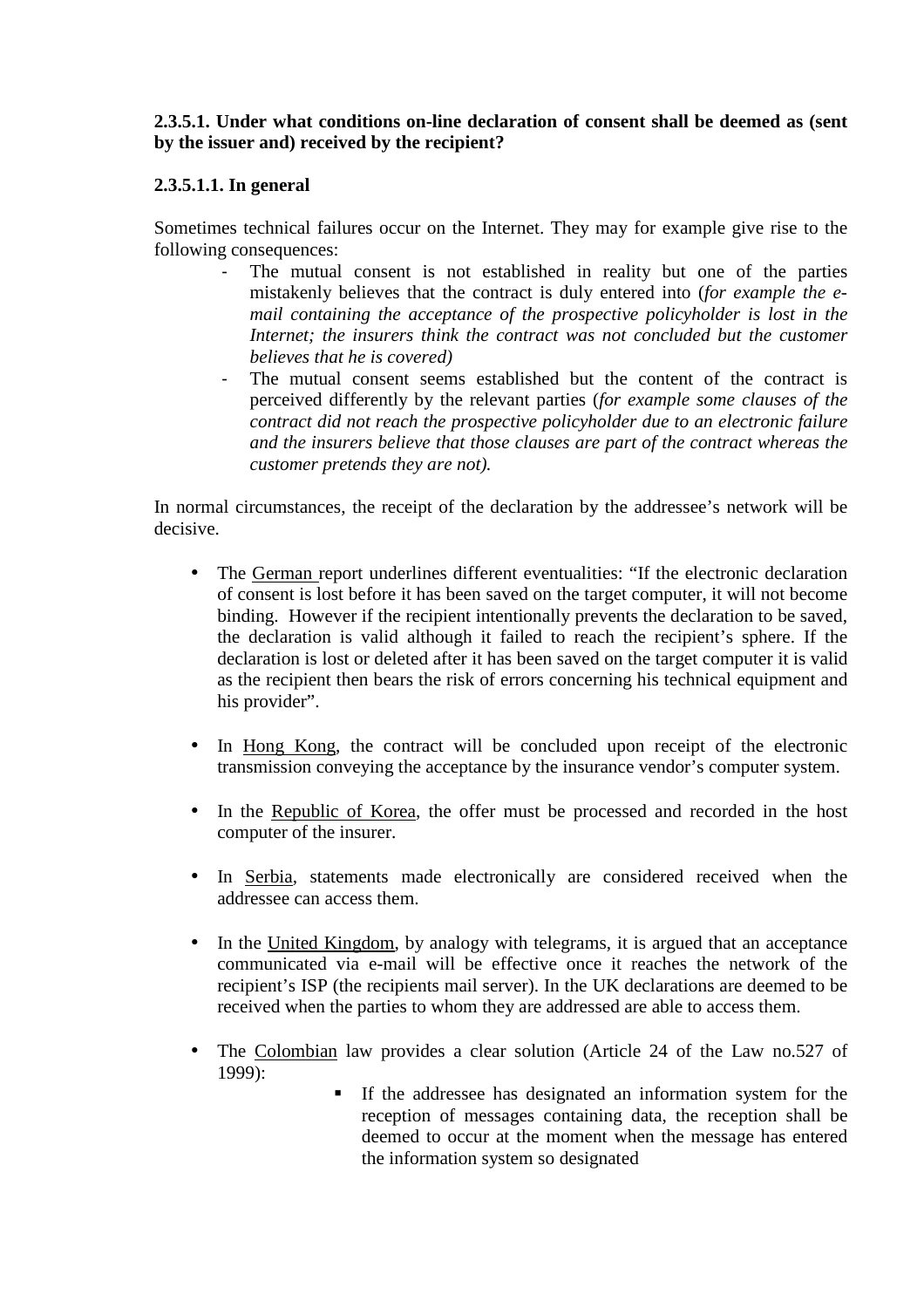- In case the message has been sent to a system other than the system designated by the addressee, at the moment when the message has been accessed to.
- If the addressee has not designated an information system, at the moment when the message has entered into the addressee's information system

From the above we can reach the conclusion that the sender of the declaration bears the risk until the declaration reaches the system of the recipient. If the message is lost before this moment, the declaration will not be considered as validly made.

The declaration of consent must arrive within the "power sphere" of the addressee in such manner that the addressee can learn its content in "normal circumstances". The moment of actual knowledge of the content is not relevant.

The arrival of the declaration of consent within the power sphere of the addressee occurs for example when it is stored in the mail server or data processing equipment and is available to the addressee. The expression "power sphere" may lead to confusion (since the e-mail message can be considered as already within the power sphere of the recipient even if his computer is on another continent). What is decisive is simply whether and if yes when the sender of the declaration can regard his declaration as received and its content as learnt.

Will the knowledge from an alien homepage be regarded as enough? This seems open to discussion.

E-mails sent to an incorrect address (for instance instead of  $a@x$  online. au the message is dispatched to  $a@$  yonline.au) cannot reach destination and therefore are not accessible by the recipient. However the case of mails deleted by a mail filter aimed at filtering the virus containing mails or spam mails seems debatable. If the deletion by the recipient's system occurs for protective purposes against viruses the deleted message should not be regarded as arrived. But one can hesitate when the message is deleted for being identified as spam mail by the mail filter program.

In respect of the "knowledge under normal circumstances" requirement, it seems appropriate to make a difference between legal entities and private policyholders.

- The insurer and the customer who is a legal entity (or a real person trader) can be expected to have knowledge of a declaration of consent the same day of arrival in their power sphere within the office hours (or the next work day early hours). *According to another view the moment of storage would be decisive.*
- In respect of the "private policyholder" the following solutions can be adopted: When a real person policyholder not acting for the purposes of his trade or profession makes it clear to the insurer that he uses the Internet for communication purposes in legal matters (it is so for example if he answered on the Internet the questions asked to him by the insurer) he can be expected to have a look at his mail box regularly (once daily) and the insurer's communication can be regarded as effective the same date as its arrival and storage. However a policyholder who does not use the Internet as a communication means in legal matters will not be supposed to control his mailbox regularly and the actual knowledge would then be required for valid receipt. *If the consumer has at the same time a mobile phone on which he*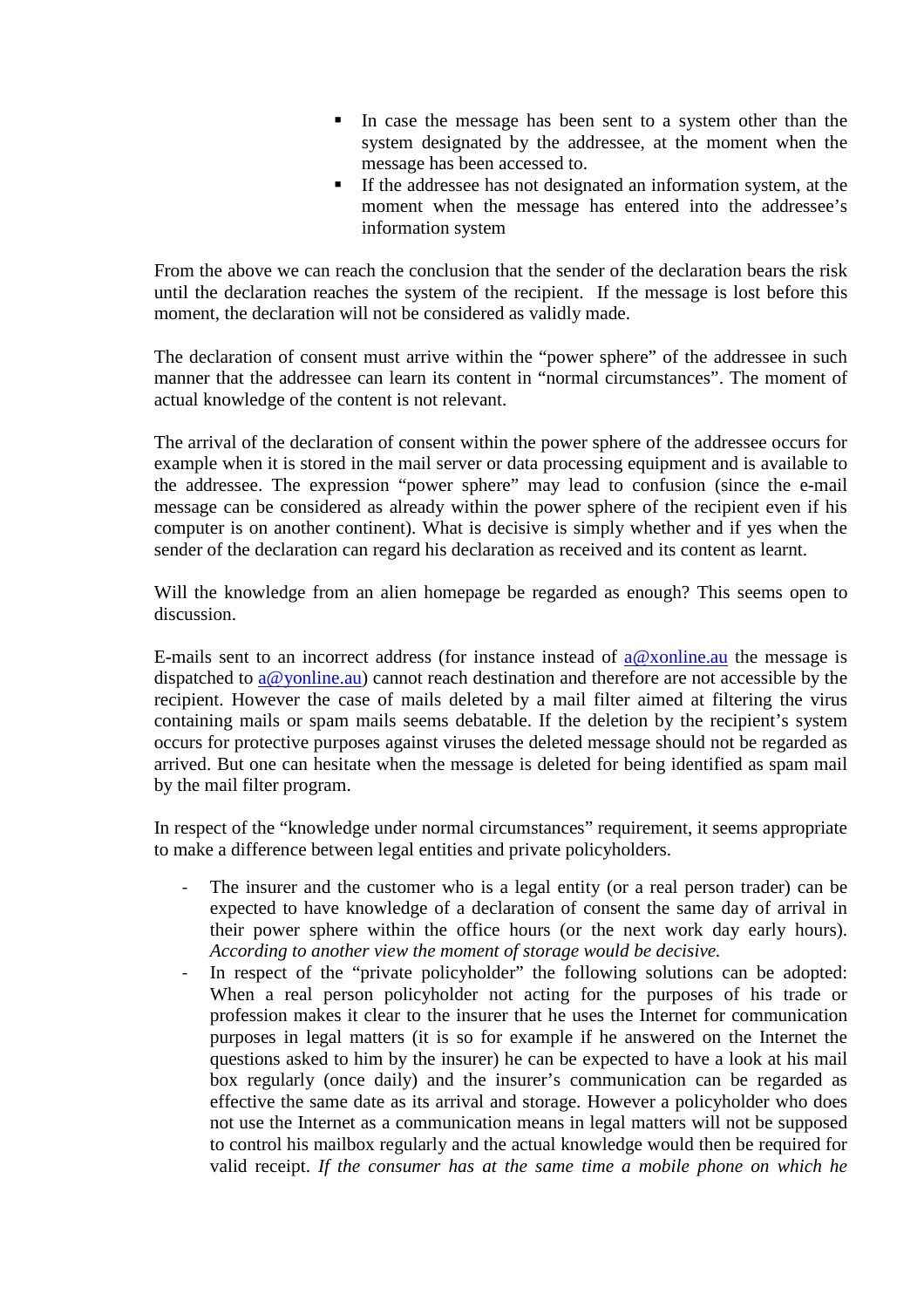*receives mail messages or if he has been warned at the same time by an SMS that a mail was sent to him, he can be expected to learn the content of the e-mail sent quicker.* 

The withdrawal of the declaration is possible. Normally it is effective when the addressee learns the withdrawal declaration before or at the same time. If both declarations are stored before the addressee is aware of their content, withdrawal can be deemed effective.

The insurer is obliged to confirm the receipt of the electronic statement of consent. But this is not a necessary element of the good receipt or the contract conclusion. The obligation to confirm can be lifted by agreement in b2b transactions.

If the customer is offeror (the insurer having only made an invitation to offer) the insurer has to confirm the receipt of the offer. The insurer can rectify a lack of confirmation by a late reaction (by asking a new question, acceptance or refusal of the offer). Where the customer could have deduced from the lack of confirmation that his offer was rejected, the insurer can be liable for the resulting losses *(An interesting example given by Dörner (at p. 492) is as follows: The (first) insurer is late in confirming the receipt of the offer and the customer, believing that his offer is refused, gets cover from another (the second) insurer. At the same time the first insurer's acceptance reaches the customer. There is double insurance and the first insurer can be held liable for losses caused by the contract with the second insurer: The customer will be entitled to claim that he be freed from the first or second contract).* 

### **2.3.5.1.2. Transmission errors**

The risk relating to communication failures (delay in reaching the addressee or the loss of the declaration in the Internet) is shared as follows:

- The sender of the declaration bears the risk until its arrival in the power sphere of the addressee.
- In case the declaration is lost in the Internet or hindered by the intervention of third parties, it does not arrive and will be ineffective. But if the addressee intentionally hindered the arrival of a declaration in his power sphere, the declaration will be deemed as "arrived" (however we think that the installation of a mail filter program that deletes the virus containing mails should be excepted).
- Whether the mere "storage possibility" (for example the declaration reaches the destination but is not stored due to technical failures) can be regarded as sufficient seems debatable. The European Union Directive 2000/31/EC on electronic commerce provides in its article 11.1 that a declaration is received when the addressee is able to access it. The prevailing approach seems to be that the accessibility requirement of the Directive is achieved only when the storage is completed.
- In case the electronic declaration is stored at destination but destroyed before the addressee is expected to have knowledge of its content (for example due to a defective computer), the declaration shall be deemed as received. Here the risk is borne by the addressee. The same is valid when the technical failure is due to the service provider of the addressee. In that case the addressee's service provider will be seen as a "receiving agent".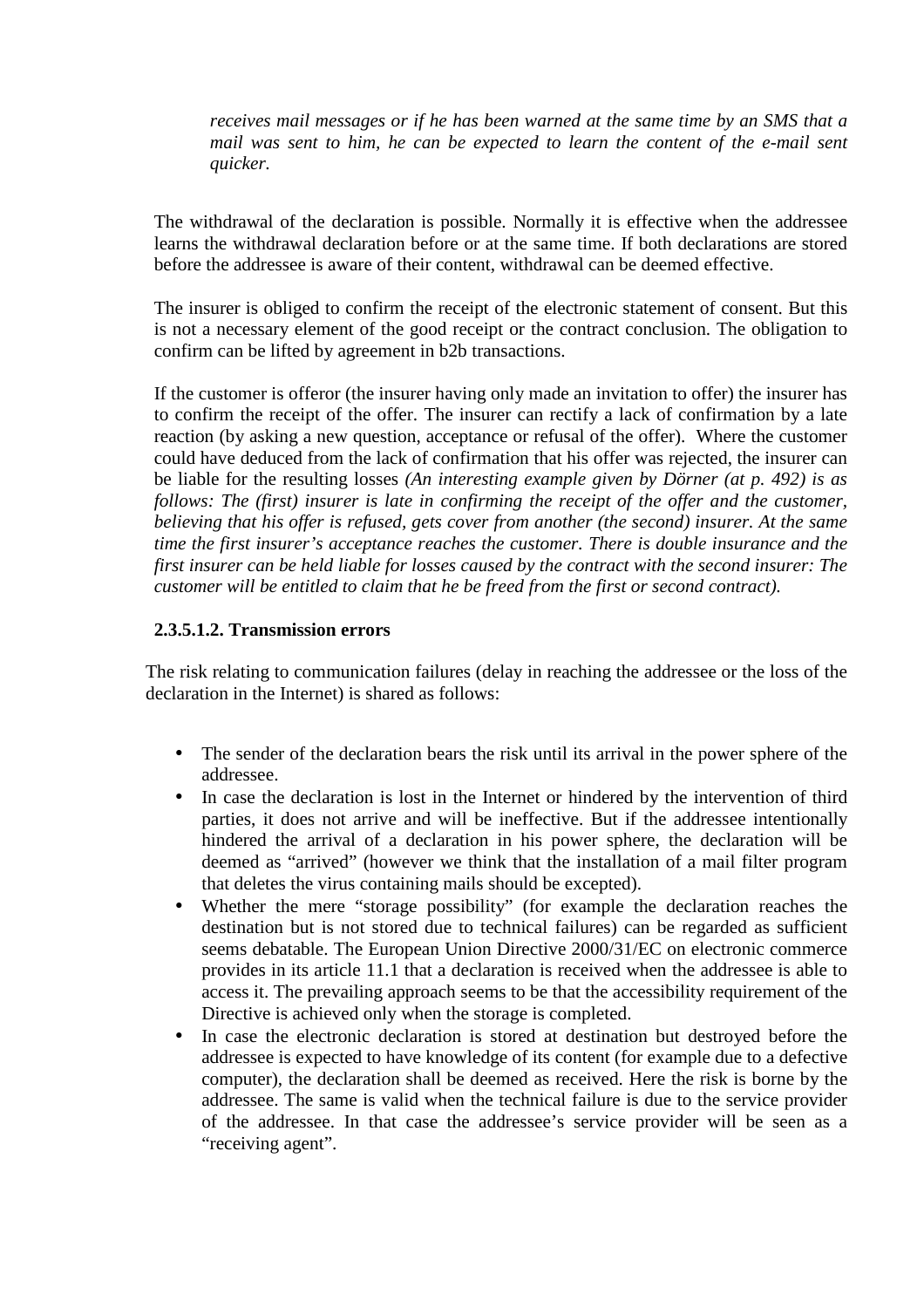- It is obvious that the declaration is "received" (a fortiori) when it is stored in the power sphere of the addressee but not read by him as a result of crashes, viruses or careless destruction by the addressee himself or a third person.
- If the recipient has temporarily shut down his mail account or put it out of service or stopped accessing to his e-mails, he must notify this happenings to persons from whom he expects declarations of will otherwise he will not be allowed to invoke the late awareness.
- If the mailbox is full and the recipient is consequently hindered to receive messages, in most cases the sender is notified thereof electronically. Upon this notification the sender is not anymore able to invoke that in good faith he presumed the good and timely arrival of his declaration to destination. On the other hand, if the sender sends later in a second tentative successfully his message, the recipient would not be allowed to allege that the sender is late in sending the declaration since he must bear the risk of his mailbox (low or reduced) capacity. The sender notified of the mailbox fullness may also wait until reception instead of trying to resend his statement.
- On the Internet there is no "closing time". If an insurer has established a system for selling insurance products requiring the customer to send his offer or acceptance by email, the prospective policyholder may consider that the insurer took knowledge of his statement of consent immediately.

It transpires from the above that it is not relevant whether the recipient has effective knowledge of the declaration. If the recipient does not open his mailbox, he would nevertheless be deemed to have been aware of the messages sent to him.

But as to the moment of effectiveness let's remind that a fine tuning must be envisaged: As stated above, a consumer who is not supposed to use the Internet for communication purposes for legal matters cannot be expected to check regularly (daily) his mailbox (he may be travelling or have other priorities).

Colombian law contains a special solution with regards to the conformity of the message sent to the message received: In the relation sender-receiver, the receiver is entitled to consider that the message received corresponds to the message intended by the sender. However the receiver is not allowed to avail himself of this belief in case of awareness or lack of due care to detect the error of transmission or if he failed to make use of an appropriate method in order to detect such an error.

## **2.3.5.1.3. Incompatibility errors**

In respect of "compatibility risks" and "update risks" (where the declaration reaches the addressee who is not able to have access to it or has access but the text is corrupt due to the fact that the addressee's technical equipment is not compatible with that of the sender or the software version used is different) there are three approaches

- Not legible or not easily convertible declarations are to be regarded as "not received"
- The Addressee must bear the risk of incompatibility or not being updated
- For business it can be expected that they use the average standard; but for consumers this is not the case

The last point of view seems more satisfactory. A legal entity or a business is expected to use software that is neither too old nor too restricted, thus corresponding to the average.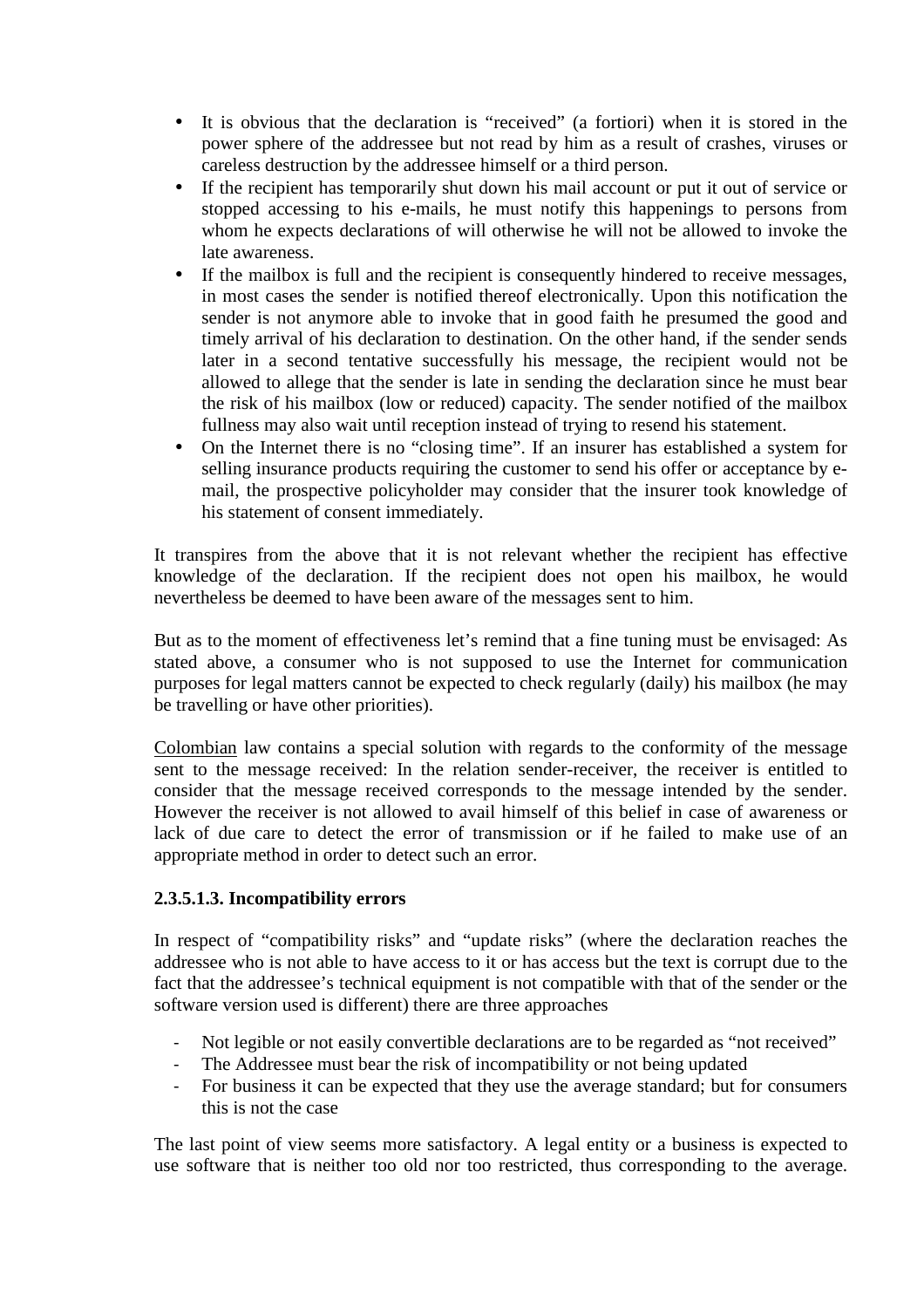However this approach may not be appropriate for consumers (at least for some of them). A consumer is generally not supposed to use a modern version of software programs and capable of opening, reading and storing of any attachment. Therefore except where the program used by the consumer can be reasonably considered as worldwide abolished, the risk of incompatibility errors would be born by the insurer.

In any case, the consumer can be expected on the ground of good faith and fair dealing to fall back on to the insurer and notifies him that the information sent was not received/read, if the consumer could identify the sender.

## **2.3.5.1.4. Onus of proof**

In case of conflict, the onus of proof that the e-mail has reached the recipient lies with the sender. A printed copy or a record would not be enough nor the encryption or electronic signature.

The confirmation of the recipient is indeed an effective proof.

Whether a successful arrival of the message to destination can be presumed when no "bounce-mail" notification is received is debatable. *Bounce mail is an e-mail that never arrives in the recipient's inbox and is sent back, or bounced back, to the sender with an error message that indicates to the sender that the e-mail was never successfully transmitted. There are two kinds of bounce e-mail: hard bounce and soft bounce. Hard bounce e-mail is permanently bounced back to the sender because the address is invalid. Soft bounce e-mail is recognized by the recipient's mail server but is returned to the sender because the recipient's mailbox is full, the mail server is temporarily unavailable, or the recipient no longer has an e-mail account at that address.* 

## **2.3.5.2. Statement of consent occurred erroneously**

It is frequent in fully or partly automated on-line contracts that the customer clicks on a wrong button or ticks in a wrong box due to his inexperience or inadvertence and communicates a declaration that is non-intended. Although not very common, the insurers may also have designed a website unintentionally (but mistakenly) to the advantage of the prospective policyholder.

#### **2.3.5.2.1. Errors made by the prospective policyholder and possible remedies**

In online transactions three types of errors that may be made by the prospective policyholders are worth being examined particularly:

## • **Errors in declaration:**

**First scenario**: The prospective policyholder wants to make a declaration and for instance clicks on the send button for that purpose, but the declaration intended is different (fire insurance intended but instead theft insurance declared). In that case it is possible to avoid the contract on the ground of (fundamental) error.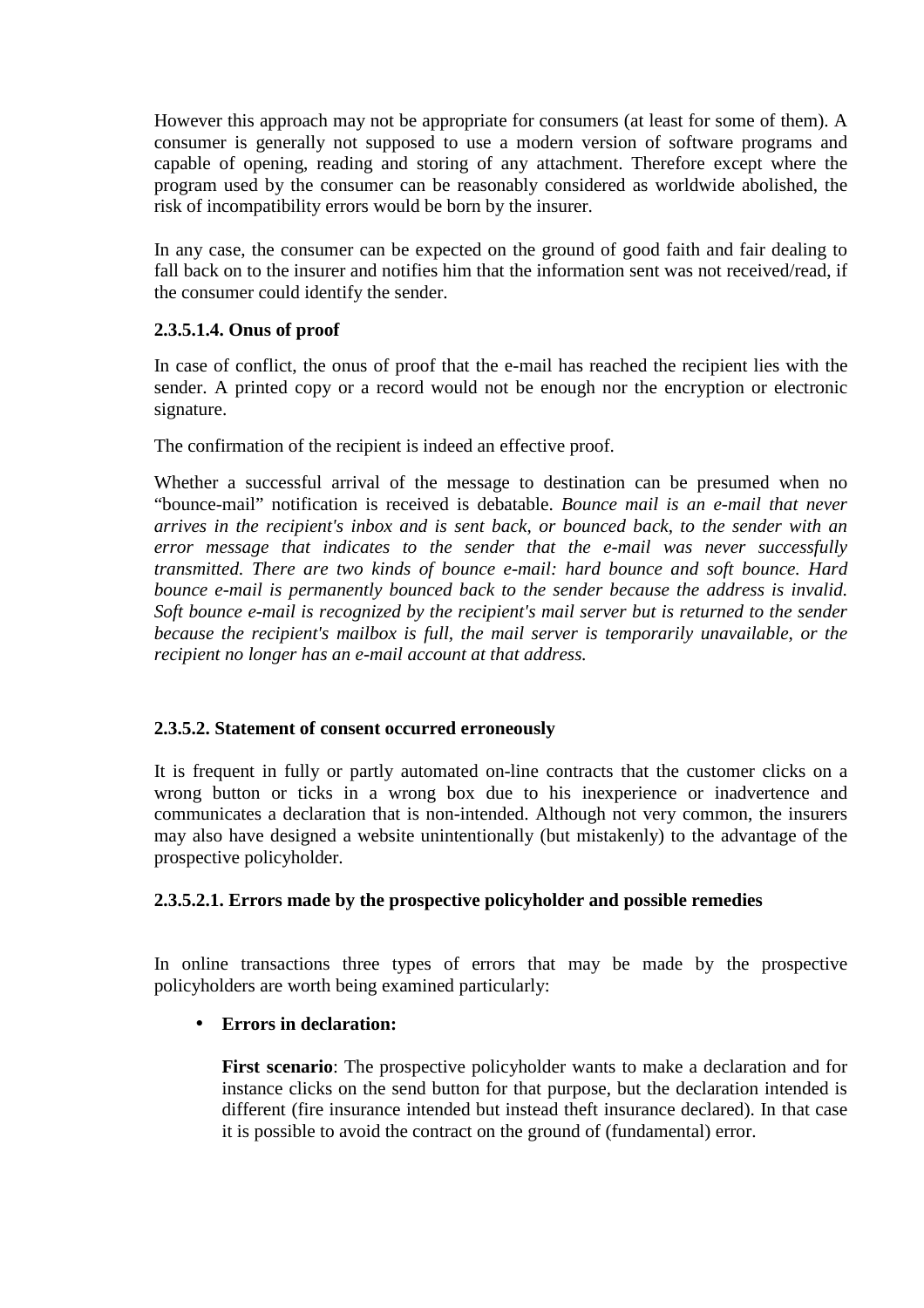**Second scenario**: The prospective policyholder, although is conscious that he clicks or ticks, does not know that by clicking or ticking he makes a binding declaration (he thinks for instance that he is asking for information about the insurance product). In that case, although he does not have the will (consciousness) to declare, he would be regarded as having made a declaration (as he should have taken into account that his act of clicking or ticking accomplished on-line would be relied upon by the insurer). However an action based on fundamental error is not excluded (such an action would be allowed under the condition that the policyholder compensates the losses/expenses –if any- incurred by the insurers as a result of their trust in the validity of the transaction).

If the error is due to a defective design of the website (an eventuality cited by the United Kingdom report, see also 2.3.5.2.2. below), the insurer (addressee of the declaration) would be regarded as being in a position to detect the erroneous statement and will be consequently required to refrain from considering the declaration as binding.

**Third scenario**: The prospective policyholder doesn't have the will to make any declaration but as a result of a reflex (he falls asleep in front of the computer and provokes the sending of a declaration for example by pushing the click button of the mouse). The sort of such a declaration can be debated. The understanding of the recipient can be regarded as decisive here too (if so the policyholder's declaration will be binding if the insurer could consider it as a valid statement). In the alternative, the absence of any "intent" to act would reveal that there is no question of contract conclusion.

#### • **Transmission errors**

Internet errors, virus attacks or software errors may give rise to incomplete or defective transmission. In this case, the understanding of the addressee will be decisive. The insurance contract will be deemed as concluded on the basis of "incomplete" or "altered" declaration. But avoidance of the contract will be possible for transmission error (which is also "fundamental").

#### • **Software errors**

If the error is due to the fact that the policyholder has installed and used defective software (and not to the declaration itself) it is question of an error that affected only the motives for concluding the contract. Such an error is not fundamental and the policyholder will not have any action for avoidance since in e-commerce, the risk of using defective software is borne by the user himself.

Beyond doubt, fundamental error (failure of intent) may constitute a solid cause for invalidating a contract also where the prospective policyholder does not make his declaration of consent by clicking on a button or ticking in a box. If the binding consent statement carried out through ordinary letter or e-mail was made under the effect of a fundamental error (for example the applicant desires to take out "fire" insurance but declares his consent for a "theft" insurance) the classical solutions of the civil law about failure of intent will apply.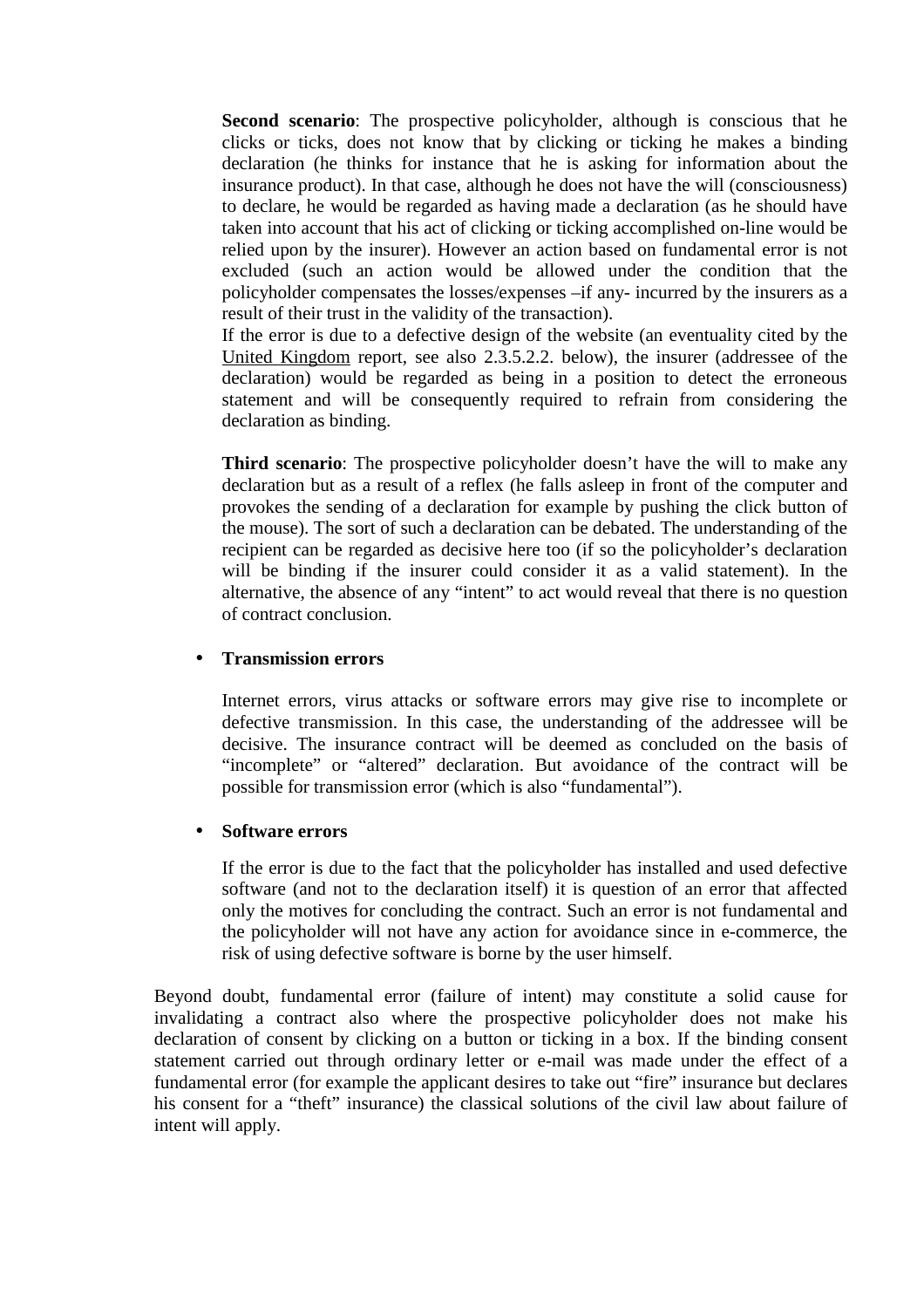But in addition to the classical (remedying) solutions of the civil law (preventive and remedying) solutions specific to on-line or consumer transactions are adopted:

- o The imposition on the insurer (being a service provider) the duty to establish a system apt to hinder errors in declaration by providing mechanisms to correct the input errors and to inform the contract partner on their existence constitutes an important preventive solution. In the European Union, the Directive 2000/31/EC (E-Commerce Directive) imposes on the insurer (as a service provider) to make available to the prospective policyholder (as recipient of the service) appropriate, effective and accessible technical means allowing him to identify and correct input errors, prior to the placing of the order (Article 11.2). Awareness of those technical means is essential for their effective use. Thus the insurer is also under the duty to inform his customer of their availability (Article 10.1 (c)). In case of breach of the obligation to inform on the correcting system, the policyholder will benefit from an unrestricted period of withdrawal (due to the fact that the withdrawal period begins when the information requirement is carried out).
- o As a remedying solution (where the preventive steps were not sufficient to avoid errors to happen) we can mention the right to withdraw from the contract usually granted to the consumers.

The Polish report states that the question to know to what extent the civil law rules in respect of errors would apply is not very clear and underlines the policyholder's right to withdraw (in case he discovers an error not detected despite the fact that the websites where consumers can conclude insurance contracts on-line are designed in a way to avoid such mistakes).

The withdrawal right is also cited as a remedy in case a consumer enters into an insurance contract by mistake in the United Kingdom report.

## **2.3.5.2.2. Insurer's website containing mistaken information**

In rare instances the insurer's website may contain mistaken information (for example about the premium or scope of an insurance product) and this may have led the policyholder to make a declaration for a contract detrimental to the insurer. The problem here is whether the insurer shall be bound by such a contract.

United Kingdom is the only country mentioning the eventuality that the insurer is the author of an error. In the United Kingdom, the solution depends on how the insurer's website will be qualified. Unless the information on the insurer's website clearly indicates his intention to be bound in case of mere acceptance by the policyholder, this will be considered as an invitation to treat and the policyholder's declaration will not be sufficient to bind the insurer. United Kingdom report refers to the terms mistakenly indicated on the website (premium lower than the insurer intends to charge).

In case the insurer is deemed to have made an offer, he may invoke his error in accordance with the rules governing the error. In that respect, the role of the recognisability may be also relevant. In cases where the customer can be expected to recognize the error (for instance if a car insurance is offered mistakenly at \$1 instead of \$100) he is under the duty to take it into account and if he merely accepted the offer despite the manifest error he detected, there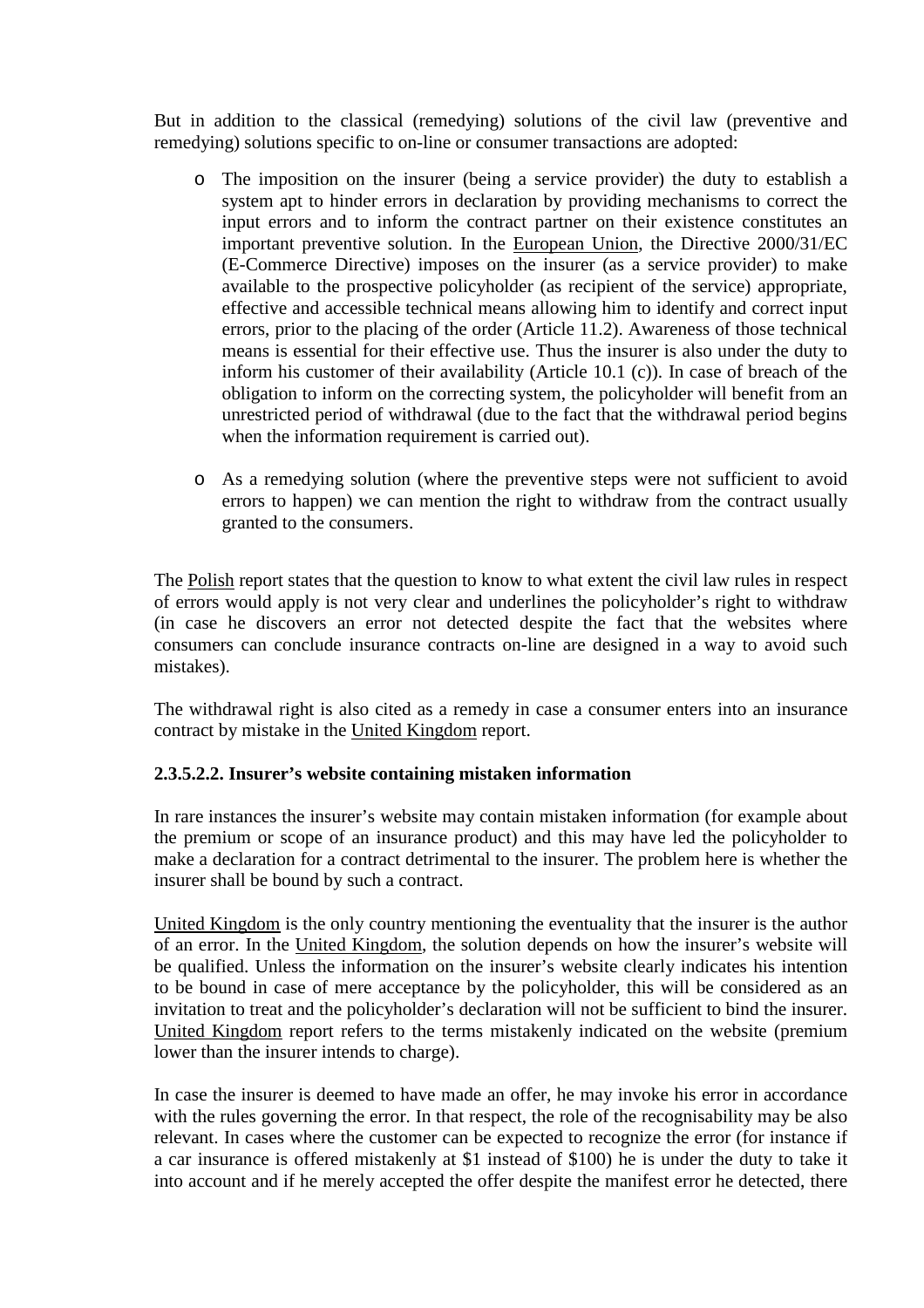is no mutual consent. In such case there is even no need to cancel the contract on the basis of error. The insurer will be allowed to invoke directly the "disagreement" hampering the effective conclusion of the contract.

But where the error is not recognizable, the outcome is different. If a relatively complex insurance product (granting cover for several risks) is launched on the Internet at \$1500 instead of \$3000 as a result of a software (calculation) defect and if the prospective policyholder cannot be expected to understand the error, (upon the offer made by the prospective policyholder on \$1500 and acceptance by the insurer) the contract will be concluded at the price of \$1500. In this case, the question to know whether the insurer is allowed to cancel the contract on the basis of error is a delicate one. Taking into consideration the fact that the error is not related to the declaration but is due to the reliance on a defective program, one can argue that the insurer is deprived from the right to allege the error (since his mistake affected only the motives for concluding the contract). The alternative solution is to grant the insurer the right to cancel the contract by arguing that he was still affected by the error when he stated his consent and it suffices to admit a declaration error.

If the prospective policyholder's declaration is transmitted incorrectly by his electronic service provider he shall be entitled to cancel the contract because the error is committed by a person who is his messenger. But in case the error is due to the incorrect transmission of the insurer's electronic service provider, the declaration will be deemed validly arrived in the power sphere of the insurer and will be effective.

## **2.3.5.3. Techniques to avoid and correct errors and mistakes**

The insurer's duty to inform the prospective policyholder about the technical means to identify and correct the input errors (as provided for example in the European Union) is meaningful only when those technical means are effectively in place. Thus the insurer will be required to provide the cited technical means (Belgium, Croatia, Germany) that may consist in the following (Belgium):

- Progressive built up of the process instead of one click system (split in different steps; access to next steps requiring the confirmation; possibility to return to previous steps to correct errors previously committed)
- General conditions acceptance made a condition of the process
- Blocking of the access to next steps upon detection of input errors and warning of the prospective policyholder
- Existence of a help function
- Double confirmation (one click not being sufficient)
- A preview of the contract before the final approval (first click generating the preview, second click leading to the contract formation = validation). In Japan the insurers are requested to show the final confirmation of the insurance contract on the PC screen.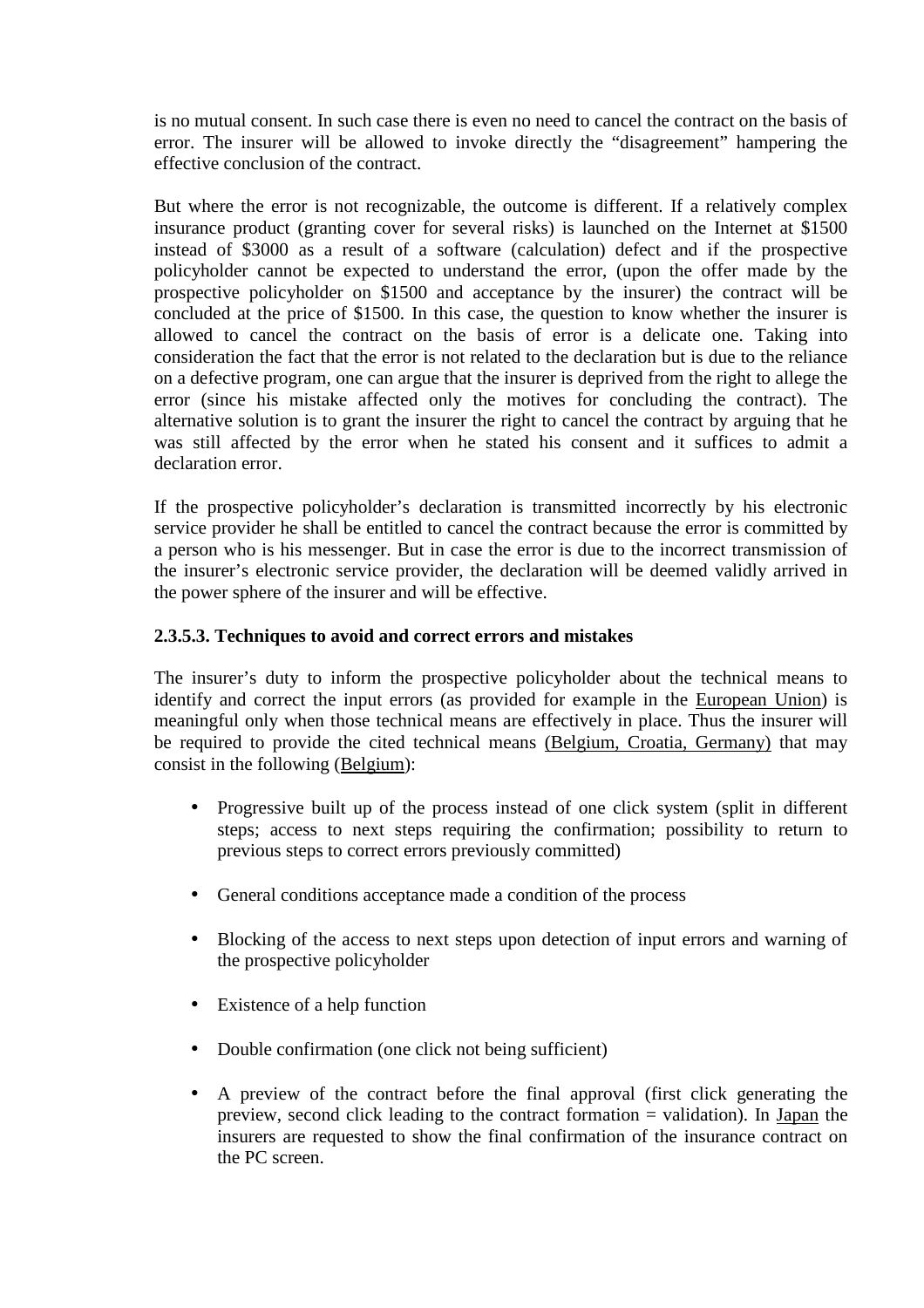• Contract confirmation sent to policyholder after validation with a recapitulation (to avoid the contract by using the withdrawal right and obtaining the opportunity to correct the errors made in a new contract). *In addition to its informative function the confirmation sent to the policyholder may also constitute under certain circumstances a proof of the contract.* Colombian law states clearly that in consumer contracts, the insurer must provide a recapitulation including information about the insurance product, price, costs and expenses. That recapitulation must be ready for being either printed or downloaded.

In Israel, the consumer who made a clerical typing error is allowed a reasonable period of time to correct the mistake (the contract will then be amended according to the common intention of the parties but not cancelled).

In Japan, the insurers are required to take necessary measures to enable the applicant to verify the contents before starting the on-line operation. If this requirement is not met, the application may be void because of the error in declaration.

### **2.3.5.4. Exoneration clauses (disclaimer)**

Sometimes insurers disclaim any liability in conjunction of the use of their websites. For example in Switzerland, they don't guarantee the accuracy, completeness and confidentiality of data transmitted over the Internet nor that the hardware and software will function without error; they disclaim liability in case a third party interferes and alters or misuses the data entered by the prospective policyholder or the insurer or for Internet failures, transmission errors or imported data of any kind (infiltration of viruses) or links to other websites. But the insurers nevertheless incur liability in Switzerland on the basis of unfair competition if they have failed to provide appropriate technical means for identification and rectification of errors before the insurance order is sent off.

#### **2.4. Moment when the consent is established**

#### **2.4.1. General rule**

As stated above, the mutual declarations of consent with regards to "essentialia negotii" is a basic requirement (Croatia, France, Belgium).

The contractual offer can be made either by the insurer or the policyholder. There is no mandatory rule requiring that the offer be made by one of the parties (Germany, Switzerland).

In fully automated contracts the acceptance of the policyholder will be achieved usually when the policyholder will complete a plurality of entries relating to the offer (Denmark, Australia, Croatia). A single click shall in most cases not constitute an on-line acceptance.

As a basic principle of the law of contracts, the statement of consent can be "express" or "tacit".

o Is it possible that for concluding an insurance contract on-line, the prospective policyholder's declaration of consent (usually the acceptance) be tacit? Some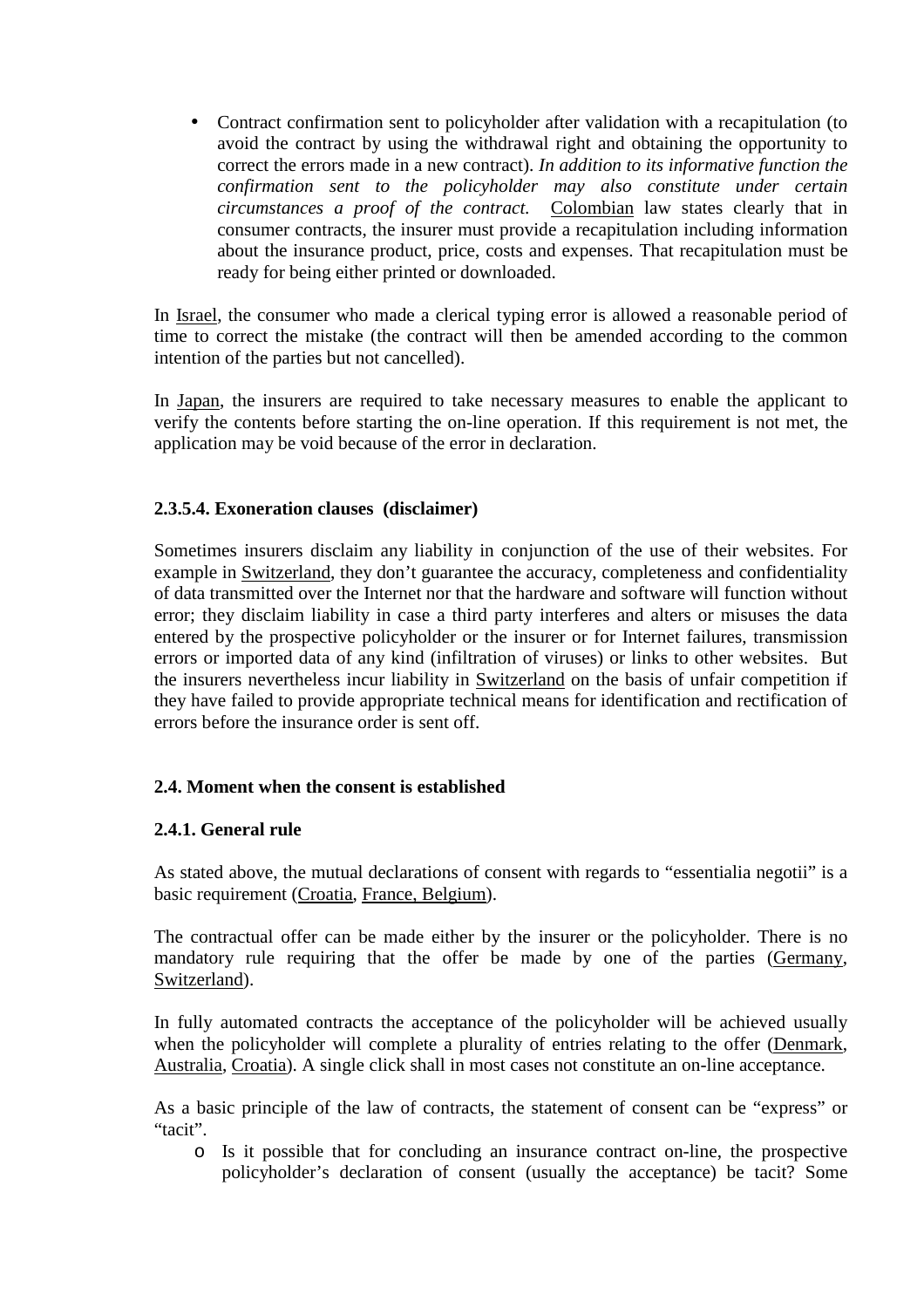national laws at least in consumer transactions require that the acceptance of the consumer be express, unequivocal and verifiable by the relevant public authority (Colombia).

o On the other hand, the insurer's acceptance can also be tacit. It is so when the insurer upon the prospective policyholder's offer prepares and sends the insurance policy without expressly stating his agreement to the contract conclusion. In countries where the insurance contract can be concluded by way of "silent acceptance" (for example Turkey) if the insurer does not expressly reject the prospective policyholder's offer within the time limit provided by the law, the contract shall be entered into at the end of that time limit. But in the absence of such a legal provision, the silence of the insurer would lead to the conclusion of the contract in rare occasions only (i.e. when the parties have unequivocally agreed that the silence shall be regarded as a declaration of consent or when the principle of good faith and fear dealing would impose such a consequence).

The law can provide that the conclusion of a contract on line is subordinated to the condition that the trader's web site so structured that the customer confirms his liability to effect payment when he passes the order (the so-called "bestellbutton"  $=$  "order button").

## **2.4.2. Form requirement**

The form requirement fulfils two functions: warning function and the proof function. For insurance contracts the involvement of a public officer (for instance a notary public) is not conceivable. Therefore as a form requirement only the written form (achieved by the autograph/wet signature) can be envisaged (this is the solution adopted in some Latin America Countries). However a wet signature is out of question in on-line business.

In countries where the insurance contracts can be entered into without observing any form requirement, on-line insurance contracts can be concluded with the exchange of the concerned parties' respective consent statements fully or partly on-line. Electronic signature or advanced electronic signature or qualified electronic signature is not a constitutive element (except when the parties agree otherwise which would be a very rare case).

In countries where the written form is prescribed by the law, the use of qualified electronic signatures appears to be the only permissible way since the equivalent of the hand written signature is the qualified electronic signature. However it must be underlined that so far insurers did not use in a wide extent the qualified electronic signature. Instead, they preferred ordinary electronic signature or the unsigned electronic documents or fax. At this point we must also underline that a "soft" form requirement appeared during the last decades: the so-called "text(ual) form" utilised especially in the accomplishment of information duties or when the right of withdrawal is invoked. The text form can be described shortly as follows: the statement is on durable medium, the author of the statement is named and the end of the statement is marked with the reproduction of the signature or otherwise designated. Undersigned telefax and ordinarily signed e-mail can be given as examples of documents conforming to the text form characteristics.

According to the Directive 1999/93/EC of the European Union on electronic signatures

• "Electronic signature" means data in electronic form which are attached to or logically associated with other electronic data and which serve as a method of authentication;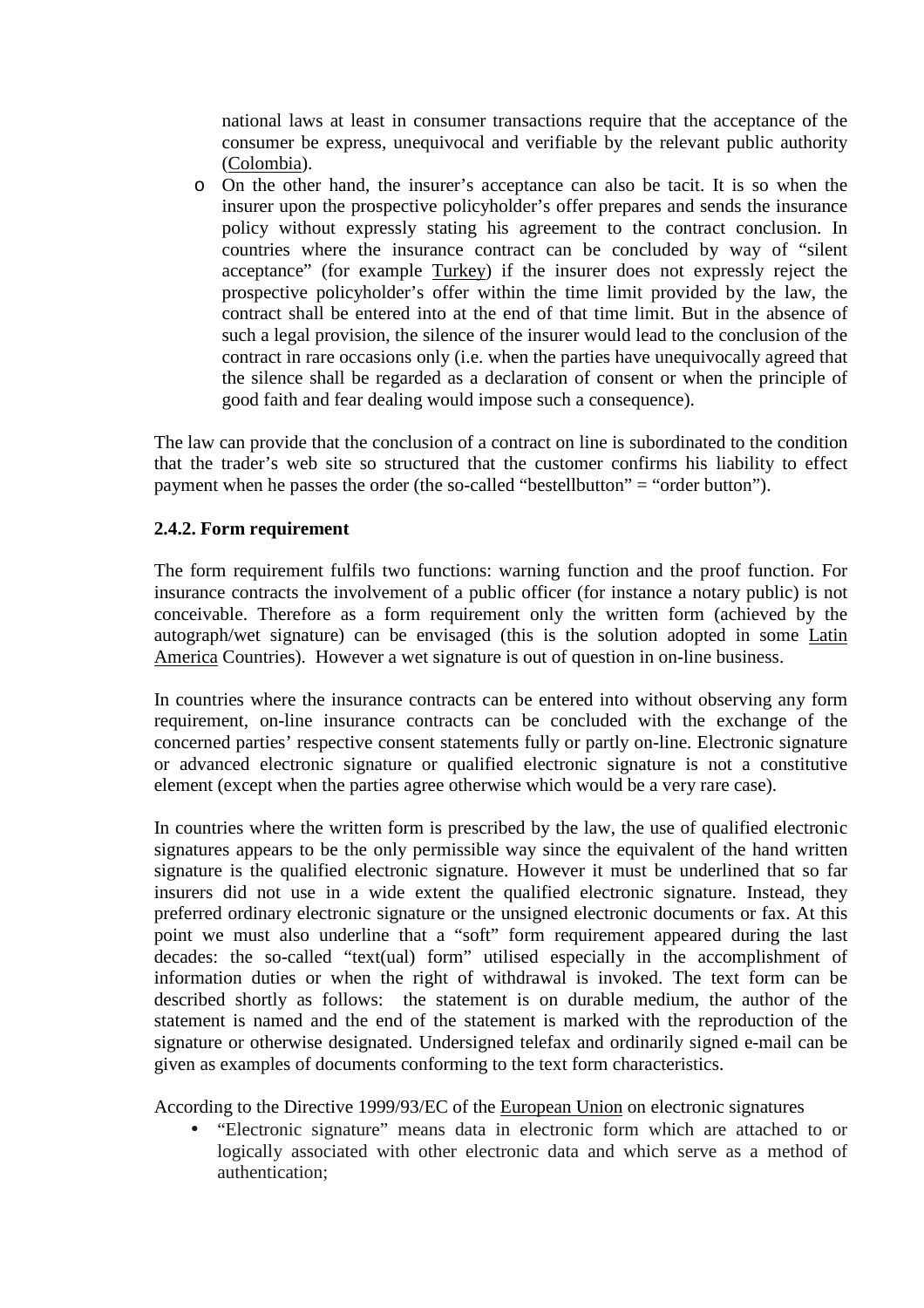• "Advanced electronic signature" means an electronic signature which meets the following requirements:

(a) it is uniquely linked to the signatory;

(b) it is capable of identifying the signatory;

(c) it is created using means that the signatory can maintain under his sole control; and

(d) it is linked to the data to which it relates in such a manner that any subsequent change of the data is detectable;

"Qualified electronic signature" is an expression used in some legislation (for instance Germany) to design an electronic signature bearing the characteristics of the advanced electronic signature. The difference between the qualified and advanced electronic signatures resides in the fact that the former is certified and deposited by a specialized provider.

The proof of an insurance contract concluded on-line can be difficult under circumstances. On the other hand, the proof that the conditions for exercising some of the rights conferred to the customer are materialised can also create problems. In order to protect the customer and to give him the chance to be in a better position, the European Union legislation and the laws of some other countries imposed on the insurer some obligations, examples of which are given below:

- Directive 2011/83/EU on consumer rights Article 8.7 prescribes that the insurer must provide the consumer with the confirmation of the contract concluded on a durable medium within a reasonable time after the conclusion of the distance contract, latest before the performance of the service begins. That confirmation must include all the pre-contractual information (if not already given to the consumer prior to the conclusion of the distance contract). The insurer is required also to confirm the policyholder's prior express consent to the commencement of the service and his acknowledgement that (upon commencement of performance) he loses his right to withdraw from the contract.
- Directive 2000/31/EC on electronic commerce Article 11.1 stipulates that the insurer has to acknowledge the receipt of the prospective policyholder's order without undue delay and by electronic means.

On the other hand, where the law permits the parties involved can agree that simple transmissions by telecommunication (digital messages such as e-mails or telefaxes, SMS, WhatsApp facilities) would have value of the written form.

## **2.4.3. How long shall the party who makes a contractual offer be bound by his offer?**

In contracts between absent persons, the offeror will be bound until the moment he should expect an acceptance having regard to the circumstances.

In respect of offers on-line, as a result of the communication means chosen, the acceptance can be expected in a relatively short time.

Where the website of the insurer can be regarded as an offer (and not an invitation to treat). the insurer will be bound by his offer as long as the insurance can be taken out from the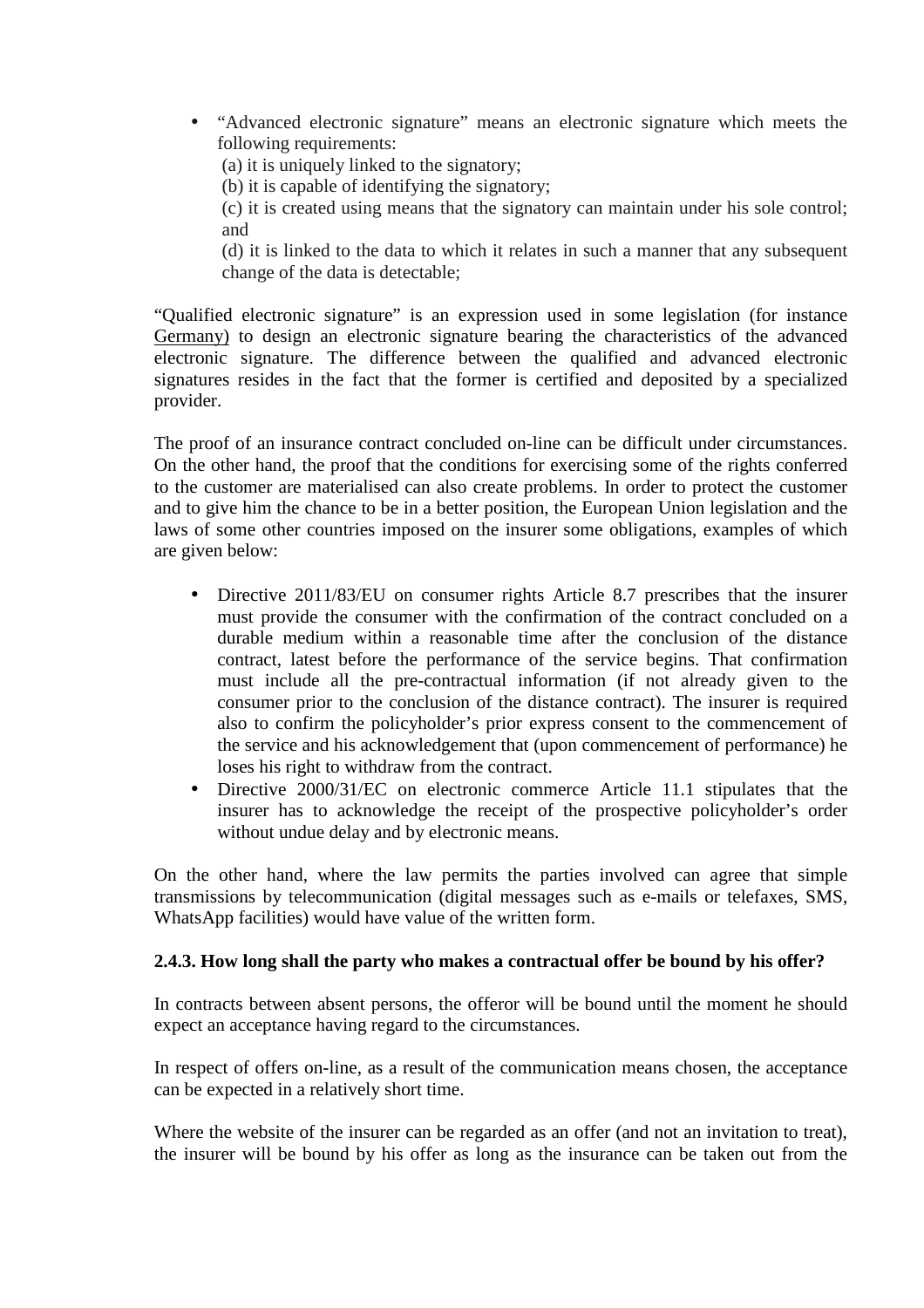website. However in practice, this would mean that the insurers (who are the "offeror"), will be bound only until the customer exits the website.

The Polish report states that pursuant to Polish Civil Code an offer made electronically shall be binding on the offeror if the other party confirms its receipt without delay. On the other hand, in Poland before making an offer to the consumer, the insurer must obtain his consent.

Where the policyholder makes an offer by using a standardized form on the insurer's website, he will be bound during such time in which the arrival of an acceptance (express or tacit) can be reasonably expected (Turkey). A time limit as to the binding effect of the offer can be imposed. Thus, if the standardized form provides a time limit for the binding effect of the offer (this is so in most cases in Germany) the insurer's acceptance that reaches the policyholder after this time limit has elapsed shall be considered as a contract offer by the insurer.

## **2.4.4. When does the contract come into effect between distant parties**?

The answers given by the national reporters are diverse as can be seen below:

- When the proposer learns (or has the opportunity to learn) the acceptance of his offer by the counterpart (the moment when the insurer receives the acceptance from the policyholder) (Belgium, Colombia, Croatia, Denmark, Greece, Serbia).
- When the client expresses (to the insurer) hision to be bound by the proposed insurance contract; silence not being interpreted as acceptance or so presumed (Chile).
- In Hungary: If the insurer does not reject the client's offer within 15 days from receipt (after the elapse of 15 days the contract is deemed to have been concluded at the moment when the offer was made to the insurer (retroactive effect).
- In Hong Kong: In case the insurance is offered as a click wrap agreement where the prospective policyholder is called to agree the terms as advertised on the website, the contract is concluded when the policyholder clicks on the "I agree" button and sends his consent (but the message is considered sent when it is accepted by an information system outside the control of the originator).
- In Israel: when the consumer clicks on the "I agree" button that can be regarded as a notice or an act-behaviour of acceptance.
- In Japan, when the acceptance of the insurer is received by the policyholder.
- In Mexico, when the contracting party has knowledge of the acceptance by the insurer.
- In Australia: The applicant is required to complete the on-line application and if all the information accords with the insurer's acceptance standards, the insurer makes the offer. By accepting this offer the applicant incepts the cover. If the application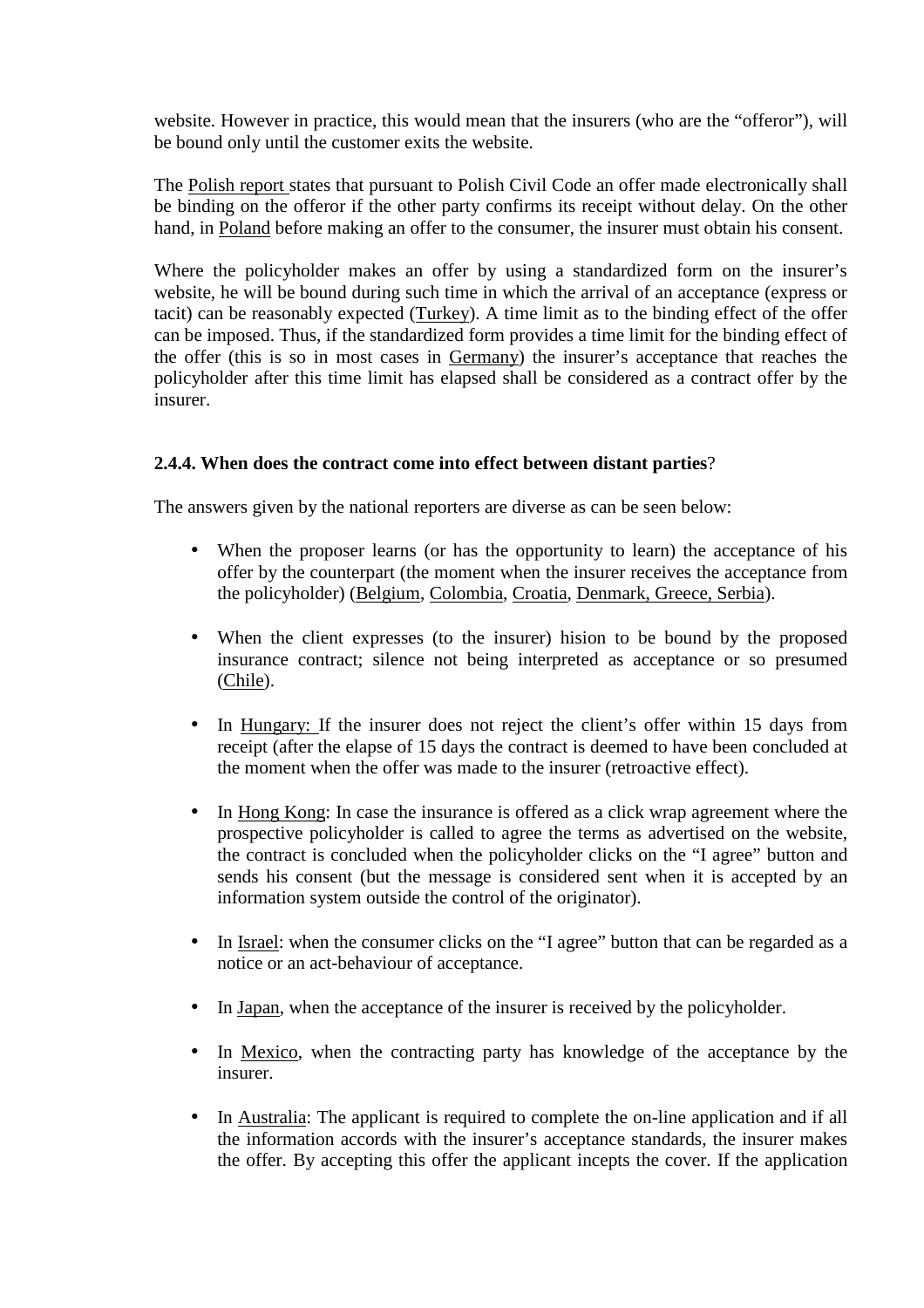fails to meet all acceptance criteria, either the application is rejected or the applicant is given the opportunity to speak to a consultant by making a phone application.

- In Germany the ICA provides that the insurer is entitled to send a policy deviating from the application or from the agreement. If the policyholder does not object within one month from receipt, he shall be deemed to have approved the deviated provisions (under the strict condition that the insurer informs and warns the policyholder on the effected modifications and their legal consequences). *Turkish law contains a clear provision conflicting with the German solution: Provisions in the insurance policy contrary to the application for insurance or the agreement of the parties are invalid.*
- In the Republic of Korea, if the insurer fails to give notice to the contrary, the offer made by the policyholder will be deemed accepted. The same solution is provided also in Turkey where at the end of a silence of 30 days the offer is regarded as agreed.
- In Switzerland the consent is established when the insurer's acceptance arrives in the sphere of the policyholder (in case of a letter when the letter is dropped in the mailbox) or –if the offer was made by the insurer, upon the arrival of electronic confirmation or confirmation letter from the policyholder.

Inspired by the comments cited above we can summarise as follows:

In fully automated on-line insurance contracts where the system is designed in such a way that upon the offer put by the insurer the prospective policyholder has to click on the "accept" button or tick in the "accept" box, the contract formation would be achieved by the acceptance of that prospective policyholder.

Where the human intervention occurs without the use of Internet, the conclusion of the insurance contract will be governed by general rules prevailing in the law of contracts.

If an agent of the insurer intervenes by using the Internet (for example the acceptance of the insurer is sent in an e-mail addresses to the prospective policyholder) the rule developed for on-line transactions will apply (in the example above, the contract will be formed when the e-mail reaches the system of the recipient).

If the insurer has made an offer and the acceptance of the prospective policyholder occurs via the Internet (for example the prospective policyholder sends an e-mail message to express his intention to conclude the insurance contract), here again the same principle will apply (i.e. the contract will be concluded when the acceptance message reaches the system of the insurer).

## **2.4.5. Contractual waiting period**

In Colombia, according to an established custom, the insurers provide in their proposal a waiting period for the inception of the cover in order to facilitate reinsurance placements.

## **2.4.6. Rules concerning the policyholder's right of withdrawal**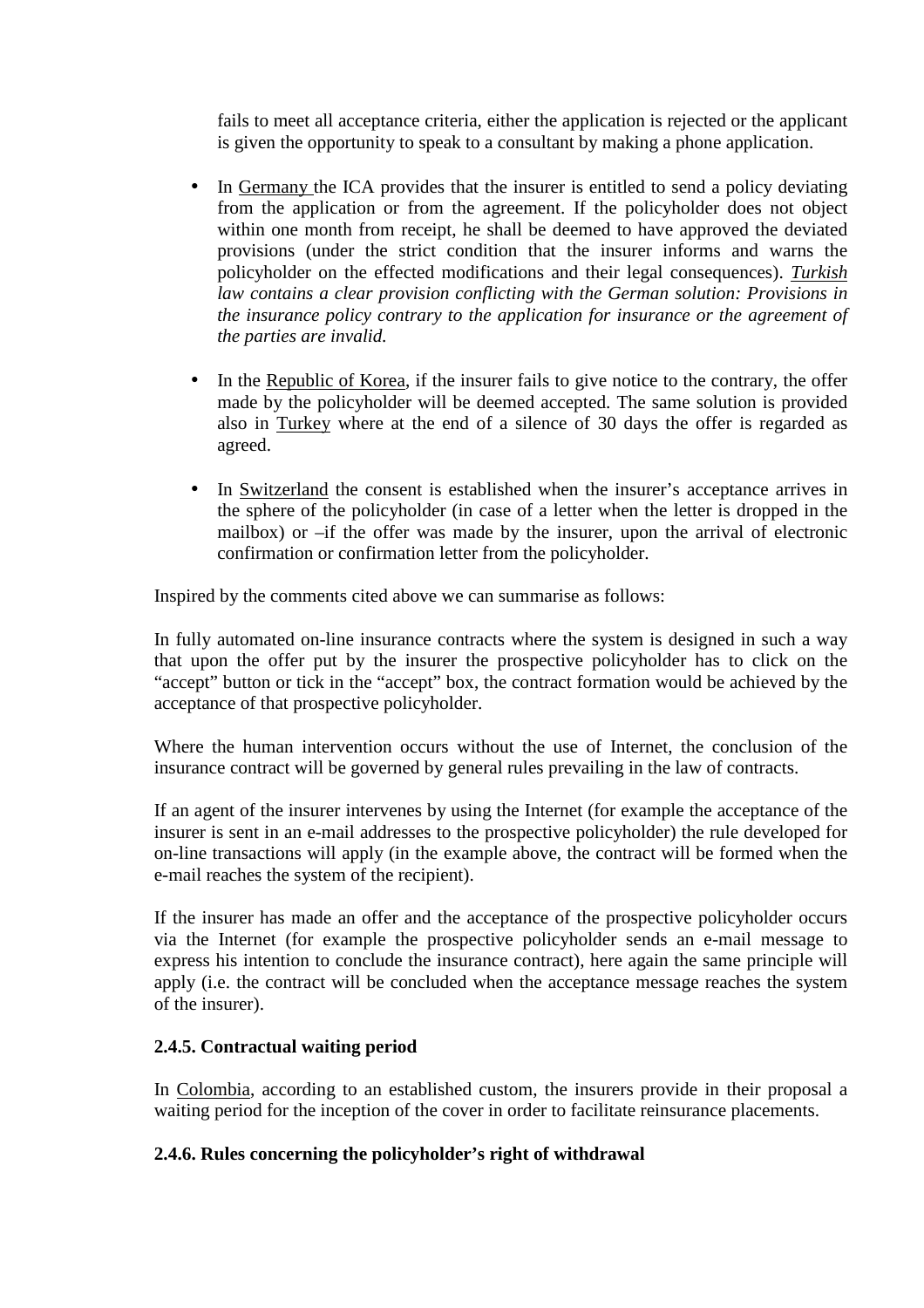In most countries the policyholders are entitled to withdraw from the insurance contract (usually within a period that follows its conclusion). However, in Switzerland the law does not provide for a right of withdrawal in favour of the policyholder.

## **2.4.6.1. Meaning of the right of withdrawal**

The right of withdrawal means the cancellation of the insurance contract ("*ab initio*") at no cost and without need of justification.

### **2.4.6.2. Effect**

The insurance contract shall be erased to begin from the contract conclusion (retroactive effect, revocation). This means that the contract did not and cannot generate any valid obligation. The legal cause of the respective obligations (which is the insurance contract) disappears upon withdrawal (cancelation). Then the respective obligations already performed -if any- must be returned (especially the premium or a portion thereof paid by the policyholder).

However in the European Union countries a balanced solution is adopted in accordance with the Directives. For instance German Law provides that the insurer may be entitled to a portion of the premium under certain conditions: If the insurer complied with his duty to warn and inform the policyholder (including on the fact that the latter will be obligated to pay a contribution) and if the policyholder agreed that the coverage begins before the revocation period elapses, the insurer shall be entitled to the portion of the premium until the revocation. Polish law provides also a similar solution.

- Directive 2002/65/EC on distance marketing of financial services Article 7 states that the consumer must pay for the service he received before the right of withdrawal is exercised (commencement of the service requires consumer's approval). Thus the insurer can claim a payment proportionate to the service actually rendered. The sum to be paid should not have the character of a penalty (Article 7.1). On the other hand the insurer must have informed the consumer also about the amount payable (Article 7.3). *In insurance contracts, usually the insurer performs (begins to bear the risk) after payment of the premium or the first installment thereof. Thus, payment of the premium would mean that the consumer gives his consent to the performance.*
- However, we must underline that the Directive 2002/65/EC on distance marketing of financial services Article 7.2 leaves it to the decision of the Member States to provide that the consumer cannot be required to pay any amount when withdrawing from an insurance contract.
- The Directive 2011/83/EU on consumer rights Article 14.3 stipulates that the consumer who requests the service shall pay to the trader an amount which is in proportion to what has been provided until the time the consumer has informed the trader of the exercise of the right of withdrawal, in comparison with the full coverage of the contract.

In the European Union, if the insurance is attached to another distance financial service contract, the insurance (additional distance contract) shall be cancelled without any penalty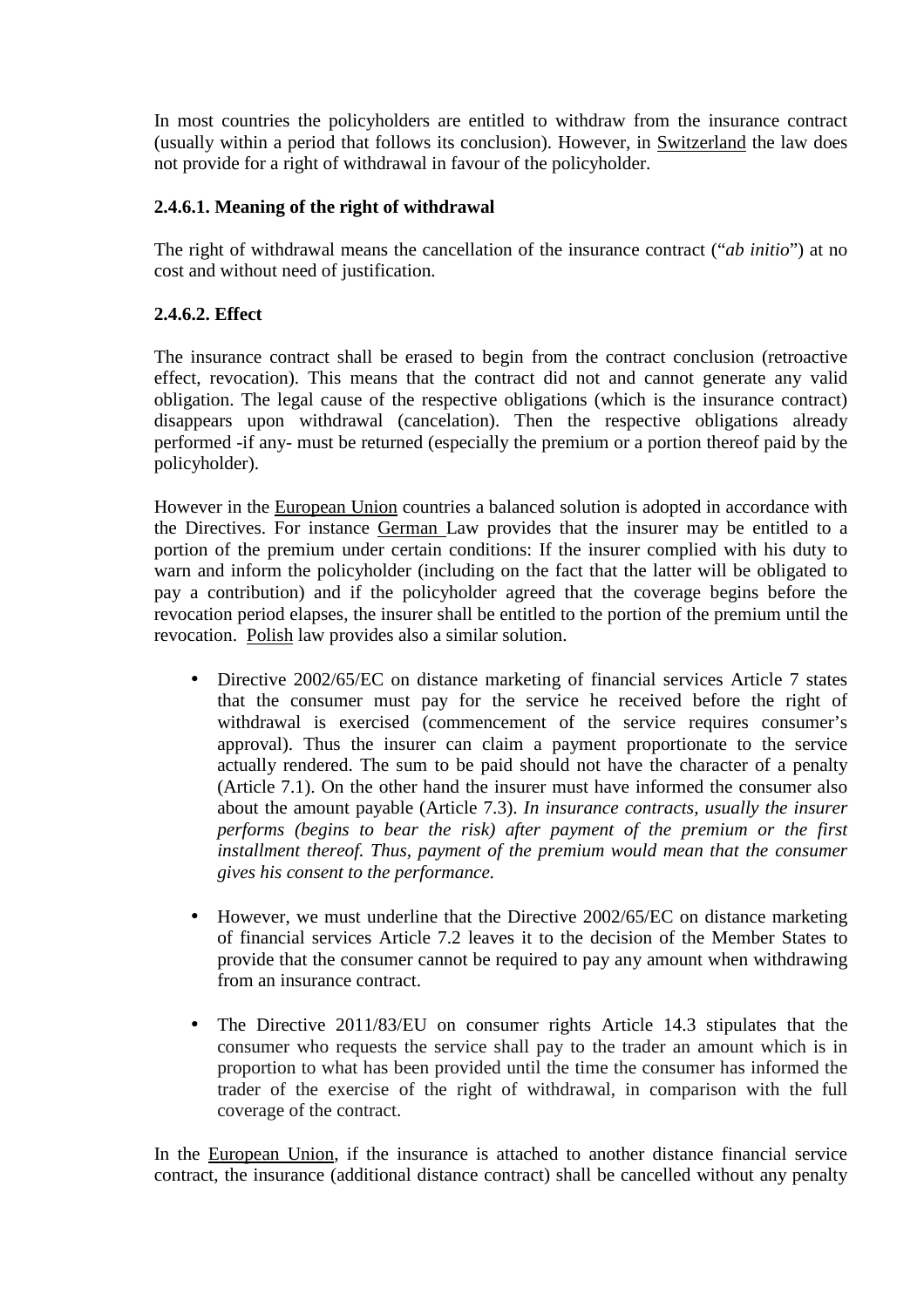if the consumer exercises his right of withdrawal in respect of the (main) financial service contract (Directive 2002/65/EC on distant financial services, Article 6.7; the same solution with some minor differences is also maintained in the Directive 2011//83/EU of the European Union on consumer rights, article 15).

### **2.4.6.3. Source**

The source of the right of withdrawal can be the "general rules" applicable to all contracts or the general consumer law or "specific rules" about the insurance contract law (In Belgium ICA is considered as "lex specialis". In Croatia as there are no special rules in the LEC – Electronic Commerce Law- the matter is governed by the Insurance Act).

## **2.4.6.4. Time limit**

In respect of the right of withdrawal, generally a longer period applies or with regards to life insurance.

(Belgium, France, Greece, Germany, Hungary): 14 days in case of non-life and 30 days for life insurance

(Denmark): 14 days for life and 30 days for individual pensions scheme.

(Poland): 30 days in consumer transactions

(United Kingdom): 14 days (in case of contract for pure protection or payment protection insurance 30 days).

(Australia): 14 days provided no loss has arisen.

(Hong Kong): 21 days from the delivery of the policy or notice to the policyholder (whichever is earlier) in respect of long term insurances (such as life insurance or ILAS products).

(Israel): 14 days in consumer transactions.

(Japan): 8 days from the date of insurance contract

(Mexico): as a general rule the insured may at any time cancel the insurance contract (if so, the insurer will return the non-incurred premium).

(Serbia): 14 days.

## **2.4.6.4.1. Compliance with the time limit**

German report underlines that (in accordance with the European Union legislation, i.e. article 6.6 of the Directive 2002/65/EC on distant financial services) dispatch is sufficient.

Alternatively the withdrawal declaration must reach the insurer (or, as in Turkey, to the insurance agent who concluded the insurance contract on behalf of the insurer) before the end of the time limit.

#### **2.4.6.4.2. Condition for the time limit to begin running**

The solutions reported for the beginning of the time limit about the right of withdrawal are as follows: The time limit for the right of withdrawal will begin to run upon receipt by the policyholder of the contract terms and conditions and all additional information or the day of conclusion of the insurance contract (Germany, Belgium, Poland) –in life insurances the day the insurer informs the policyholder of the contract conclusion (Belgium).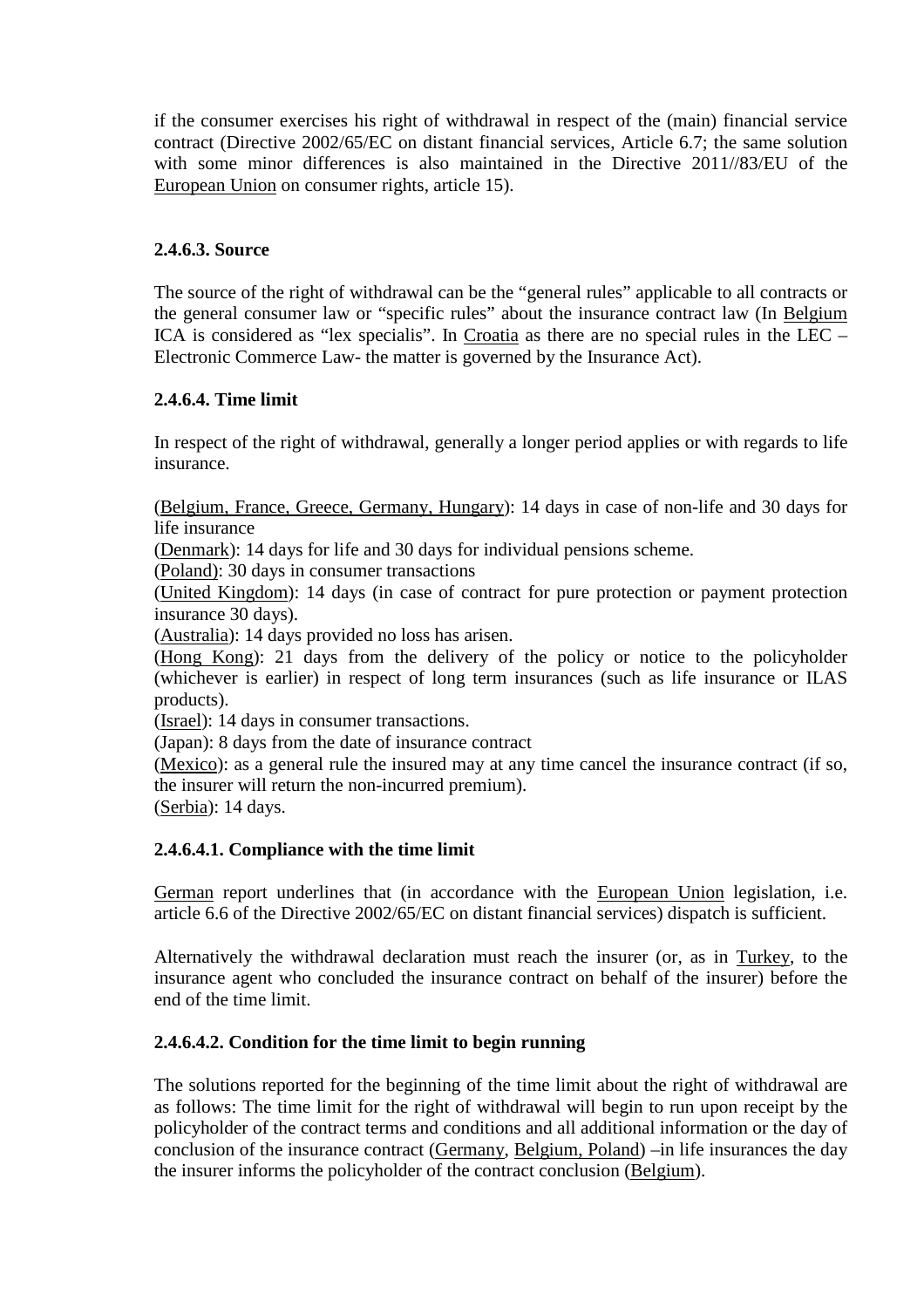In the European Union Directive 2002/65/EC on distance marketing of financial services Article 6.1 provides that the period for withdrawal shall begin either from the day of the conclusion of the distance contract, (except in respect of the life assurance, where the time limit will begin from the time when the consumer is informed that the distance contract has been concluded), or from the day on which the consumer receives the contractual terms and conditions and the information, if that is later than the date of the day of the conclusion of the distance contract (or in life insurance the information of the consumer thereof).

### **2.4.6.5. Form requirement for the right of withdrawal**

There is no form requirement reported. In on-line insurance contracts the right of withdrawal can be used also through electronic means.

In the European Union, according to article 6.6 of the Directive 2002/65/EC on distance marketing of financial services the withdrawal from the insurance contract must be communicated on paper or on durable medium available and accessible to the recipient. *Accordingly, delivery, posting, faxing or e-mailing or giving notice to the website indicated by the insurer for that purpose will be regarded as sufficient. But notification by phone will be valid only if the insurer has given his consent.*

Directive 2011/83/EU of the European Union on consumer rights provides in its article 11.1 that the consumer who decides to exercise his right of withdrawal may either use the model withdrawal form as set out in Annex I(B) of the Directive or make any other unequivocal statement setting out his decision to withdraw from the contract. On the other hand, Annex I(A) of the Directive mentions that a letter sent by post, fax or e-mail are amongst the appropriate means for that statement.

#### **2.4.6.6. Fate of the contract during the cooling off period**

The contract is provisionally valid (Germany).

## **2.4.6.7. Exceptions**

The right of withdrawal is not provided for a number of cases: Short term insurances (Belgium, France, Germany, Hungary), insurances less than one year (Japan), travel and luggage insurance (Belgium, France, Hungary), life insurances linked to an investment fund (Belgium), executed contracts upon request of the policyholder (France), compulsory motor vehicle liability insurance (France), large risks (Germany), contract for provisional covers provided they are not distant contracts (Germany).

In European Union legislation, according to the Directive 2002/65/EC on distance marketing of financial services the right of withdrawal is excluded in travel and baggage insurance policies or similar short-term policies of less than one month's duration and in contracts whose performance has been fully completed by both parties at the consumer's express request before the consumer exercises his right of withdrawal (Article 6.2 b and c).

*CONCLUSIONS IN RESPECT OF "THE CONCLUSION OF INSURANCE CONTRACTS ON INTERNET"*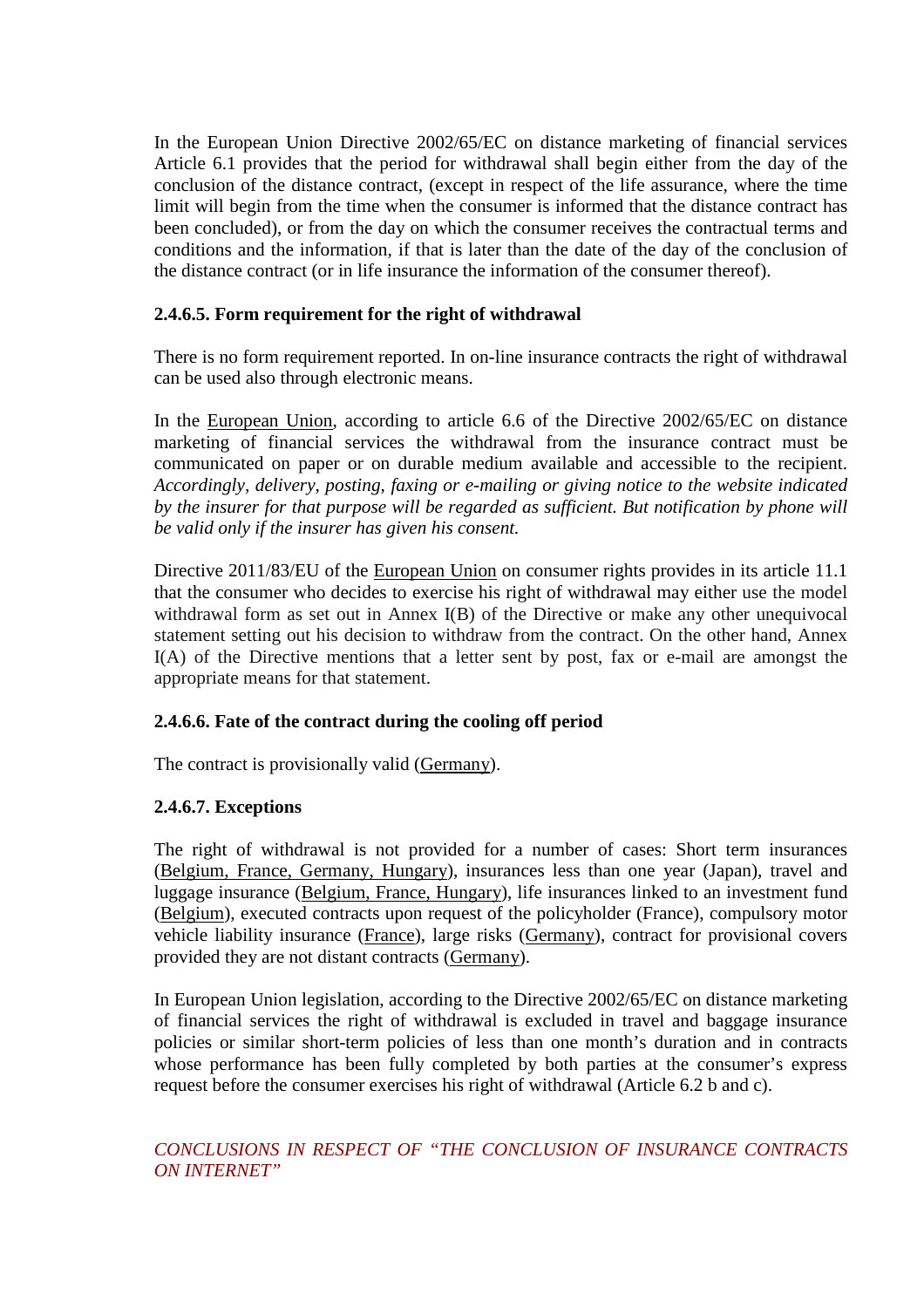- a) *Insurers use the Internet for different purposes. The on-line insurance in the narrow sense is a fully automated insurance contract concluded on the Internet without human intervention. But fully automated contracts are available only for standardised products. For sophisticated products the human intervention is envisaged. The human intervention may occur by using the Internet. If rules are provided for on-line transactions (this may be the case for distant contracts, or consumer contracts) they will apply for the steps taken on-line; the steps off-line being subject to general rules.*
- b) *In consumer contracts, the insurers will be allowed to use the Internet in their legal relations with the policyholders/ insureds/ beneficiaries only when those persons are consented to it. However the solution may be different for businesses and legal entities.*
- c) *On-line insurance is nowadays possible in most countries (though some few countries still don't allow it)*
- d) *An insurance contract concluded (totally or partly) on-line may be characterised with the following steps: A mechanism on the insurers' (or their representative's) website appropriate for contract conclusion (for gathering the necessary information from the prospective policyholder: his identity, the nature of the insurance, the risk etc.), the input of the relevant information by the prospective policyholder, premium calculation and finalisation of the contract by acceptance of the relevant party (acceptance of the policyholder upon the offer made by the insurer for example when the insurer communicates the premium; or acceptance of the insurer upon the offer made by the prospective policyholder for example by filling forms returned to the insurer).*
- e) *The generally accepted view appears to be that the website of the insurer is not an offer (but exceptions exist).*
- f) *In on-line contracts, the consent of both parties is a basic requirement (as in off-line contracts).*
- g) *Sometimes the declarations of consent are made erroneously or communication errors (transmission or incompatibility errors) happen.*
- h) *In case of declarations of consent made erroneously, general remedies (avoidance of the contract) are available but solutions proper to on-line transactions are also put in place (mechanisms to identify and correct input errors, right of withdrawal)*
- i) *In case of transmission errors, the risk is born by the party making the declaration of consent. The declaration is deemed received by the addressee when it reaches the recipient's systems. Dispatch is not enough. If it is lost after it has reached the recipient's systems, it will produce legal consequences.*
- j) *In case of incompatibility errors, businesses will be deemed to use an average system whereas the consumer is not expected to be up to date. The risk that the consumer possesses an old system (causing that the declaration is not received or understood) will be on the insurer.*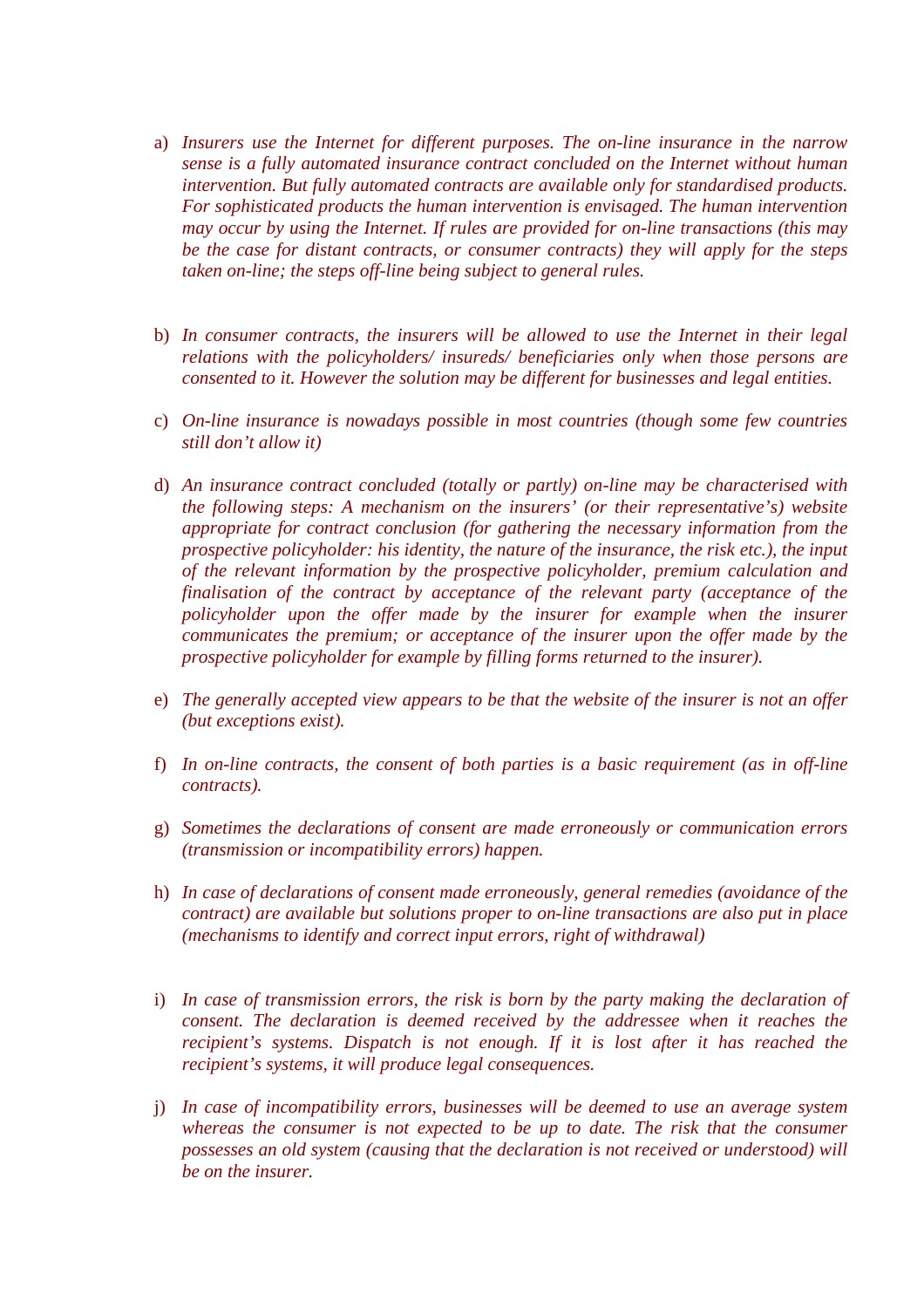- k) *The insurer will be required to implement technical means to identify and correct the input errors before the prospective policyholder makes his declaration of consent for the conclusion of the insurance contract on-line.*
- l) *Exoneration clauses (in respect of the website functions) must be prohibited at least visà-vis the consumers.*
- m) *In insurance contracts concluded on-line, the mutual consent of the parties is regarded as established* 
	- *i. In case of a fully automated contract in which the constitutive step is the acceptance of the policyholder by clicking on a button or ticking in a box, at the moment when the click or tick is accomplished.*
	- *ii. Where human intervention occurs outside the Internet, in accordance with general rules (as in off-line contracts).*
	- *iii. In case an agent of the insurer intervenes and the contract is formed either upon acceptance on-line of the prospective policyholder (for example by e-mail) or upon acceptance on-line of the insurer (for example by e-mail), the rule developed for on-line transactions will be decisive (reach of the declaration sent via Internet in the systems of the recipient).*
- n) *The right of withdrawal (exercisable freely at no cost and without need to justify within a relatively short period after the conclusion of the insurance contract and having retroactive effect) exists in most of the legislations.*

### **3. SPECIAL INFORMATION OR WARNINGS TO BE GIVEN TO THE PROSPECTIVE POLICYHOLDER WHEN CONCLUDING ON-LINE**

#### **3.1. Information and warning requirements**

#### **3.1.1. In General**

In old times the insurance law imposed an information duty only to the policyholder. Nowadays the insurer is also under the duty to inform his contractual partner on a number of points. This evolution is due mainly to the protection afforded to the consumers.

Therefore in many countries the existence or the extent of information duties depends on whether the transaction in question is a consumer transaction (For example Greece).

On the other hand, the (generally broader) duty of information is mandatory in case of a contract entered into with a consumer and the exoneration clauses are invalid (Croatia, France, Greece).

In contracts concluded face to face, the prospective policyholder (the applicant) is often assisted by an agent of the insurer (or if he has appointed a broker, by that broker) and has the opportunity to ask questions. To ensure that he makes an informed decision when he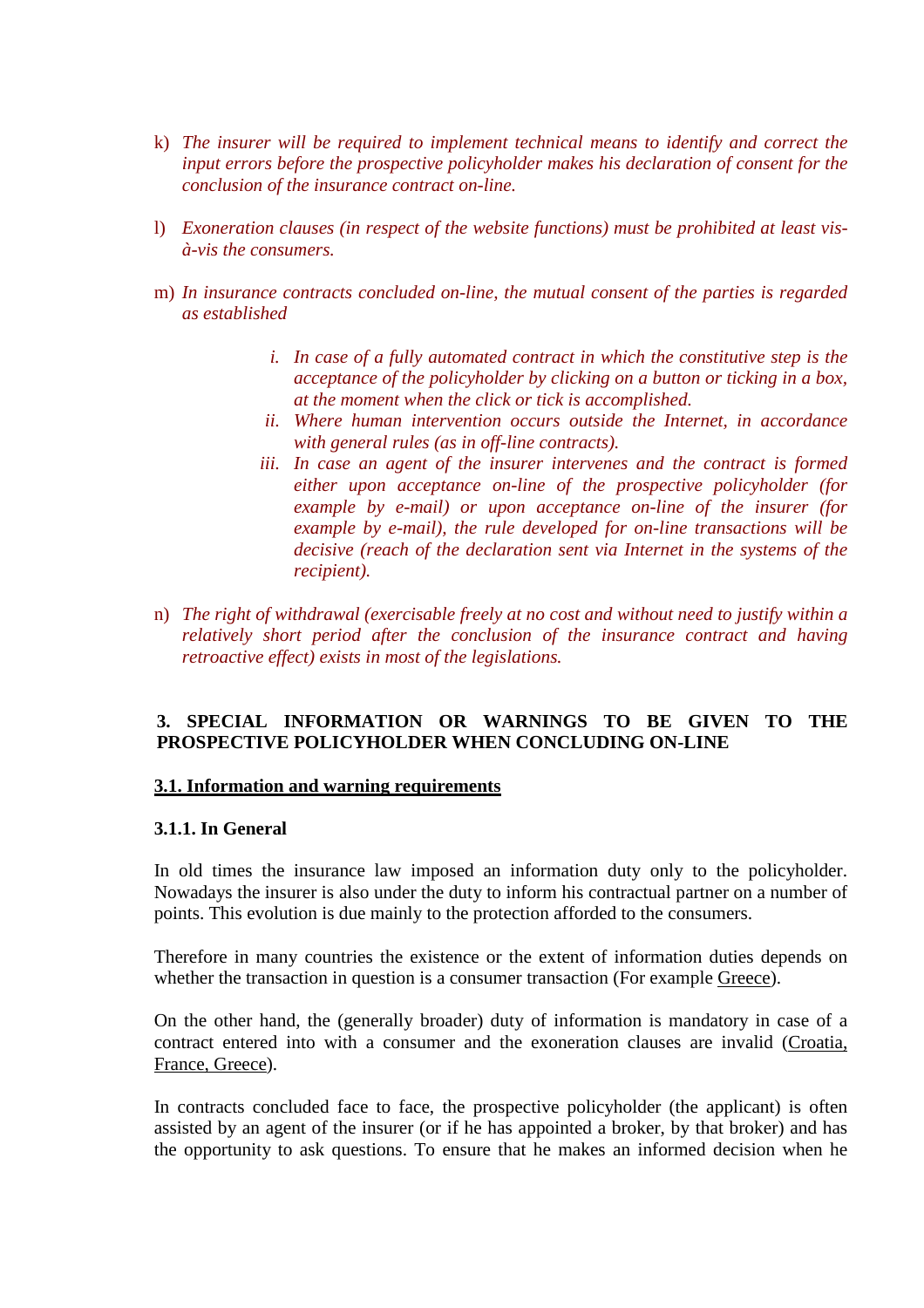contracts on-line all his possible questions must be answered in advance i.e. the precontractual information given to him should encompasses the answers.

Before the conclusion of the distance contract the consumer must be informed on many items by appropriate means (If the distance communication method used does not allow the provision of the information before the contract conclusion, the information must be provided immediately after the contract is concluded) (Poland).

In the European Union, information duties applicable also to insurance are regulated in different instruments:

- o Directive 2000/31/EC on e-commerce Article 5, 10, 11
- o Directive 2002/92/EC on insurance mediation Article 12, 13
- o Directive 2002/65/EC on distance marketing of financial services Article 3, 4, 5 and 6.1 and 7.3
- o Directive 2011/83/EU on consumer rights Article 6, 10

In the European Union, there are also draft instruments bringing more sophisticated (sometimes debated) solutions about information requirements. *For example: The IMD 2 (Insurance Mediation Directive 2 Proposal - 2012/0175) proposal Article 16 to 21 and 22 to 25. The tendency is in the direction of achieving more transparency (disclosure of the conflicts of interest, additional customer protection requirements in relation to insurance investment products especially in respect of the assessment of suitability and appropriateness and reporting to customers).* 

Colombian law provides that the insurer must give all information enabling the consumer to take his decision freely and without error. For insurance contracts there is a special provision in the Colombian Consumer Act requiring the insurer to deliver the contractual stipulations concerning the extent of the coverage with exclusions to the consumer in advance.

#### **3.1.2. Form requirement for the information**

In off-line contracts the information must be given to the prospective policyholder on paper or on durable medium available and accessible to the customer (Belgium, Poland). For contracts concluded on-line in the narrow sense the information duty will be (mostly) accomplished on-line. However according to new tendencies and proposed/recently enacted laws the policyholder may be granted the right to request to be informed on paper even if he uses regularly the Internet.

In the European Union, the Directives require that the information be given on paper or on durable medium (Directive 2002/65/EC on distance marketing of financial services Article 5; Directive 2011/83/EU on consumer rights Article 7 allows durable medium only if the consumer has agreed on it).

## **3.1.3. Confirmation of the reception**

In Chile, the confirmation by the prospective policyholder that he received the information is a prerequisite of the insurance contract.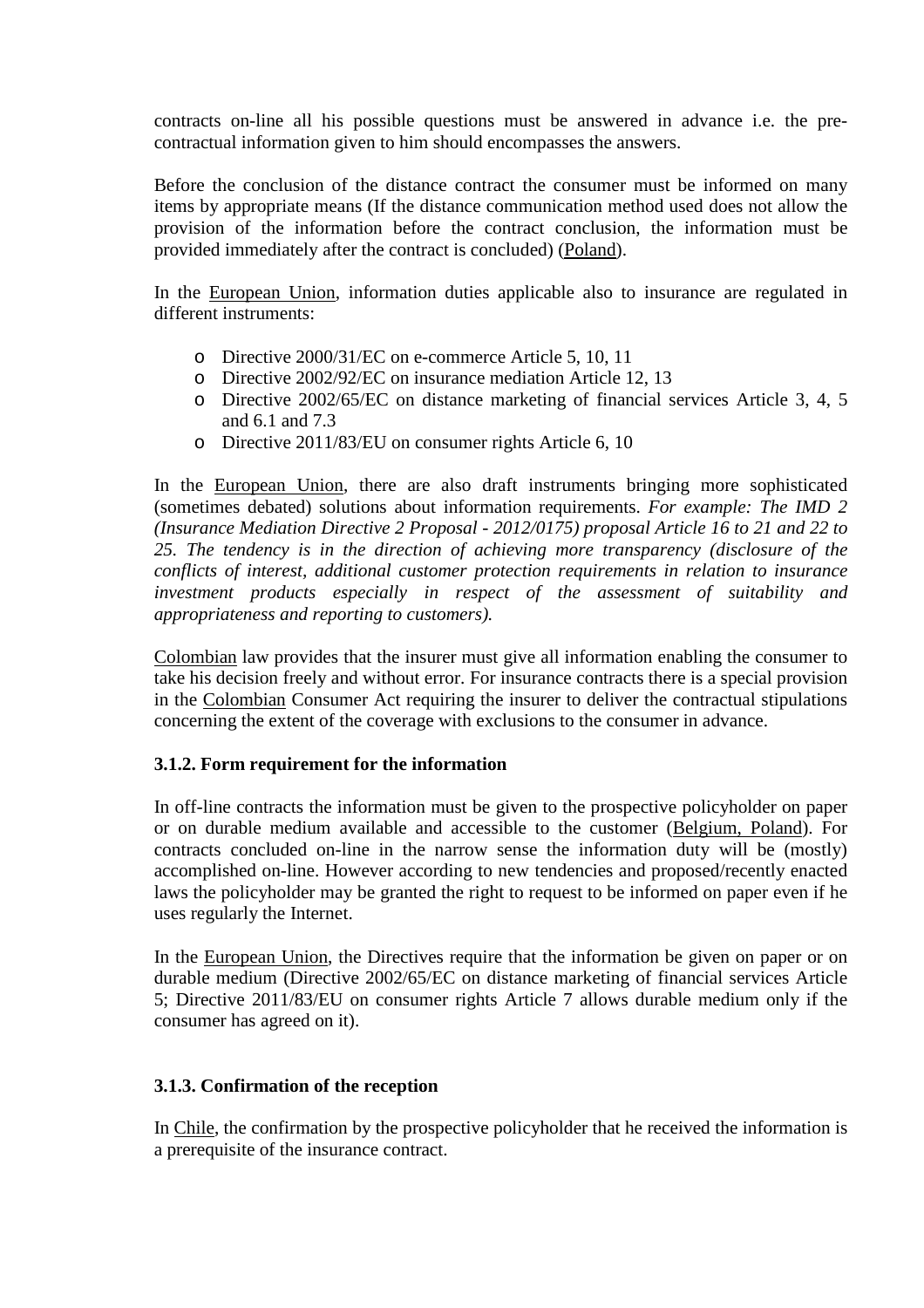# **3.1.4. Content of the information**

With regards to the information to be given to the prospective policyholder national reports put the emphasis on different points. According to these reports the information to be given may include information on

- The procedure for contract formation (Serbia)
- The identity of the insurer (as service provider) (Belgium, Colombia, Croatia, Greece, Hong Kong, Poland, Republic of Korea, Switzerland)
- The website address of the insurer (Mexico: to enable the policyholder to identify and review the standardised clauses).
- The financial service (insurance) with its total price (premium), expenses, charges (Greece, Hong Kong; In Mexico the prospective policyholder must be informed about the trade name of the insurance product; in Poland also the rules governing the payment)
- The distant (insurance) contract details (Hong Kong, Republic of Korea, Serbia)
	- o Existence or absence of the right of withdrawal (Greece, Poland, Republic of Korea)
	- o General conditions of insurance (Greece, Republic of Korea, Serbia; In Colombia the insurers must put on their websites the general conditions of insurance easily accessible and ready for printing or downloading)
	- o Governing law (Greece, Hong Kong, Poland)
	- o Insured period (Hong Kong, Poland)
	- o Applicant's duty of disclosure and consequences of non compliance (Hong Kong)
- Redress and complaint mechanisms (Belgium, Greece, Poland)
- Dispute resolution mechanism (Republic of Korea)
- The languages offered for the conclusion of the contract and for communications during the contract (Croatia, Greece, Poland, Serbia)
- Any relevant codes of conduct to which the insurer has subscribed and information on how those codes can be consulted electronically (Croatia, Greece, Serbia)

In the United Kingdom there are supplementary rules in the ICOBS 6 (Product Information)

The general conditions of insurance must be read (at least the opportunity be aware of their content must be given to) and accepted expressly or tacitly by the policyholder otherwise they will not become part of the contract and be binding on the policyholder. To make sure that the policyholders are bound by the general conditions they can be required to tick on a box.

The Belgian report underlines that a positive action from the policyholder would be less equivocal, thus a pre-ticked box must be avoided. The Belgian report further states that with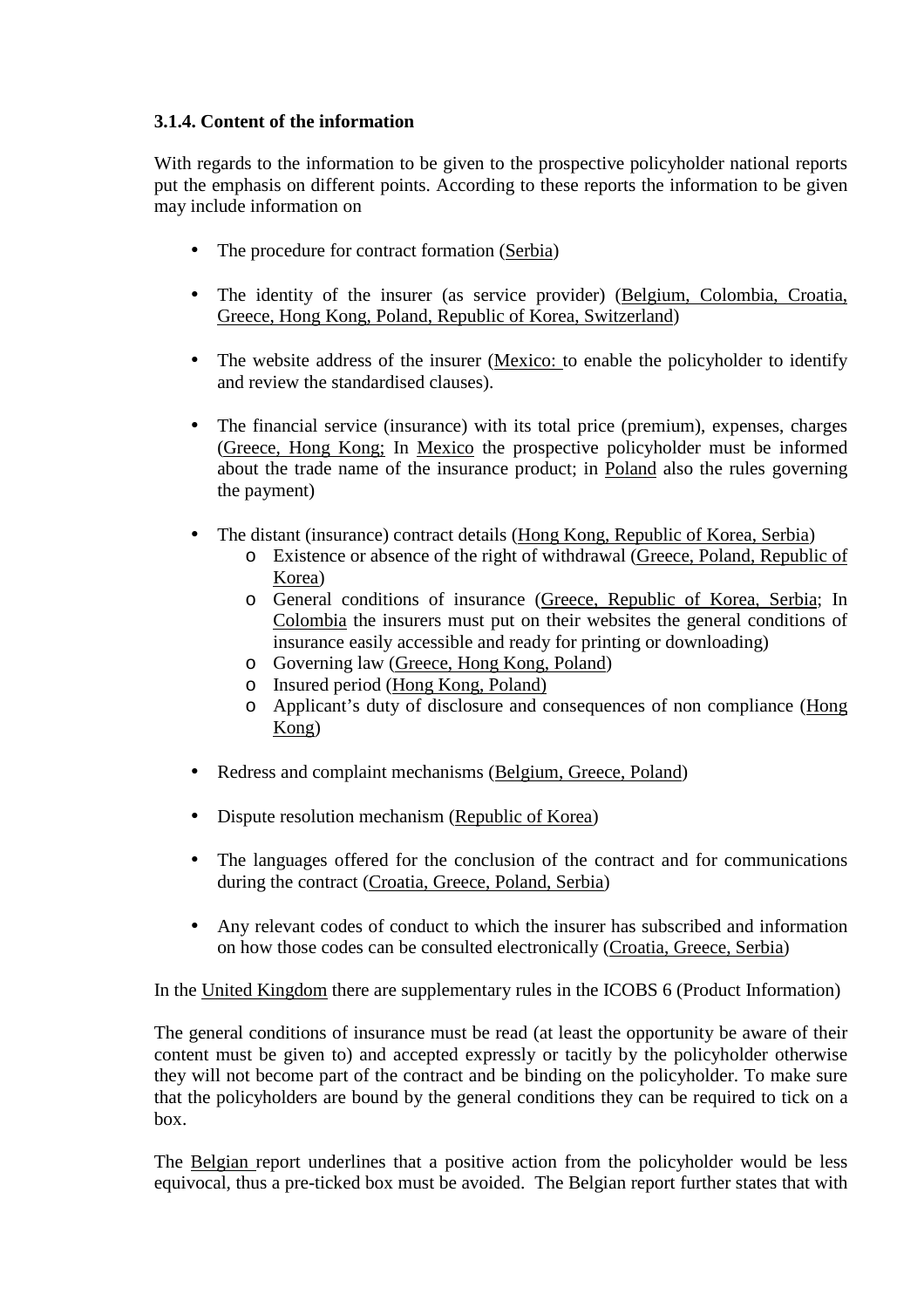regard to general conditions two mechanisms are used: The click wrap agreement (where the policyholder will be forced to visit the web page containing the general conditions before consenting to the insurance contract) and the browse wrap agreement (where the policyholder is given only the possibility to surf to the web page containing the general conditions). In the case of browse wrap agreement the Belgian report recommends a hyperlink to each page rather than to the home page only. But a pop up screen is not recommended.

The insurer who will invoke a version of the general conditions of insurance will be required to prove that when the contract was concluded that version was made part of the contract (Belgium). However in Turkey the subsequent changes in the general conditions of insurance favouring the policyholder/insured/ beneficiary will benefit to them automatically. To remedy the problems related to the date "electronic time stamping" is recommended (Belgium).

Information must be given also about the archiving (filing) of the insurance contract and its accessibility (Belgium, Croatia, Greece).

In Colombia, the contract stipulations exonerating the insurers for the access to or use of their website or for the discrepancies between their printed documents and electronic documents put on the website are considered "abusive".

A confirmation of the insurance order must be sent to the policyholder (Belgium).

## **3.1.5. Information about the mechanisms to avoid mistakes**

The insurer is required to inform the prospective policyholder

- on the different technical steps leading to the contract conclusion (Belgium, Croatia, Greece, Serbia)
- on the technical means to identify and correct input errors before the contract conclusion (Belgium, Croatia, France, Germany, Greece, Spain, Serbia).

The Swiss report states that the Swiss law does not contain any rule imposing on the insurer the duty to warn or inform the policyholder about the communication errors arising out of on-line operations. *But Swiss law provides that the insurer must ensure that the potential policyholder has the possibility to verify and rectify his data entry before submitting the final invitation for an offer or declaration of acceptance to the insurer.* 

The mechanisms to identify and correct the errors would be no doubt much more effective if the prospective policyholder is warned at the outset of their existence.

## **3.1.6. Sanction of the violation of the information duty**

National reports don't indicate whether the violation of the information duty would have different consequences when the insurance contract is concluded on-line. It appears that the same consequences as in the case of an off-line insurance contract would apply.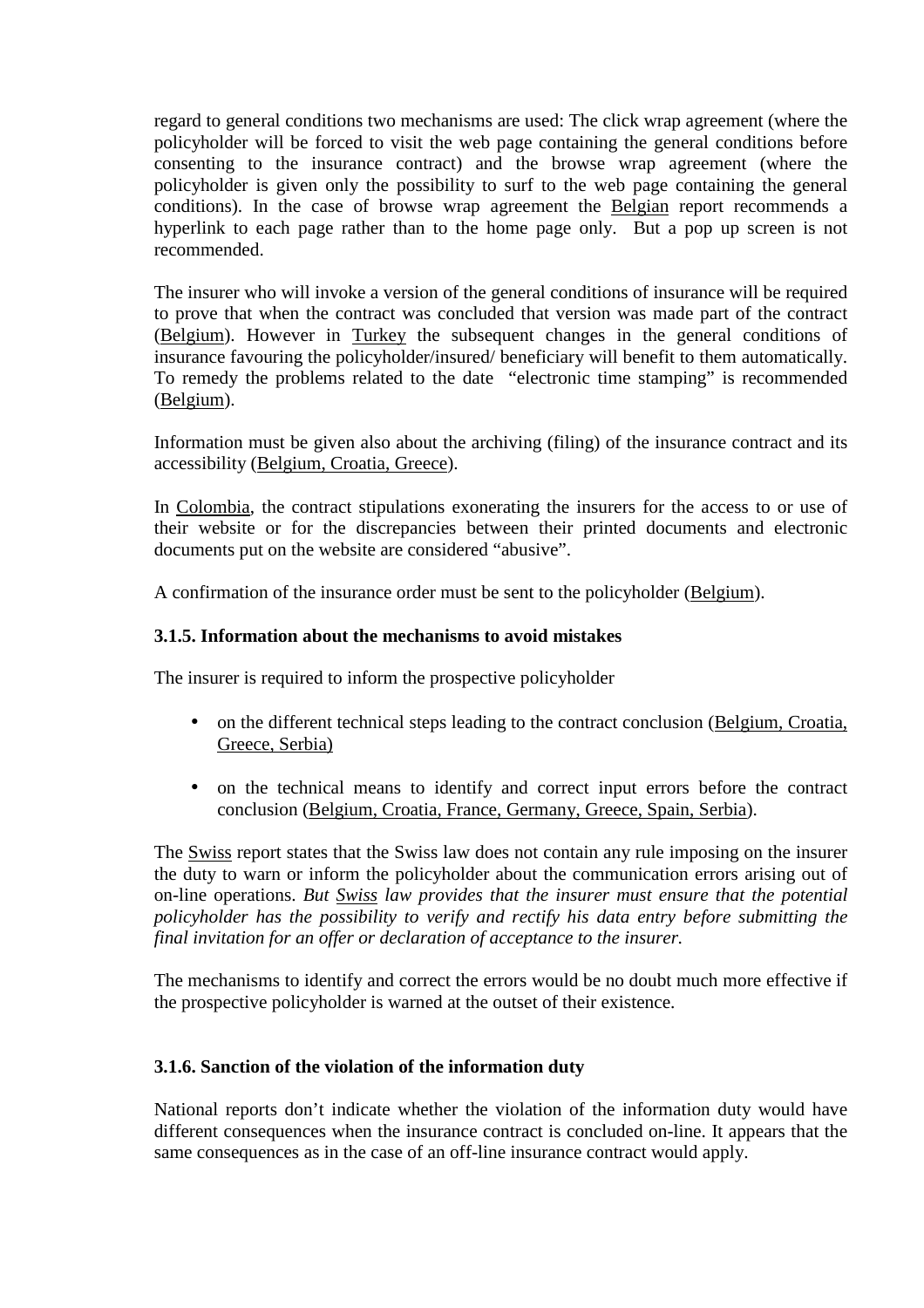In Croatia, in case of serious breach of the information duty about the identity of the insurer, the technical steps for the contract formation, the correction of input errors, the language and the codes of conduct and the provisions of the contract terms in a way enabling the recipient to store and reproduce them, the court may take a provisional measure decision and prohibit the activity of the insurer 3 to 9 months.

## **3.2. Communication failures: errors in declaration, transmission and software errors (press the wrong button, click on the wrong box; the electronic message is lost in the Internet or the software is not fit to send/receive the intended message, etc.)**

### **3.2.1. Duty to warn about errors in declaration, transmission and software errors**

As stated above (see 2.3.5.2.1), in many legislations the insurer is under the duty to provide special mechanisms to ensure that the prospective policyholder, before he makes his declaration of consent for the conclusion of the insurance contract, is given the opportunity to identify and correct the input errors. To achieve this aim, the first step would be to inform the policyholder on the existence of such mechanisms.

### **3.2.2. Duty to warn about the communication errors detected**

The information duty imposed on the insurer with regards to the existence of mechanisms enabling the prospective policyholder to correct the input errors before he makes his declaration of consent, will be complied with at the pre-contractual stage and before the input error is committed. What about if the error is discovered by the insurer subsequently (i.e. after the prospective policyholder's declaration has been made)? National reports don't indicate that such a duty exists in their respective countries.

In such a case the insurer can be expected to warn the contract partner. This duty may be based on the principle of fair dealing and good faith.

## **3.2.3. Duty to confirm that the order is received/contract is concluded**

As underlined above (see 2.4.2) in some countries the insurers are under the duty to acknowledge that the insurance order placed by the prospective policyholder is received or the insurance contract is concluded. In principle, the accomplishment of that duty would reveal to the prospective policyholder that no transmission error (that totally hampered insurers' declaration to reach the destination) occurred. However other kinds of errors may have happened.

# *CONCLUSIONS IN RESPECT OF "SPECIAL INFORMATION OR WARNINGS TO BE GIVEN TO THE PROSPECTIVE POLICYHOLDER WHEN CONCLUDING ON-LINE"*

- *a) The information duty exists also when the insurance contract is concluded on-line.*
- *b) The rules about distant contracts provide a broader extent for that duty (for example the information about mechanisms to identify and correct errors or about the archiving of the contract).*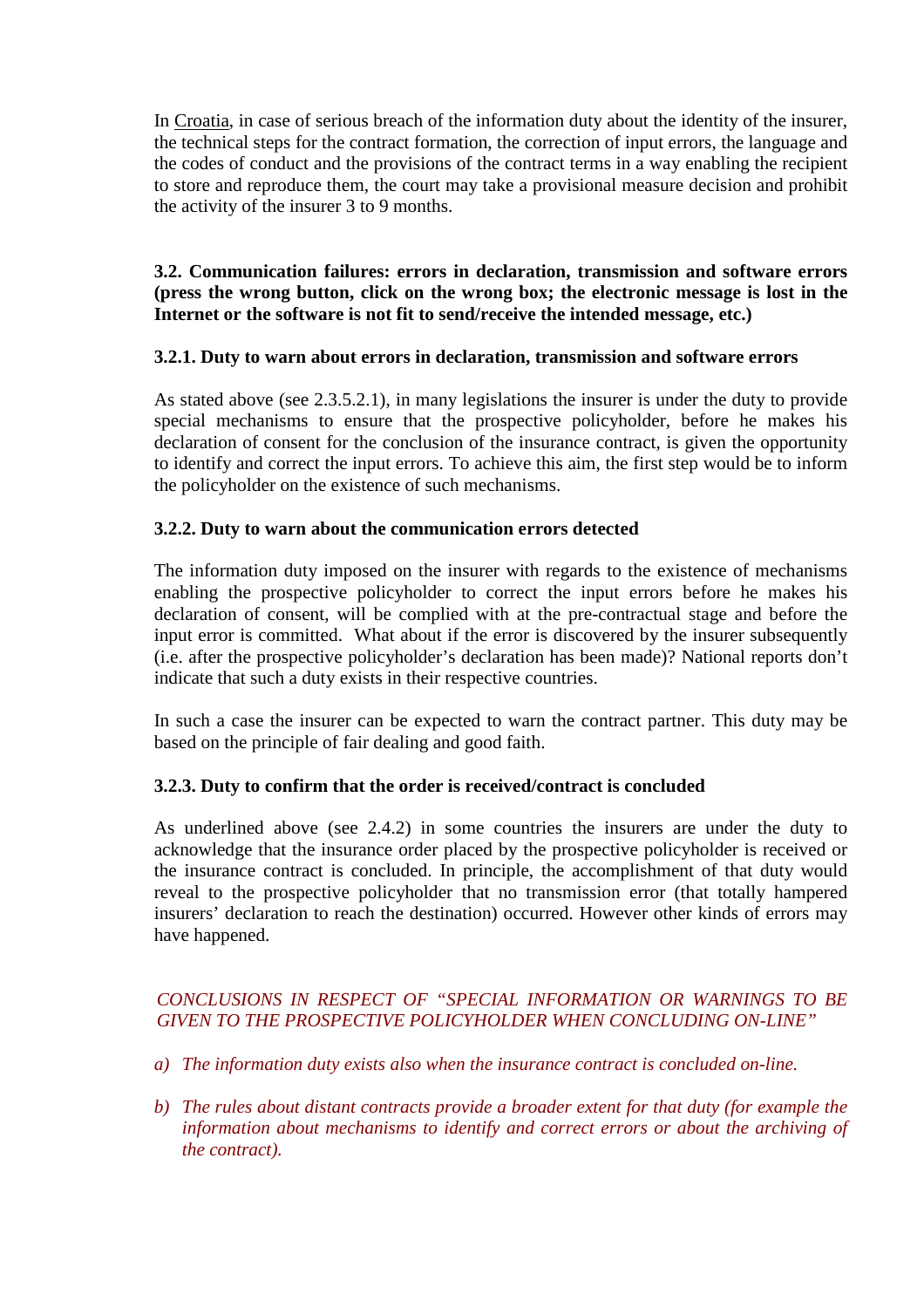- *c) In particular, the contract terms (general conditions of insurance) must be provided properly so that they become a part of the contract and bind the policyholder. In insurance contracts concluded on-line special mechanisms to that effect (i.e. positive action of the prospective policyholder as in the click wrap or browse wrap agreements rather than pre-ticked box) would be appropriate as well as electronic time stamping.*
- *d) Taking into account that errors are frequent when concluding contracts on-line, the prospective policyholder must be informed on the mechanisms enabling him to identify his eventual errors and to correct them before placing the order.*
- *e) The insurer's acknowledgement that the order is received (and the contract is concluded) is also an important step. It would assist the prospective policyholder to understand that his declaration is not lost "en route".*

### **4. THE SPECIAL PROTECTION OF THE INSURED AGAINST FRAUD OR WITH REGARDS TO THE PAYMENT OF PREMIUM**

### **4.1. In General**

Internet is sometimes a dangerous environment. Customers may be induced to entrust persons acting with bad faith or their confidential data may be used by third persons to draw or transfer their money. Thus there is need to create a secure transaction platform.

In Hong Kong, the insurer (as a financial service provider) is required to take all practicable steps to ensure that

- Comprehensive security policies which reflect the advancement of Internet security technology are maintained
- Mechanisms are installed which maintain the integrity of data stored in the system hardware whilst in transit and as displayed on the website;
- Appropriate back up procedures for the database and application software are implemented
- A valid insurance contract shall not be cancelled accidentally, maliciously or consequent upon careless computer handling

In Chile, the insurers are under the duty to provide a security system controlling the access, ensuring the confidentiality, integrity and no repudiation. In order to comply with this duty they must have a certificate of secure website (certifying that the information will be transmitted in an encrypted form of the best level available in the market).

In Israel the Commissioner of Insurance proposed the use of a secure browser confirmed by an external company.

**4.2. Specific (exclusive) rules with regards to protection against fraud or concerning the payment of premium**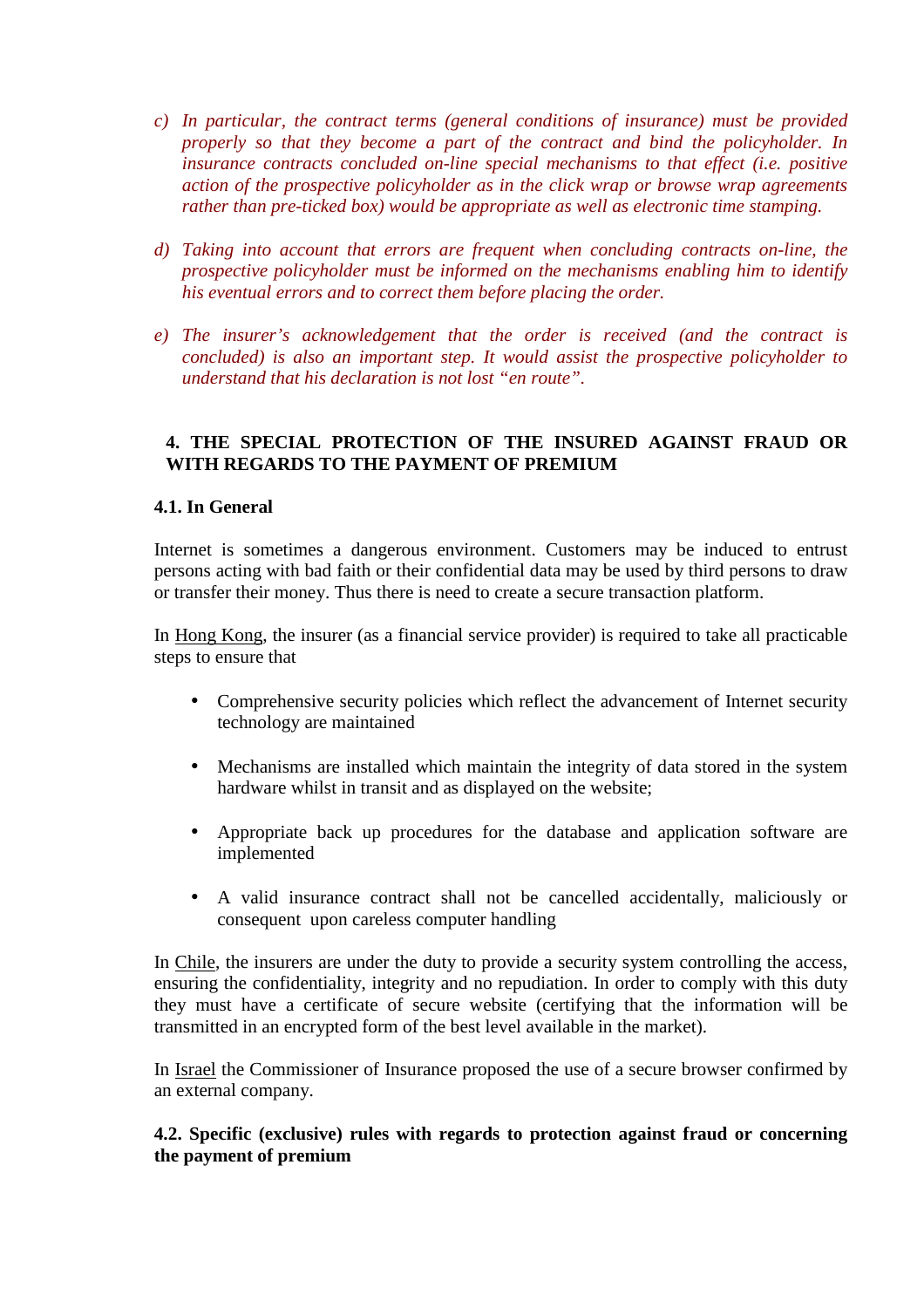In many countries (for example Mexico, Japan, Brazil, Israel, Hungary, Australia, Chile, Costa Rica, Denmark, France, Greece; Germany, Uruguay, Switzerland) there is no special legislation in force providing protection against fraud in on-line insurance or in respect of premium payment on-line. However general rules (penal provisions) applicable in case of electronic fraud or in the absence of such rules, criminal provisions as well as civil law or competition law rules will be applied. Swiss law constitutes a good example illustrating the situation: In Switzerland the policyholder taking out insurance on-line is protected against fraud through

- The Swiss Criminal Code (One article of this code deals with computer manipulation)
- The Swiss Civil Code (better: The Swiss Code of Obligations which is an integral part of the Civil Code, offering protection in case of fraud of a third party)
- The Swiss Unfair Competition Act (stating that a fraudulent or deceptive behaviour may constitute an unfair business practice).

The Spanish report underlines that the withdrawal right and the option to recover the sums paid by means of a credit or debit card may be regarded as specific rules in respect of fraud.

Then Serbian report refers to the possibility to decrease of premium in case of risk diminution and to the policyholder's right to claim losses for having agreed the contract as a result of the fraud (in accordance with rules of the law on contracts and torts).

The United Kingdom report states that the client should seek redress directly from the relevant firm that has to make an appropriate compensation where the complaint is justified. If this is not satisfactory to the complainant the resort to Ombudsman (FOS) is then available. In case of a not on going concern, there may be redress under the compensation fund (FSCS). The United Kingdom report refers further to the liability of payment service providers.

## **4.2.1. Anti fraud devices**

The anti fraud systems recommended can be summarized as follows:

- o Limited access system (user names and personal access codes, in combination with TAN cards, figure strings, private software, encryption etc.) (Belgium, access control is imposed on the insurer in Chile)
- o Firewalls (Belgium, Chile)
- o Individual oral confirmation via mobile phone contact for money transfers abroad (Belgium)
- o Warnings against phishing e-mails (Belgium)

The service provider shall be liable for the failures of security caused by the mechanisms he uses (without having regard to the fact that the mechanisms used belong to the provider or to somebody else). The sum paid by the consumer must be reimbursed in five days following request in case of fraud, unsolicited operations, undelivered products or products not conform or defective (Colombia).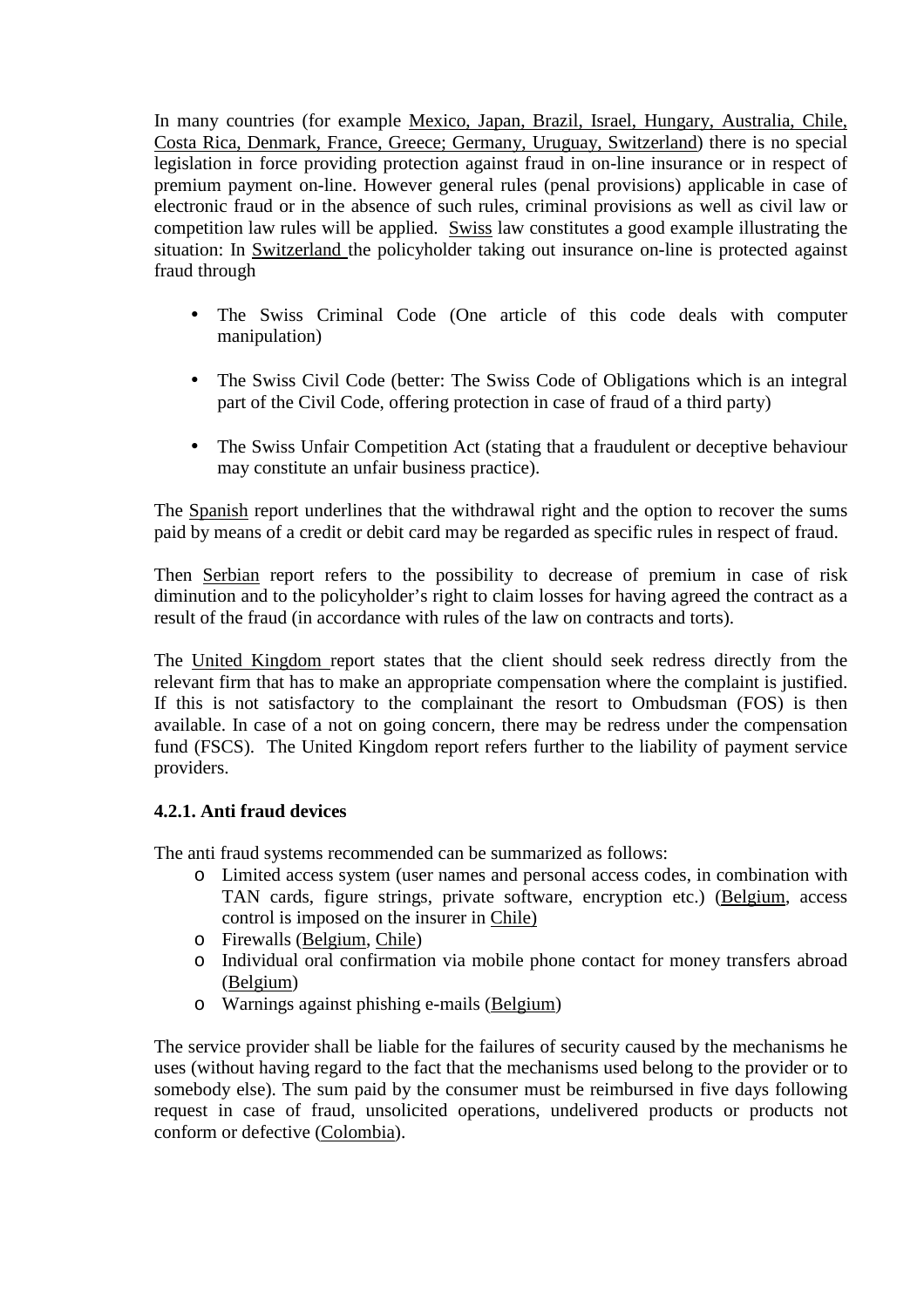In Hong Kong, in respect of protection against fraud, the insurer (as a service provider) is required to take all practicable steps to ensure that

- A client's electronic signature (if any) is to be verified
- The electronic payment system is secure

### **4.2.2. Evidence regime**

It is important for policyholders to prove that an insurance contract is concluded and that payment of the premium (execution) is effected on-line. The policyholder must have reliable proof in his hands (otherwise the trust to on-line insurance would diminish) and must be given the chance to enforce his rights when necessary on the basis of the proof he possesses.

The evidence regime in respect of the insurance contract varies.

- o In some countries a written agreement is required for the validity (Latin America countries, Belgium) whereas in other countries no form requirement exists.
- o There are also countries where the written form is required not as a condition of validity but as evidence (for example Turkey).

The difference between "validity form" and "evidence form" lies in the following: In the former case, the contract is deprived of any legal effect even if the other party does not contest the formal defect (or even does explicitly acknowledge that a verbal contract is entered into). The judge is required to take into account the formal defect "ex officio". In the latter case, the contract would be valid and enforceable in the absence of any written document if the opponent does acknowledge its existence. The acknowledgement will remedy the lack of the written document (or replace the written evidence).

When concluded on line it is obvious that a "wet signature" will be lacking. In countries where the advanced electronic signature is equivalent to the wet signature as a matter of law, an advanced electronic signature would be required if the validity of the contract is subordinated to the wet signature of the parties. In countries where such requirement does not exist (for example in France the insurance contract concluded on the Internet is valid without the signatures of the parties- electronic signature is not a requirement), the proof that an insurance contract is concluded on-line will be depending on the evidence regime applicable to the electronic transactions.

In the European Union, the Directive 2000/31/EC on e-commerce Article 9 provides that Member States must ensure that their legal system allows contracts to be concluded by electronic means (in particular they must ensure that the legal requirements applicable to the contractual process neither create obstacles for the use of electronic contracts nor result in such contracts being deprived of legal effectiveness and validity on account of their having been made by electronic means.

In practice the use of advanced electronic signature is not widespread (this can be expected perhaps only in B2B contracts and not in B2C contracts) nor the electronic registered mail.

In the Republic of Korea, the insurer is obliged to preserve the transactional record for a reasonable period.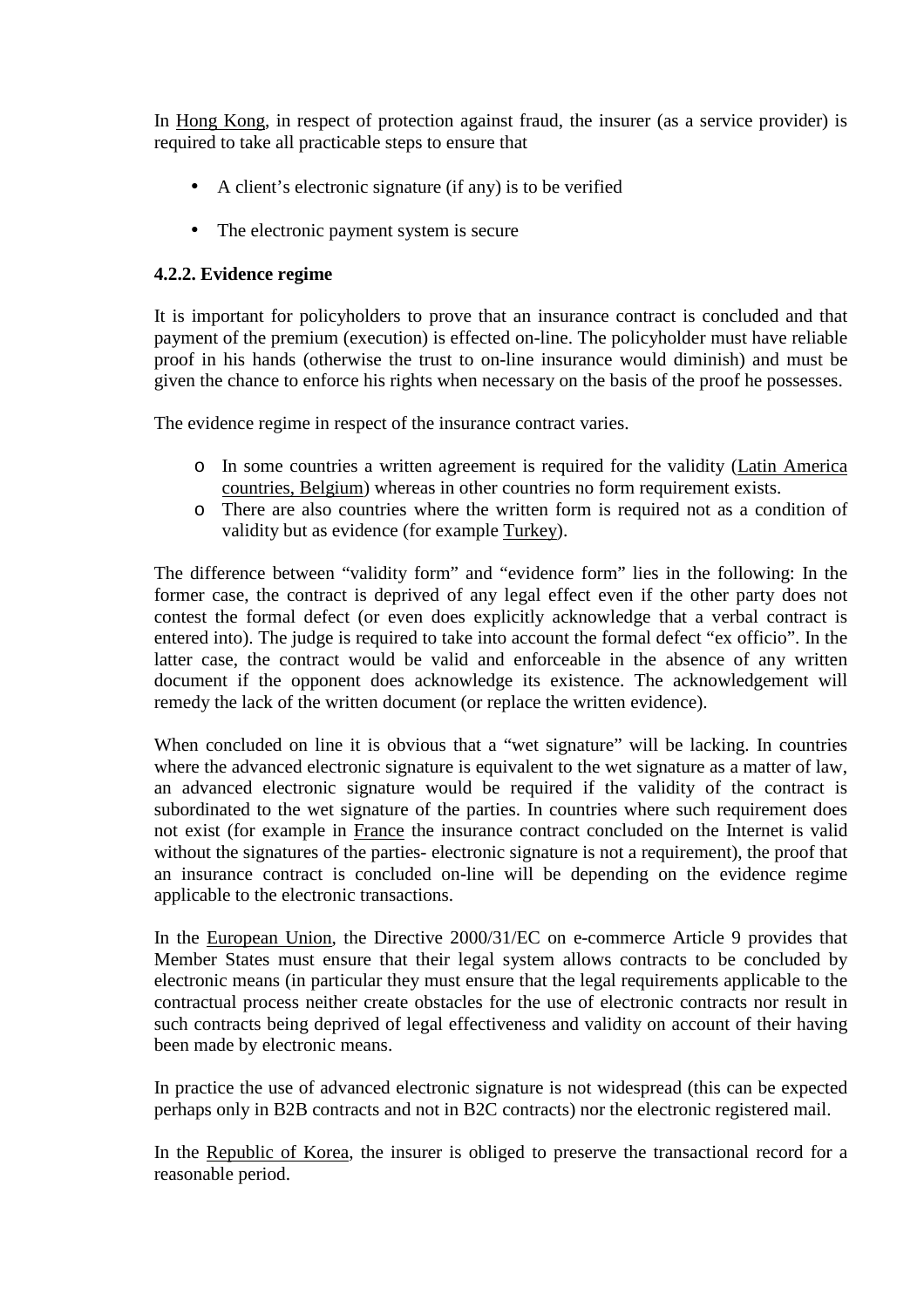### **4.2.3. Prohibition of default option systems**

Especially in bundling practices, only opt-in systems (the policyholder ticking in the box for buying the product) should be allowed and opt-out systems must be avoided (Belgium: A travel contract sold together with cancellation insurance).

## **4.2.4. Misleading or unsolicited advertisement - Misuse of private data –Installation of permanent cookies**

Electronic commerce created the need to adopt special rules or increased the application of certain rules. In the field of insurance contracts, rules about misleading or unsolicited advertisements, infringement of private and sensitive data and undesired electronic applications are particularly important.

The requirement to take appropriate measures to ensure that personal data is not misused and disclosed to third parties will be examined below under "5. The Special Role of Insurance Intermediaries"

### **4.2.5. Payment**

In Belgium the payment service bears the risk of non-authorized payment transactions. The same solution exists in the United Kingdom.

# *CONCLUSIONS IN RESPECT OF "THE SPECIAL PROTECTION OF THE INSURED AGAINST FRAUD OR WITH REGARDS TO THE PAYMENT OF PREMIUM"*

- *a) In most countries there is no exclusive rule aimed at protecting the policyholder against fraud or in respect of premium payment. Nevertheless the general provisions of the penal codes, civil codes or unfair competition acts provide remedies. In few countries regulatory rules imposes on the insurer to take appropriate measures for a secure digital environment.*
- *b) In practice anti fraud measures such as limited access system (user names and personal access codes, in combination with TAN cards, figure strings, private software, encryption etc.), firewalls, individual oral confirmation via mobile phone contact for money transfers abroad, warnings against phishing e-mails are widespread.*
- *c) The issue of the evidence regime in respect of on-line insurance contracts (and in respect of legal acts or initiatives on the Internet) is not very clear. In particular the use of advanced electronic signature is not developed. The evidentiary value of mails or Internet records seems debatable.*
- *d) The protection of personal and sensitive data is of utmost importance. Insurers must take the necessary measures for securing the privacy.*
- *e) In case of payment effected via Internet, the payment service bears the risk of unauthorized payments.*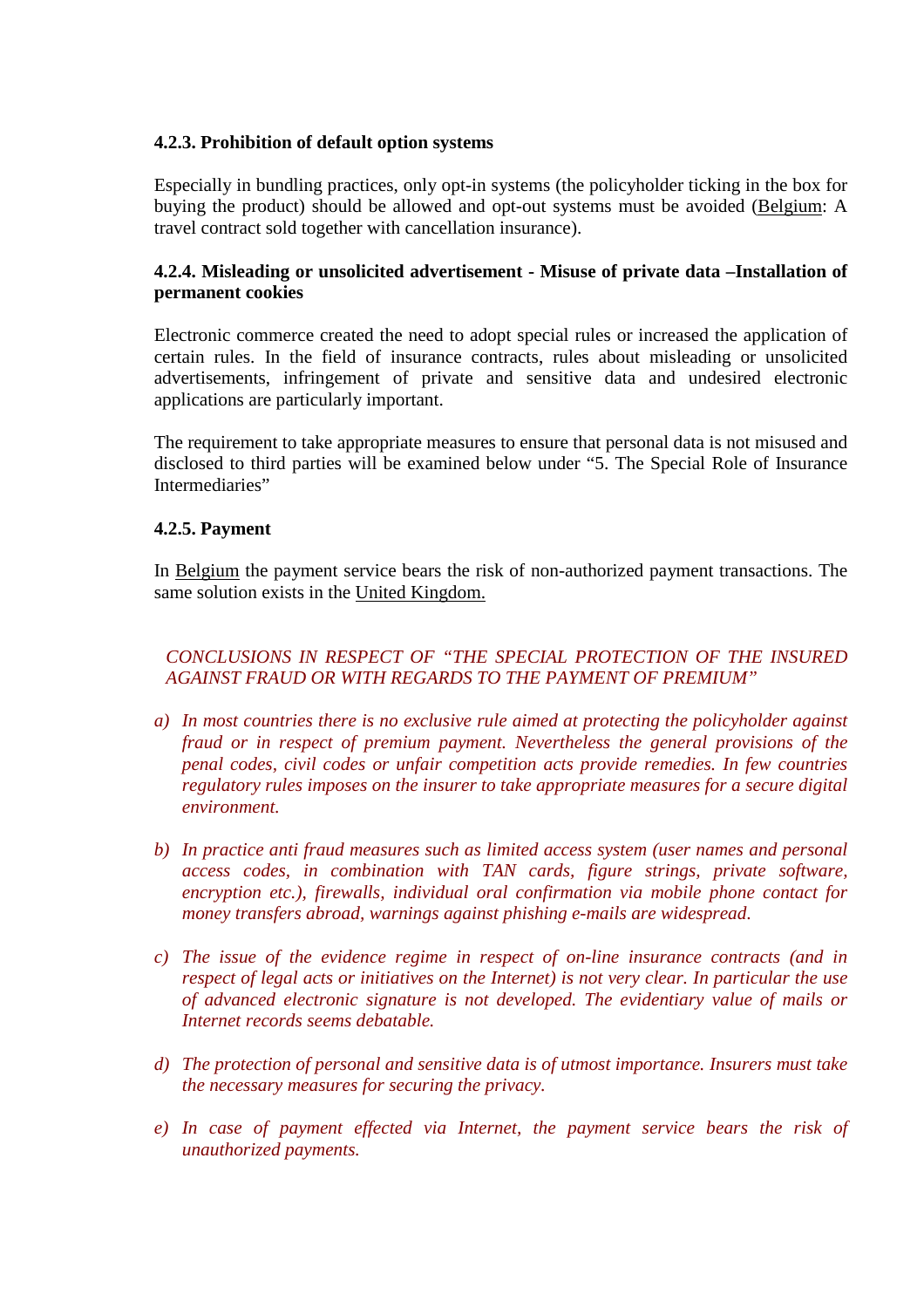## **5. THE SPECIAL ROLE OF INSURANCE INTERMEDIARIES**

# **5.1. In General**

Insurance intermediaries may have their own website through which they sale insurance products (for example a bank acting as insurance intermediary).

Insurance Brokers may conclude insurance contracts on-line for and on behalf of their principals if they are empowered to do so.

Aggregators operate websites through which the prospective policyholders can make price (premium) comparison and buy the appropriate insurance product.

## **5.2. Specific rules for intermediaries when acting in Internet operation**

Most of the national reports indicate that there are no "special" rules for insurance intermediation on-line (Australia, Belgium, Croatia, Denmark, France, Germany, Greece, Israel, Brazil, Japan, Mexico, Poland, Republic of Korea, Spain, Switzerland, Uruguay).

However it transpires from those reports that at least some of the rules provided for insurers or rules provided for insurance intermediaries with regards to off-line transactions are also applicable to those intermediaries when they conduct on-line operations.

Perhaps it is more appropriate to state that there are no (or very few) rules exclusively applicable to insurance intermediaries operating on-line.

## **5.2.2. Registration Requirement**

It appears that insurance intermediaries must comply with the (general) registration requirement when the law provides it, but there is no particular registration requirement for being allowed to do insurance business on the Internet unless the law provides otherwise.

In the European Union, the Directive 2002/92/EC on insurance mediation Chapter II deals with the registration requirements (in particular Articles 3 to 8). In the draft IMD 2 the system is maintained (Chapter II about registration requirements- Article 3).

## **5.2.3. Information Duty**

When the insurance contract is concluded with an insurance intermediary acting for and on behalf of the insurer, the information duty incumbent to the insurer may (and often will) be accomplished in most cases through that intermediary who is also required to give information in accordance with laws (if any) dealing with insurance intermediation.

The intermediary must inform the prospective policyholder on his identity and status (according to the IMD in force in the EU, for example).

The insurance intermediary engaged in e-commerce must fulfil his information duty on the Internet if the duty in question is not complied with otherwise.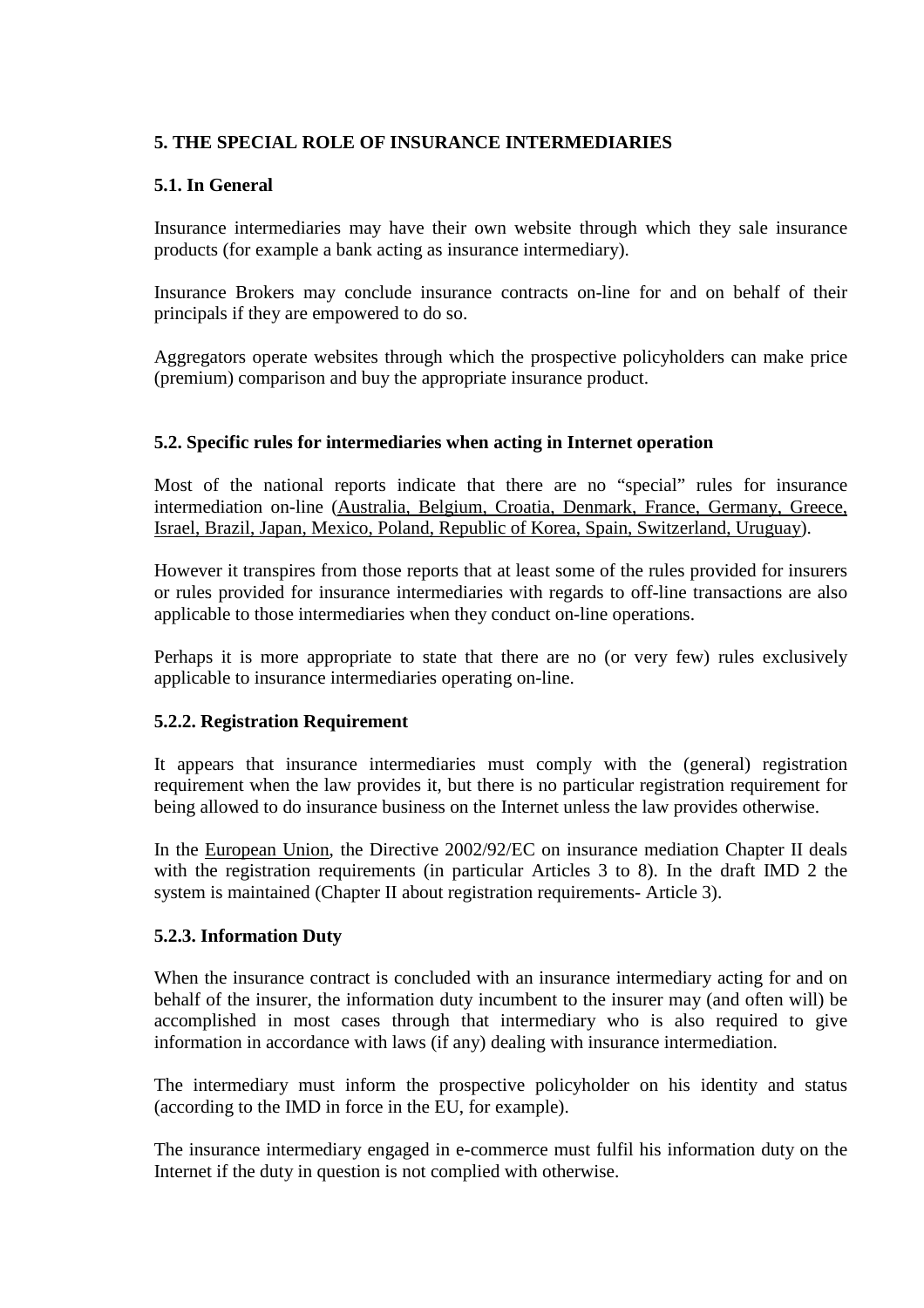## **5.2.4. Advice**

In Germany and in France the insurance intermediary, in addition to its duty of information, is also under the duty to advice the prospective policyholder. But the German report states that the both insurer and intermediary will be exempted from this duty in case of distant contracts *i.e. contracts entered into between an entrepreneur and consumer solely by the use of means of distance communication (including without limitation letters, catalogues, telephone calls, faxes, e-mails and radio, teleservices and media services) in the context of a sales or service system organized for distant sales.* 

## **5.2.5. Responsibilities with regard to Website**

The insurance intermediary that runs a website must comply with responsibilities incumbent to a website operator.

### **5.2.6. Protection of Personal Data**

The insurance intermediary that collects personal data during on-line business is required to take the necessary measures to protect these data.

The United Kingdom report contains detailed information on the personal data processing *("Personal data" is defined as data relating to a living individual who can be identified from it or from it together with other data in the possession of or likely to come in the possession of the data controller; the expression "data processing" includes collecting, holding, storing or carrying out any kind of operations on it including among others matching, mining, use or erasure*). The UK Data Protection Act 1998 requires that the personal data be fairly and lawfully processed for specified and lawful purposes with a legitimate basis. The data subject's informed consent or a specified necessity (in case of sensitive data such as health data the "express consent") is required. For that reason the United Kingdom report recommends the use of a check box with in site disclosures about what the processing encompasses, who does it, what further processing could take place and with whom any data might be shared when obtaining the consent. Other data processing principles: Data must be adequate and relevant for the purpose, not excessive, kept not longer than needed, accurate and up to date. Further data must be kept secure. Adequate security measures should not be limited to technical measures only but should comprise also organisational ones (United Kingdom).

The Hong Kong report highlights that where the service provider utilises a third party website to advertise its services or insurance products there will be additional responsibilities to ensure third party website compliance: For example the service provider must ensure that adequate security measures are implemented, relevant information about his identity and for the identifications of his products is displayed and accurate and up to date etc. In Hong Kong the insurance intermediary's use of personal data is subordinated to six data protection principles:

• Data should be collected by lawful means, for lawful purposes; data collection is necessary for that lawful purpose or directly related to it; data is adequate but not excessive in relation to that purpose; the data subject is informed on whether it is obligatory or voluntary to supply the data and any consequences, the purpose of data collection, the persons to whom the data must may be transferred, the data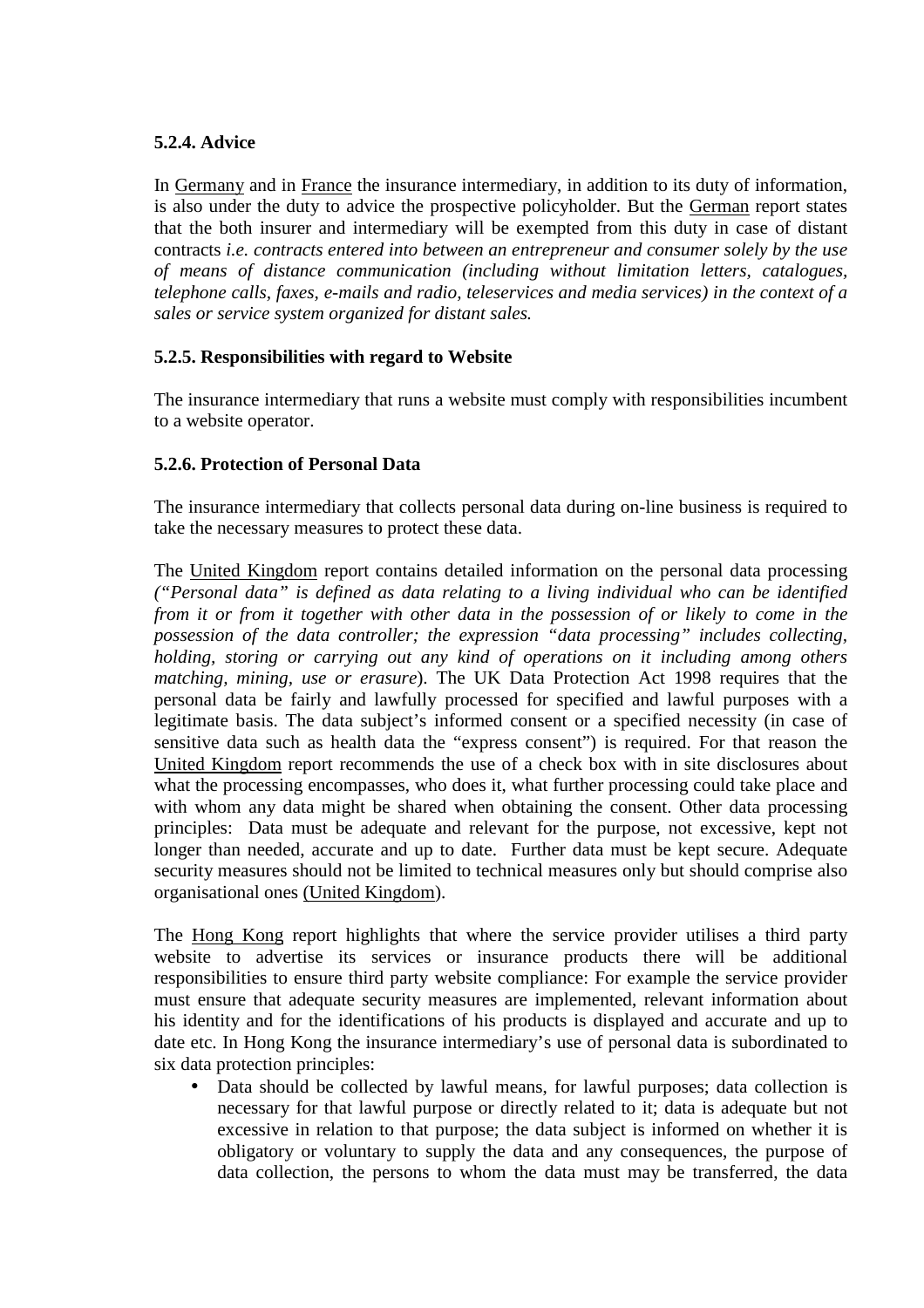subject's right to access to and request the correction of the data and the identity and contact details of the individual who is to handle any such request

- All practicable steps must be taken to ensure that the data is accurate (if inaccuracy is discovered, the data must be erased and not used and where inaccurate data is disclosed to a third party, that third party should be informed about the inaccuracy) and not kept longer than needed
- Data should not be used for a new purpose without the consent of the data subject
- All practicable steps must be taken to ensure that personal data held by a data user are protected against unauthorized or accidental access, processing, erasure, loss or use
- All practicable steps are taken to ensure that a person can ascertain a data user's policies and practices in relation to personal data, be informed of the kind of personal data held by the data user, be informed of the main purposes for which personal data held by a data user is used
- A data subiect must be entitled to ascertain whether a data user holds personal data of which he is the data subject, request access to personal data and reasons should a request for access be refused and object to such a refusal, request the correction of personal data and reasons should a request for correction be refused and object to such a refusal.
- In the European Union, the Directive 95/46/EC on data protection provides detailed rules :

According to Article 6, personal data must be processed fairly and lawfully; collected for specified, explicit and legitimate purposes and not further processed in a way incompatible with those purposes; adequate, relevant and not excessive in relation to the purposes for which they are collected and/or further processed; accurate and, where necessary, kept up to date; every reasonable step must be taken to ensure that data which are inaccurate or incomplete, having regard to the purposes for which they were collected or for which they are further processed, are erased or rectified; kept in a form which permits identification of data subjects for no longer than is necessary for the purposes for which the data were collected or for which they are further processed.

According to Article 8 the processing of special categories of data (personal data revealing racial or ethnic origin, political opinions, religious or philosophical beliefs, trade-union membership, and the processing of data concerning health or sex life) is prohibited (however exceptions exist). Article 10 sets forth the minimum information to be given to the data subject and Article 11 the information to be given where the data have not been obtained from the data subject. Data subject's right to object is dealt with in Article 14.

## **5.2.7. Moneys paid to insurance intermediaries**

If the policyholder has paid the premium amount via the Internet (or otherwise) to the insurance intermediary empowered to collect the premium, the obligation to pay the relevant amount of premium to the insurer would be duly performed even if subsequently the intermediary becomes insolvent and is not able to transfers the sums collected to his principals (the insurers).

#### **5.2.8. Evidence**